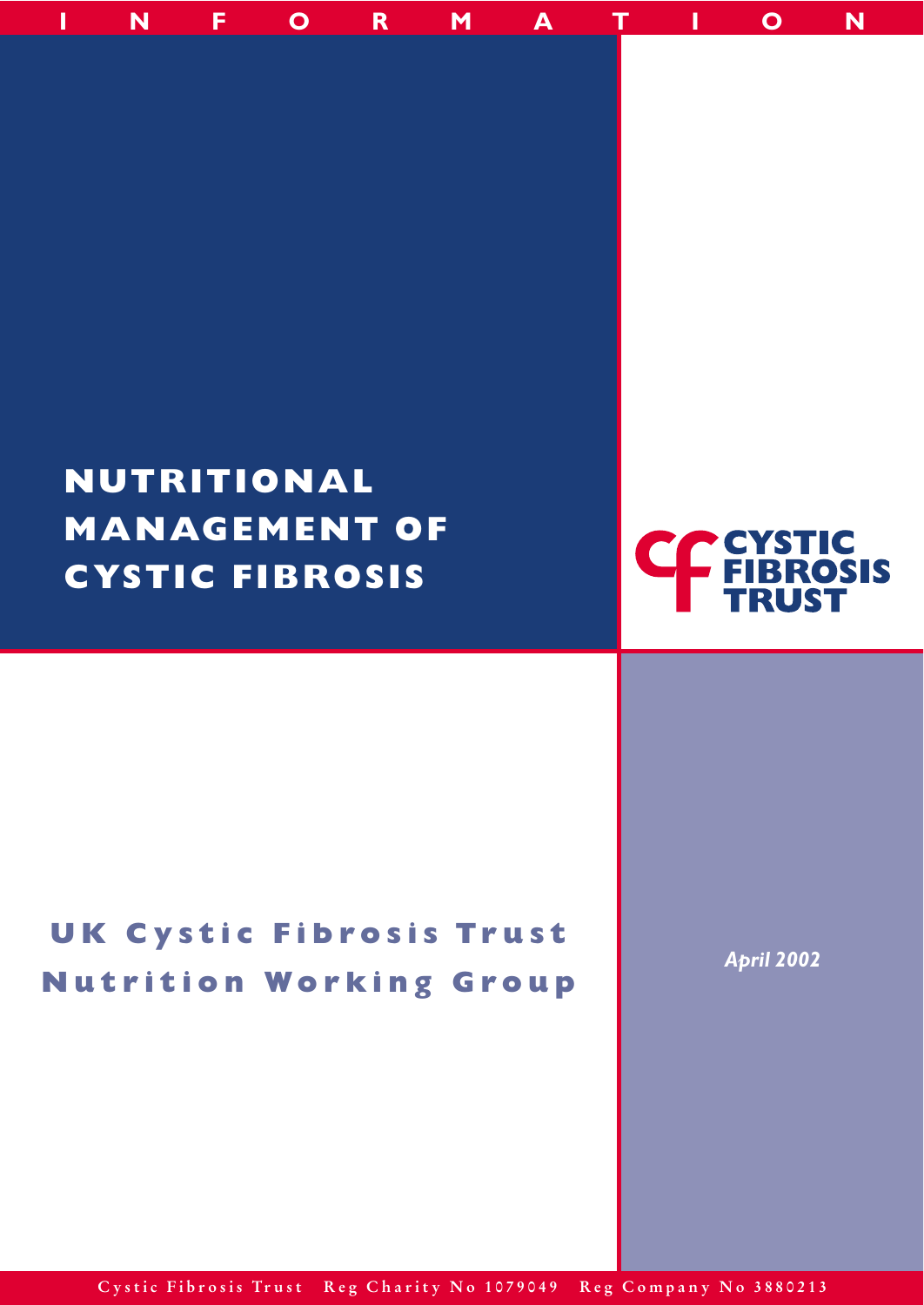# **Members of the Nutrition Working Group**

| Chairman                  |                                                                                                                                        |
|---------------------------|----------------------------------------------------------------------------------------------------------------------------------------|
| Professor Chris Taylor    | Paediatrician,<br>The Children's Hospital Sheffield                                                                                    |
| <b>Members</b>            |                                                                                                                                        |
| Mrs Naomi Beckles Willson | Senior Paediatric Dietitian,<br>The Children's Hospital, Sheffield                                                                     |
| Dr Jim Littlewood OBE     | Paediatrician,<br>St James's University Hospital, Leeds<br>Chair, Research & Medical Advisory<br>Committee, Cystic Fibrosis Trust      |
| Mrs Alison Morton         | Senior Dietitian (Adults),<br>Seacroft Hospital, Leeds<br>Chair, UK Dietitians' CF Interest Group                                      |
| Mrs Helen Watson          | Senior Dietitian (Adults),<br>Papworth Hospital, Cambridge                                                                             |
| Mrs Sue Wolfe             | Chief Paediatric Dietitian,<br>St James's University Hospital, Leeds<br>Chair, International Cystic Fibrosis<br><b>Nutrition Group</b> |



11 London Road Bromley Kent BR1 1BY Tel: 020 8464 7211 Fax 020 8313 0472 enquiries@cftrust.org.uk www.cftrust.org.uk

© Cystic Fibrosis Trust 2002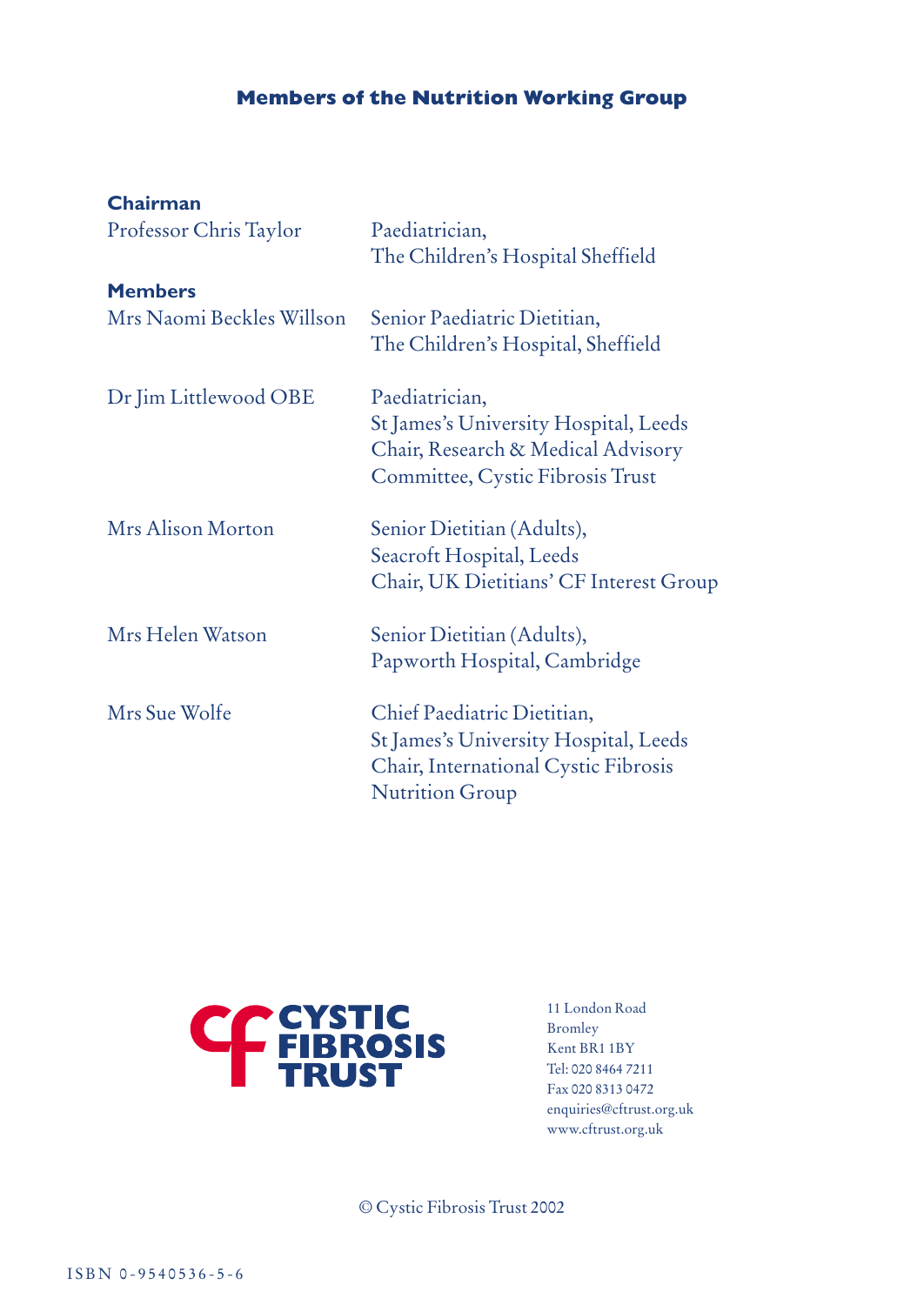# **With contributions from**

| Ms Fran Ashworth        | Chief Dietitian (Adults),<br>Royal Brompton Hospital, London                  |
|-------------------------|-------------------------------------------------------------------------------|
| Mrs Joanne Barrett      | Senior Dietitian (Adults),<br>Birmingham Heartland's Hospital                 |
| Professor Stuart Elborn | Respiratory Physician,<br>City Hospital, Belfast                              |
| Dr Manu Sood            | Paediatric Gastroenterologist,<br>Booth Hall Children's Hospital, Manchester  |
| Dr David Stableforth    | Respiratory Physician,<br>Birmingham Heartlands Hospital                      |
| Dr Jerry Wales          | Paediatric Endocrinologist,<br>The Children's Hospital, Sheffield             |
| Dr David Wilson         | Paediatric Gastroenterologist,<br>Royal Hospital for Sick Children, Edinburgh |
|                         |                                                                               |

**The Cystic Fibrosis Trust UK thanks the members of the Nutrition Working Group and all the Contributors for their help in compiling this report.**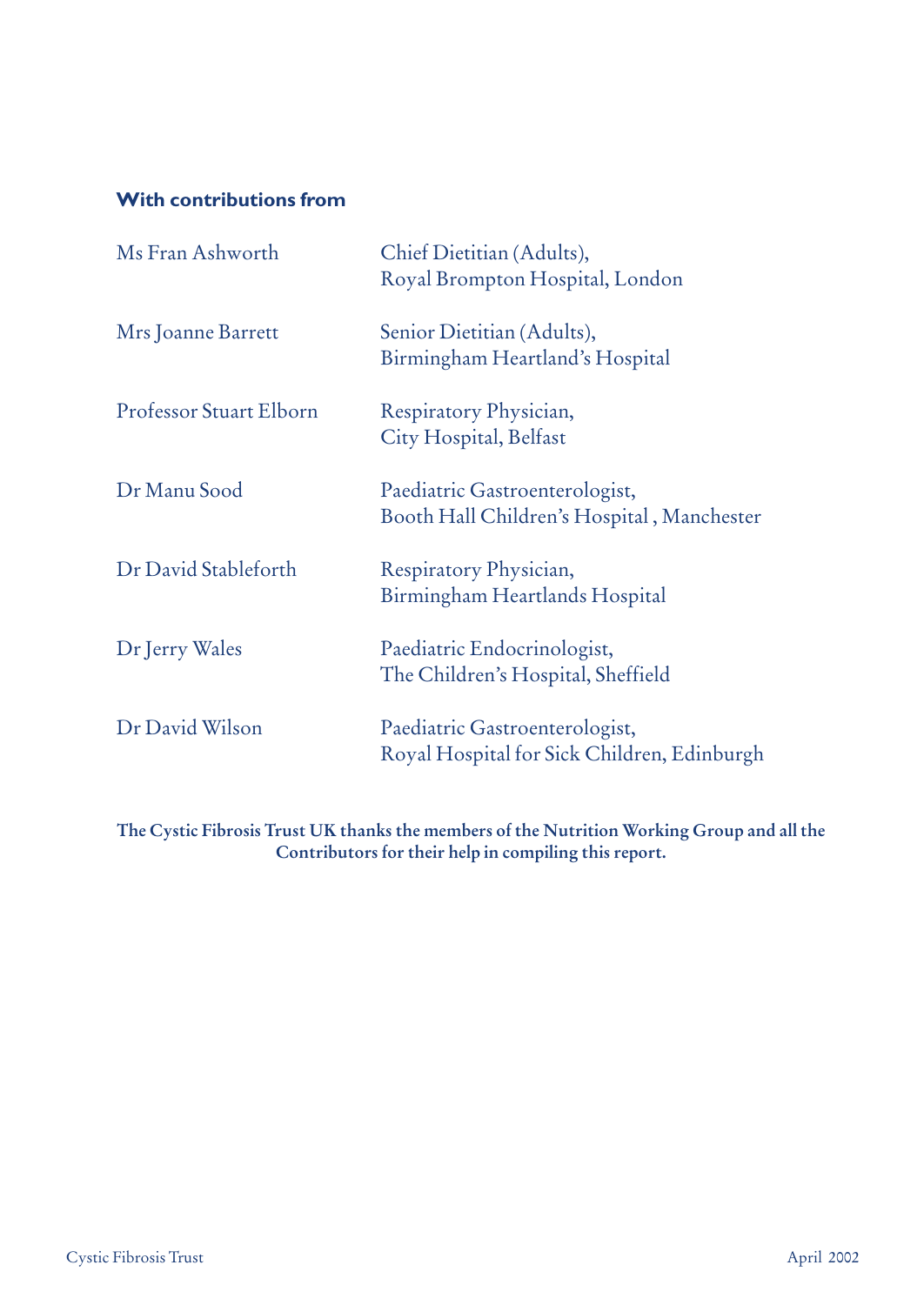## **NUTRITIONAL MANAGEMENT OF CYSTIC FIBROSIS A CONSENSUS REPORT**

## **CONTENTS**

## **FOREWORD**

Grading scheme for recommendations used in the Nutritional Management of Cystic Fibrosis

## **1. INTRODUCTION**

- 1.1 Nutrition and survival
- 1.2 Factors associated with poor nutrition
- 1.3 Can nutrition be improved?
- 1.4 References

## **2. ASSESSMENT OF GROWTH AND NUTRITIONAL STATUS**

- 2.1 Introduction
- 2.2 Methods of assessment
- 2.3 Assessment of body composition
- 2.4 Frequency of assessment
- 2.5 Defining growth failure
- 2.6 Criteria for different stages of nutritional intervention
- 2.7 Techniques for measuring growth
- 2.8 Recommendations
- 2.9 Appendix Some reported growth definitions
- 2.10 References

#### **3. NUTRITIONAL MANAGEMENT**

- 3.1 Introduction
- 3.2 Nutritional requirements from birth
- 3.3 Breastfeeding
- 3.4 Bottle-feeding
- 3.5 Pancreatic enzyme replacement therapy
- 3.6 Energy supplementation
- 3.7 Sodium supplementation
- 3.8 Introducing solids in older infants
- 3.9 Pre-school years
- 3.10 Adolescents and adults
- 3.11 Recommendations
- 3.12 Appendix Pancreatin preparations available in UK
- 3.13 Appendix Minimum enzyme content of pancreatin preparations
- 3.14 References

#### **4. NUTRITION AND PREGNANCY**

- 4.1 Nutritional influences on pregnancy outcome
- 4.2 Preconceptional assessment
- 4.3 Weight gain during pregnancy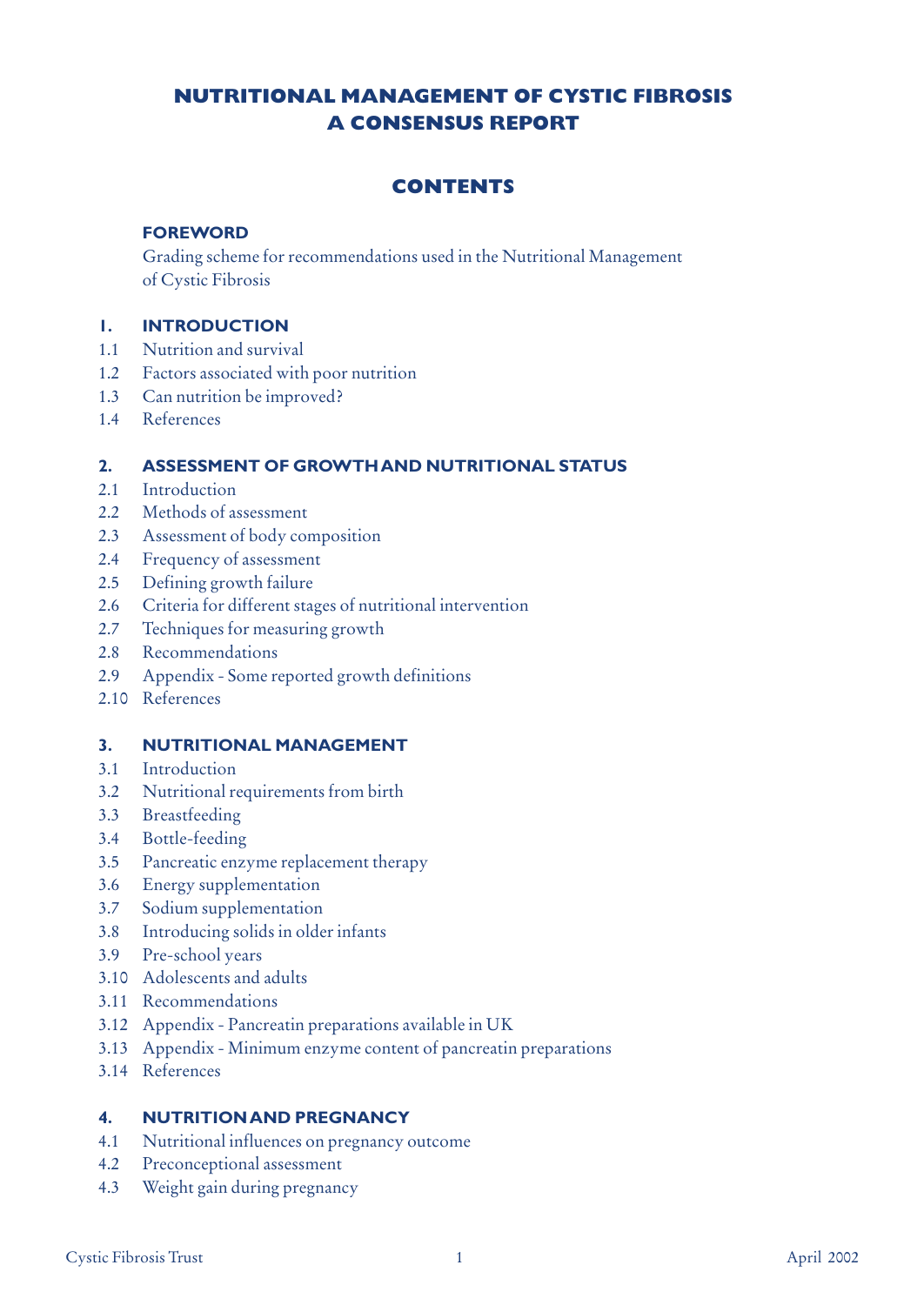- 4.4 Vitamin status
- 4.5 Lactation
- 4.6 Antibiotic therapy and lactation
- 4.7 Recommendations
- 4.8 References

## **5. VITAMINS**

- 5.1 Introduction
- 5.2 Vitamin A
- 5.3 Vitamin D
- 5.4 Vitamin E
- 5.5 Vitamin K
- 5.6 Water-soluble vitamins
- 5.7 When should vitamin supplements be started?
- 5.8 When should patients take their vitamins?
- 5.9 Assessing and monitoring status
- 5.10 General recommendations for vitamin supplementation
- 5.11 Table Vitamin content of commonly used supplements
- 5.12 Table Summary of vitamin supplement doses
- 5.13 References

## **6. INVASIVE NUTRITIONAL SUPPORT**

- 6.1 Introduction
- 6.2 Use of oral supplements
- 6.3 When to initiate enteral tube feeding
- 6.4 Period of feeding
- 6.5 Enteral nutrition
- 6.6 Gastrostomy feeding
- 6.7 How to commence a feed
- 6.8 Types of feed
- 6.9 Enzymes with feeding
- 6.10 Specialist feeds
- 6.11 Timing of feeds
- 6.12 Nutritional management of ventilated patients
- 6.13 Parenteral nutrition
- 6.14 Recommendations
- 6.15 Appendix Nutritional supplements
- 6.16 References

## **7. NUTRITIONAL COMPLICATIONS**

- 7.1 Distal intestinal obstruction syndrome
- 7.2 References
- 7.3 Cystic fibrosis related diabetes mellitus
- 7.4 References
- 7.5 Fibrosing colonopathy
- 7.6 References
- 7.7 Other associated disorders
- 7.8 References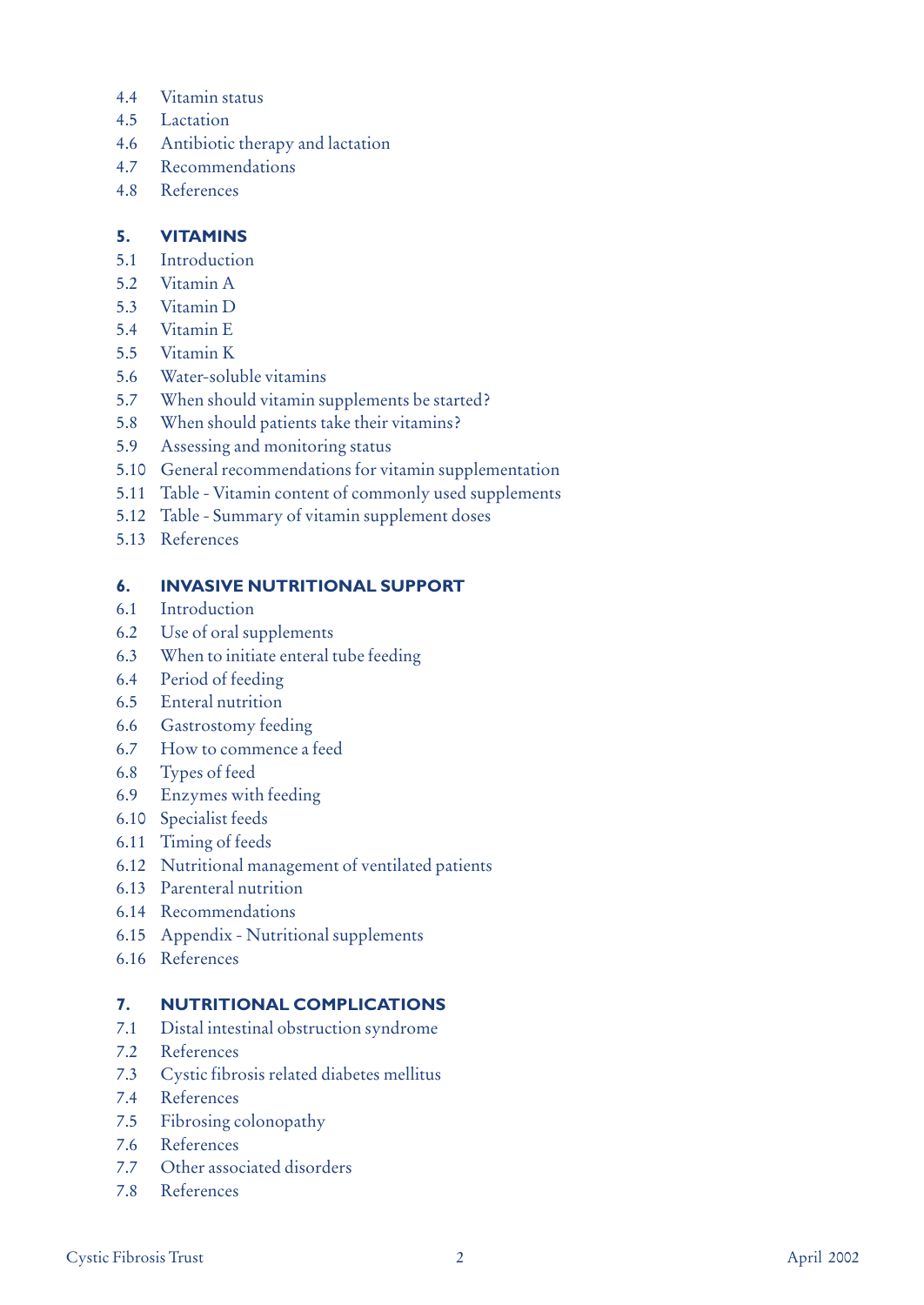## **FOREWORD**

**This is one of a series of documents from the Cystic Fibrosis Trust describing what consensus groups consider to be best clinical practice in various aspects of cystic fibrosis (CF) treatment.** 

**The document is intended for all health care professionals working with people who have cystic fibrosis and their families.** 

**The Nutrition Group recognises that practice will differ slightly between various Specialist CF Centres; this document represents what the present Nutrition Group and those who have contributed to the document consider to be best clinical practice at present.**

**We are grateful to the Directors of the UK Specialist CF Centres and Clinics and their dietetic colleagues for their valuable comments and suggestions.**

> **Members of the Nutrition Working Group April 2002**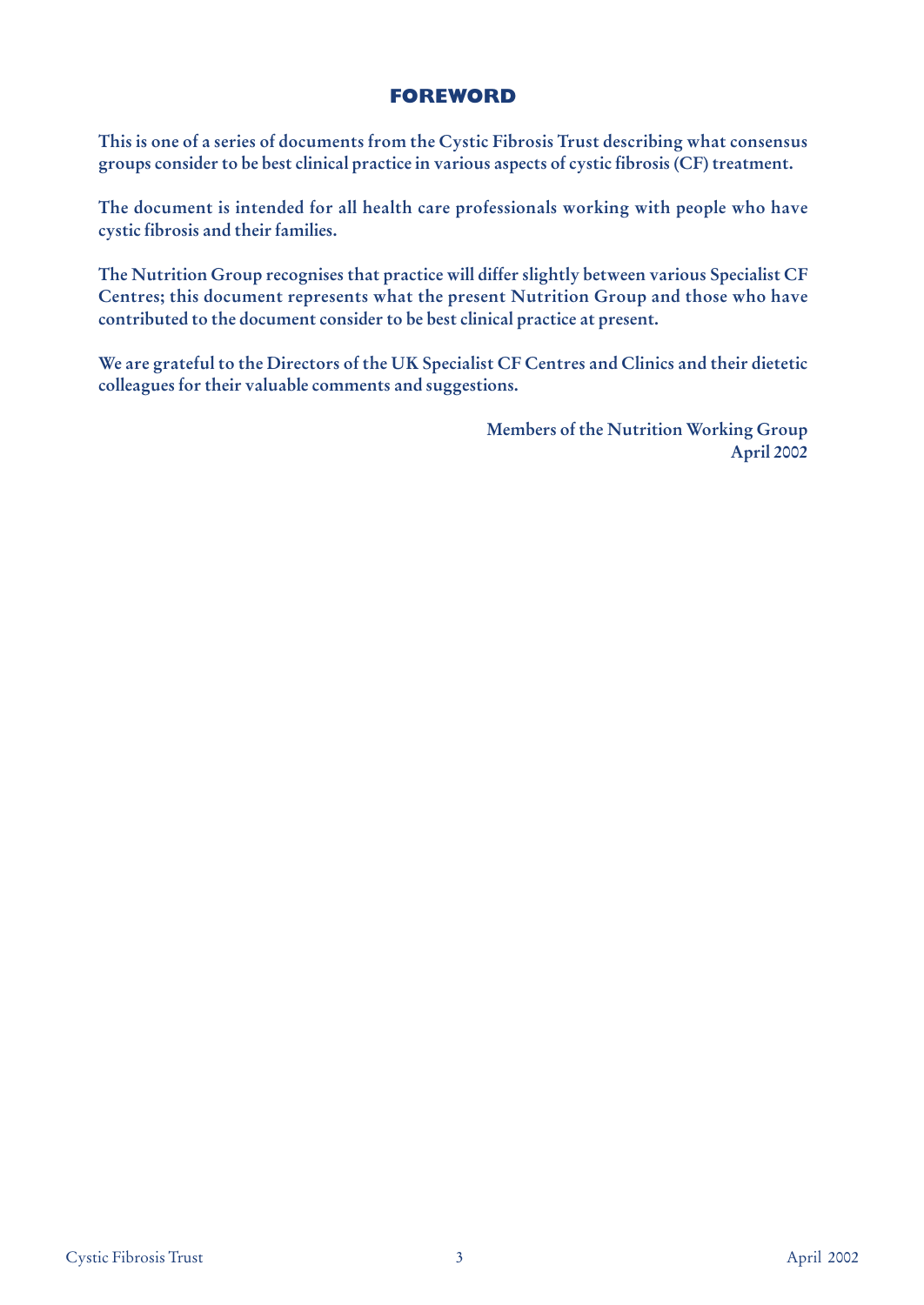## **Grading scheme for recommendations used in the Nutritional Management of Cystic Fibrosis**

The criteria for the grading of recommendations in this document are based upon a paper by Petrie et al published on behalf of the Scottish Intercollegiate Guidelines Network.

#### **Levels of evidence**

| Level           | Type of evidence (based on AHCPR, 1992)                                                                                                                     |
|-----------------|-------------------------------------------------------------------------------------------------------------------------------------------------------------|
| I a             | Evidence obtained from meta-analysis of randomised controlled trials.                                                                                       |
| I b             | Evidence obtained from at least one randomised controlled trial.                                                                                            |
| II <sub>a</sub> | Evidence obtained from at least one well designed controlled study without<br>randomisation.                                                                |
| II <sub>b</sub> | Evidence for at least one other type of quasi-experimental study.                                                                                           |
| III             | Evidence obtained from well-designed non-experimental descriptive studies, such<br>as comparative studies, correlation studies and case controlled studies. |
| IV              | Evidence obtained from expert committee reports or opinions and/or clinical<br>experience of respected authorities.                                         |

## **Grading of recommendations**

| Grade                      | Type of recommendation (based on AHCPR, 1992)                                                                                                                                            |
|----------------------------|------------------------------------------------------------------------------------------------------------------------------------------------------------------------------------------|
| A (levels I a, I b)        | Requires at least one randomised controlled trial as part of the body of<br>literature of overall good quality and consistency addressing the specific<br>recommendation.                |
| B (levels II a, II b, III) | Requires availability of well conducted clinical studies but no randomised<br>clinical trials on the topic of the recommendation.                                                        |
| $C$ (level IV)             | Requires evidence from expert committee reports or opinions and/or<br>clinical experience of respected authorities. Indicates absence of directly<br>applicable studies of good quality. |

Petrie GJ, Barnwell E, Grimshaw J, on behalf of the Scottish Intercollegiate Guidelines Network. *Clinical guidelines: criteria for appraisal for national use.* Edinburgh: Royal College of Physicians, 1995.

Agency for Health Care Policy and Research. *Acute pain management, operative or medical procedures and trauma 92- 0032. Clinical practice guidelines.* Rockville, Maryland, USA: Agency for Healthcare Policy and Research Publications, 1992.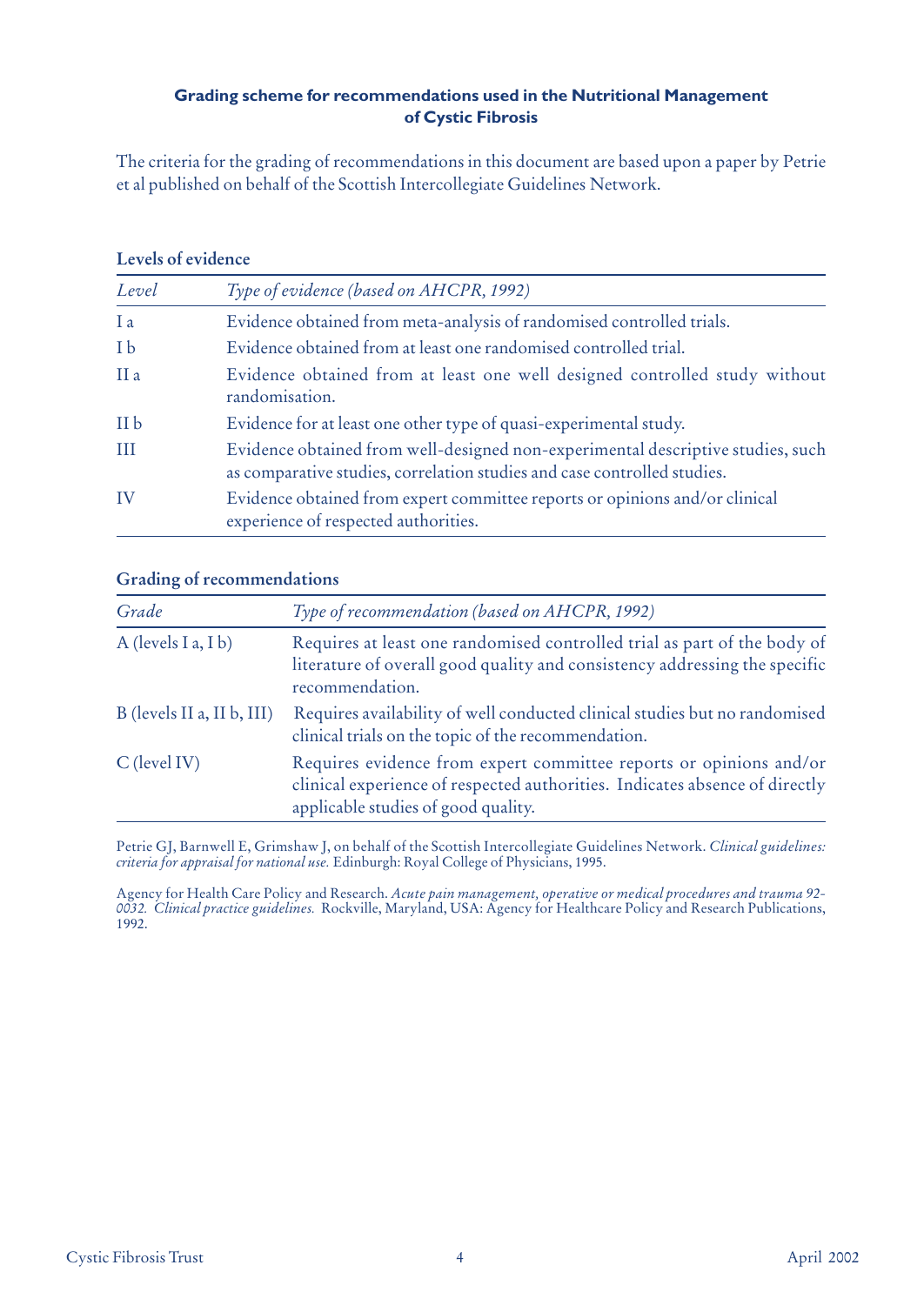## **1. INTRODUCTION**

## **1.1 Nutrition and survival**

In the past, growth failure and weight loss were seen as inevitable in the face of progressive lung disease in patients with cystic fibrosis (CF). However, in the 1970s the Toronto CF Clinic was able to show that a high fat, high calorie diet promoted a normal growth pattern and improved survival (Corey et al, 1988 [III]). This approach to nutrition has been endorsed by most Specialist CF Centres and has resulted in an overall improvement in respiratory prognosis. Good nutritional status can be achieved in the majority of patients with CF by combining a high calorie diet with adequate pancreatin supplements. However, for some patients with CF, nutrition remains a problem.

## **1.2 Factors associated with poor nutrition**

Poor nutrition in CF results from factors that are often interlinked:

- Increased stool energy losses.
- Anorexia and poor dietary intake.
- Increased energy demands of the disease.
- Abnormal adaptive response to malnutrition.
- Other factors.

#### **1.2.1 Increased stool energy losses**

Dietary advice on increasing energy intakes has become an important part of CF management. However, despite more effective pancreatin replacement therapy, increased energy losses in the stools may still contribute towards an energy deficit sufficient to limit growth (Murphy et al, 1991 [IIb]).

## **1.2.2 Anorexia and poor dietary intake**

Deficient intake is often the chief reason for growth failure in patients with CF lung disease. During pulmonary exacerbations energy requirements increase to meet the immune response to infection, yet the appetite usually diminishes. Subsequent dietary intake is often inadequate. Thus, in children, catch up growth is often incomplete leading to a familiar pattern of slow weight gain punctuated by acute step-like episodes of weight loss associated with further chest infections. In adults there may be a progressive pattern of weight loss, leading to a reduction in respiratory muscle strength and subsequently, impaired lung function.

#### **1.2.3 Increased energy demands of the disease**

The energy needs of patients with CF vary widely and have been stated as 120-150 percent of those required by healthy individuals of the same age, sex and size (Pencharz et al, 1984 [IIb]; Vaisman et al, 1987a [IIb]). This reflects an increase in the basal metabolic rate (BMR), which, in sedentary adults accounts for three-quarters of daily energy expenditure. In the CF lung, a combination of obstructive and restrictive changes increases the work of breathing and thus the BMR by 30% (Levison & Cherniak, 1968 [IIb]). This figure approximates with more extensive studies in adults with chronic bronchitis and emphysema where the resting energy expenditure is increased to 140% predicted. Infection and inflammation also has an energy cost (Bell et al, 1996 [IIb]).

An increased energy requirement at the cellular level has also been proposed (Shepherd et al, 1988 [III]), although recent data collected from babies with cystic fibrosis strongly suggest that this is not the case, and previous data were confounded by subclinical lung disease. These factors emphasise the need for individual assessment of the energy requirements for every patient.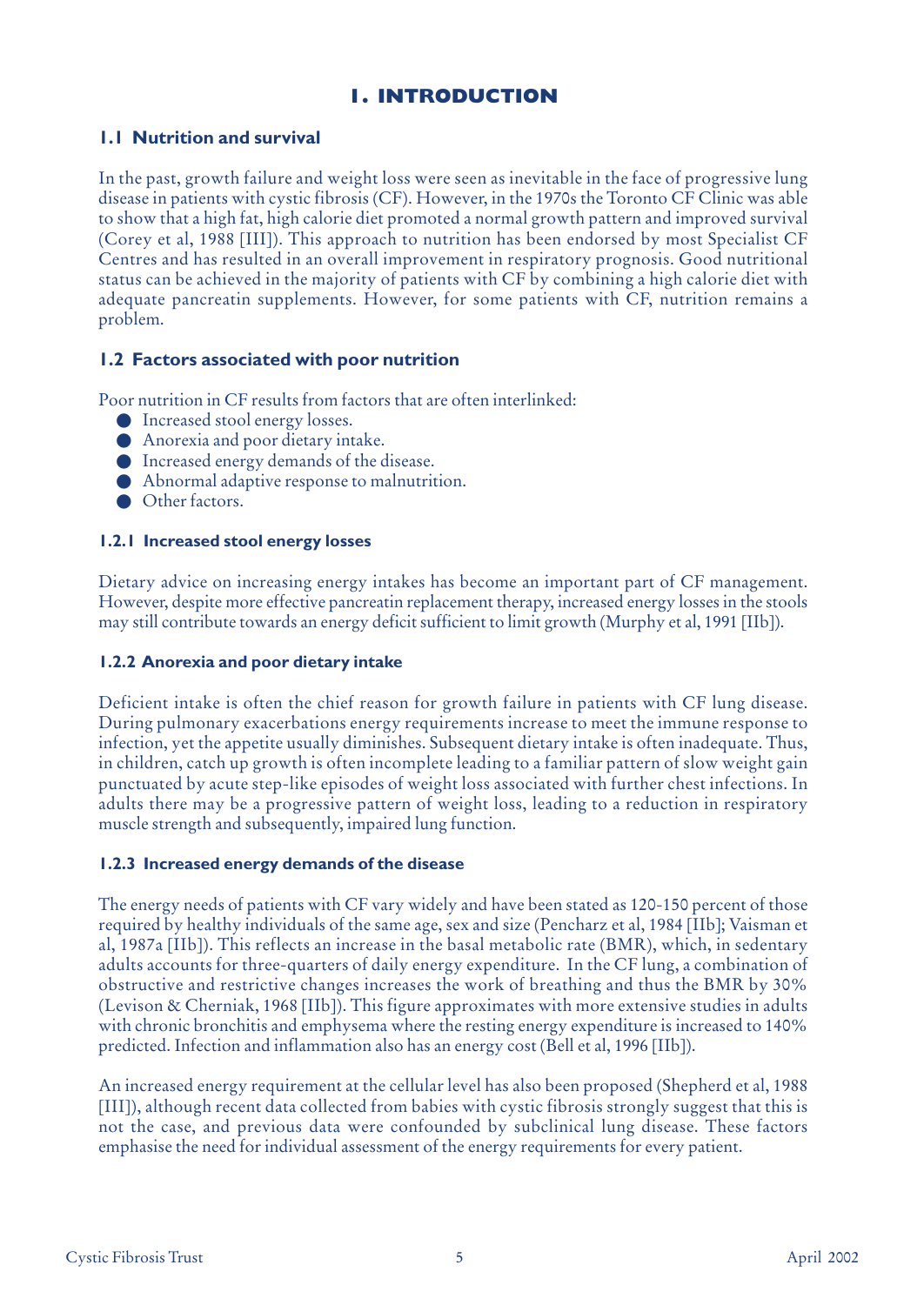#### **1.2.4 Abnormal adaptive response to malnutrition**

The adaptive response to malnutrition in CF lung disease may also be abnormal (Miller et al, 1982 [III]). In the normal child, even with a degree of malnutrition, the response to infection is an increase in protein synthesis. Some children however, exhibit a marked decrease in protein synthesis with acute pulmonary infection. Stable but chronically infected patients have also been shown to be in a state of protein catabolism, and will therefore tolerate acute infections poorly. In malnourished children stunting may be seen despite a maintained calorie intake, reflecting the increased work of breathing associated with unrecognised respiratory infection.

#### **1.2.5 Other factors**

Treatment may also be a factor in increasing energy demands by as much as 10%, as Vaisman et al demonstrated by studying the effects of salbutamol, a β agonist, on heart rate and resting energy expenditure (Vaisman et al, 1987b [IIb]).

## **1.3 Can nutrition be improved?**

The encouragement of a high calorie, high protein diet will produce adequate growth in the majority of children and adults with cystic fibrosis. In other cases an improvement in nutrition can be achieved by simple means including the use of pre-mixed and powdered dietary supplements. In patients with more severe lung disease, anorexia is often the chief problem leading to malnutrition. In such patients taste fatigue may lead to oral supplements being rejected. Under these circumstances some form of invasive nutritional intervention is necessary. Significant weight gain and an improvement in pulmonary function have been achieved, in both the short and long-term, by providing supplementary nutrition. Simple techniques such as nasogastric feeding with bolus or overnight feeds should be considered as short-term solutions. Long-term supplementation via both gastrostomy and jejunostomy has also produced either acceleration in growth velocity or improved weight for height (Steinkamp & von der Hardt, 1994 [III]).

#### **1.4 References**

Bell SC, Saunders MJ, Elborn JS, Shale DJ. Resting energy expenditure and oxygen cost of breathing in patients with cystic fibrosis. Thorax 1996; 51:126-131.

Corey M, McLaughlan FJ, Williams M, Levison H. A comparison of survival, growth and pulmonary function in patients with cystic fibrosis in Boston and Toronto. J Clin Epidemiol 1988; 41:583-591.

Levison H, Cherniak R, Ventilatory cost of exercise in chronic obstructive pulmonary disease. J Appl Physiol 1968; 25:21-27.

Miller M, Ward L, Thomas BJ, Cooksley WG, Shepherd RW. Altered body composition and muscle protein degradation in nutritionally growth-retarded children with cystic fibrosis. Am J Clin Nutr 1982; 36:492-499.

Murphy JL, Wootton SA, Bond SA, Jackson AA. Energy content of stools in healthy controls and patients with cystic fibrosis. Arch Dis Child 1991; 66:495-500.

Pencharz P, Hill R, Archibald E, Levy L, Newth C. Energy needs and nutritional rehabilitation in undernourished adolescents and young adult patients with cystic fibrosis. J Pediatr Gastroenterol Nutr 1984; 3 (Suppl 1):S147-153.

Shepherd RW, Holt TL, Vasques-Velasquez L, Coward WA, Prentice A. Increased energy expenditure in young children with cystic fibrosis. Lancet 1988; 1:1300-1303.

Steinkamp G, von der Hardt H. Improvement of nutritional status and lung function after long-term nocturnal gastrostomy feedings in cystic fibrosis. J Pediatr 1994; 124:244-249.

Vaisman N, Pencharz PB, Corey M, Canny GJ, Hahn E. Energy expenditure of patients with cystic fibrosis. J Pediatr 1987a; 111:496-500.

Vaisman N, Koren G, Goldstein D, Canny GJ, Tan YK, Soldin S. Pharmacokinetics of inhaled salbutamol in patients with cystic fibrosis versus healthy young adults. J Pediatr 1987b; 111:914-917.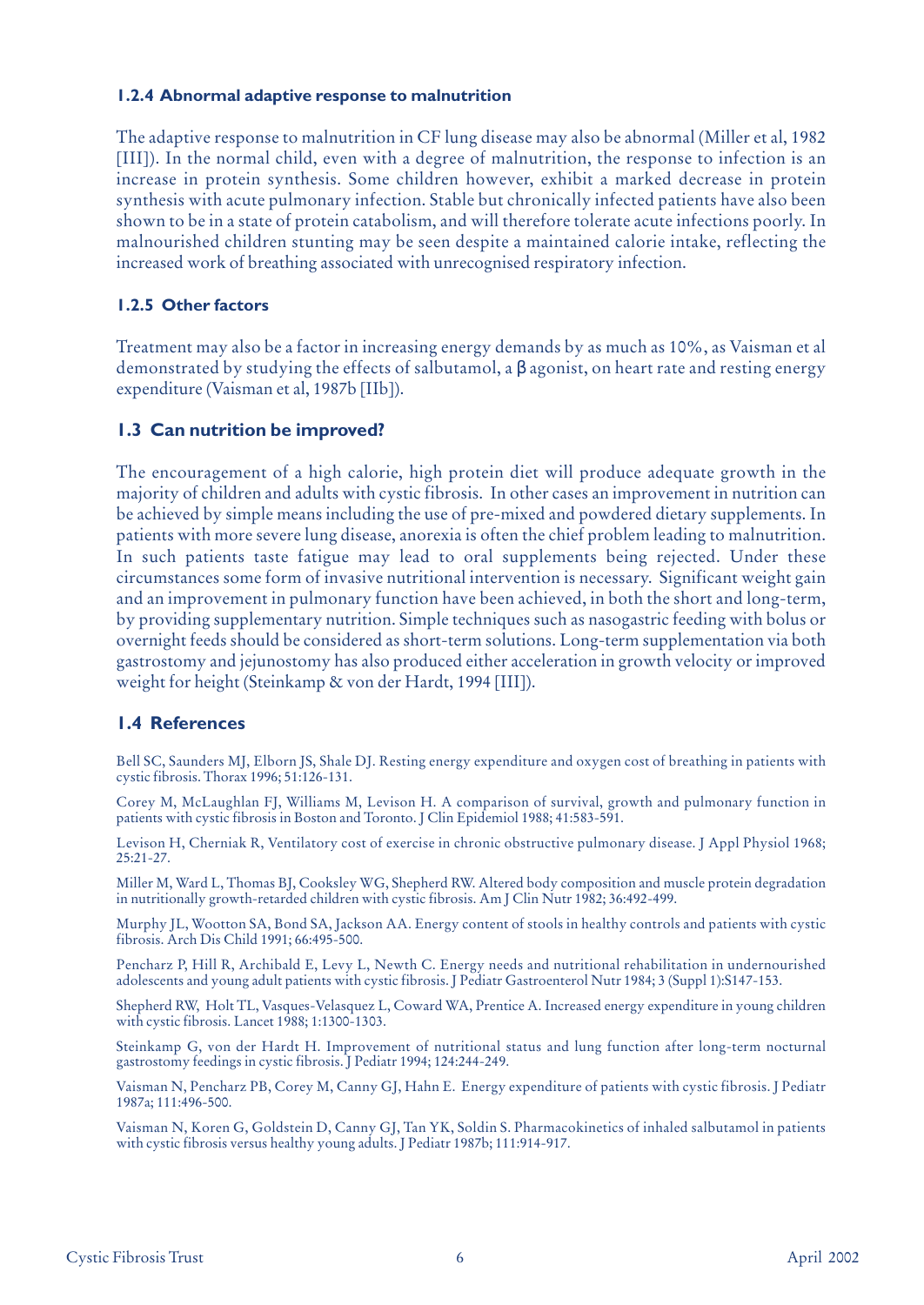## **2. ASSESSMENT OF GROWTH AND NUTRITIONAL STATUS**

## **2.1 Introduction**

With modern treatment a normal nutritional status and rate of growth should be achievable goals for the majority of patients with cystic fibrosis. The following section gives detailed information of how growth should be monitored and how growth failure should be defined in cystic fibrosis.

## **2.2 Methods of assessment 2.2.1 Weight,height and head circumference**

## There must be accurate and sequential measurements of weight, height and in children under 5 years old, head circumference. Methods used for assessment must be consistent and performed by experienced staff. These measurements should be recorded on the appropriate centile charts. These charts are compiled from cross-sectional surveys of childhood populations. Between 0 and 18 years weight and height measurements should be plotted on the 1990 Nine Centile United Kingdom Charts (Freeman et al, 1995 [III]; Preece et al, 1996 [III]). Because growth patterns have changed, these charts have replaced the Tanner-Whitehouse charts first published in 1966 (Tanner et al, 1966a [III]; Tanner et al, 1966b [III]). Patients with CF often experience delayed puberty (Weltman et al, 1990 [III]), which must be taken into consideration when interpreting growth progress, as plotted on centile charts. Care must also be taken when interpreting head circumference centiles as infants and young children with CF have been shown to have a smaller head circumference than controls (Ghosal et al, 1995 [IIb]). Centile charts also allow the determination of weight and height velocity so that any slowing in weight gain or growth can be easily picked up. Weight and height velocity charts help to provide a greater sensitivity to the assessment if growth is poor.

In the interpretation of growth charts genetic short stature must be taken into consideration. The interpretation of malnutrition and growth failure during adolescence may also be affected by delayed puberty and growth spurts during this period (Landon & Rosenfeld 1984 [III]; Byard 1994 [III]). Delayed puberty has been documented in patients with CF who have significant nutritional problems (Weltman et al, 1990 [III]) and in those who are well nourished (Johannesson et al, 1997 [III]). This may result in an over estimate of malnutrition in this age group. Children with delayed puberty will initially lose centiles but should catch up when they enter their delayed puberty and their growth accelerates. Noting stages of breast, pubic hair and genital development and recording age of menarche in girls are important in assessing the stage of development (Tanner & Whitehouse, 1976 [III]).

## **2.2.2 Body Mass Index/Quetelet Index**

This assessment is simple to perform and easy to undertake in routine clinical practice.

The body mass index (BMI) (weight [kg]/height [m]<sup>2</sup>) is widely used to assess the nutritional status of adult patients with cystic fibrosis. BMI assesses whether weight is in proportion to height and therefore gives an indication of body fatness or thinness. Recently it has also been validated for children (Prentice, 1998 [IIb]), and BMI values for children with CF in the UK have been reported (Morison et al, 1997 [III]). Although BMI centile charts are now available (Cole et al, 1995 [III]) care must be taken in their interpretation. Inaccurate assessment can follow in children whose height may have been adversely affected by chronic malnutrition and/or delayed puberty. Nonetheless, a recent Expert Consensus Group of the Royal College of Paediatrics and Child Health advised the use of BMI in preference to %wt/ht even for children (*www.rcpch.ac.uk* 2001 [IV]).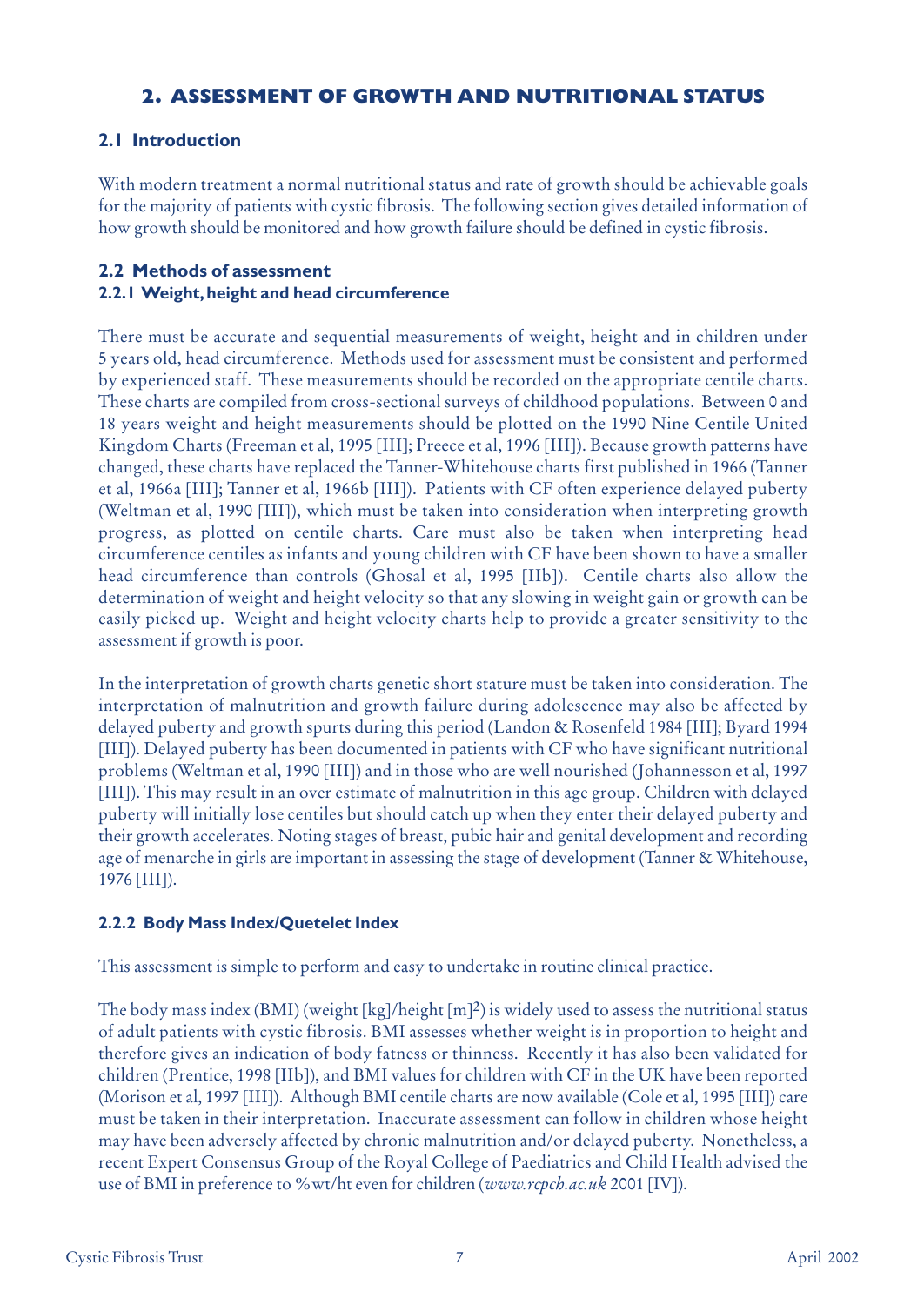## **2.2.3 Percentage weight for age (%wt/age),height for age (%ht/age) and percentage weight for height (%wt/ht)**

This method of assessment is often used in children in preference to BMI. The measurements are calculated either by using a Cole's growth assessment slide rule (Cole et al, 1981 [III]) or from a standard equation:

Current weight (kg) x 100

Weight (kg) equivalent to current height centile

Serial %wt/age, %ht/age and %wt/ht measurements are useful in assessing growth progress in an individual patient or to compare data from a number of patients or patient groups. Like BMI, the %wt/ht, assesses whether weight is in proportion with height, but again it is not able to assess nutritional stunting or the effects of delayed puberty. In order to do this serial measurements of %wt/age and %ht/age must be considered together. Although the assessment is simple to perform and easy to undertake extreme care must be taken in performing the calculation as a high degree of inaccuracy has been reported in routine clinical practice (Poustie et al, 2000 [III]).

## **2.2.4 Weight,height and BMI standard deviation scores (Z Scores)**

The use of this method of assessment has been mainly restricted to research, the scores being inconvenient to calculate in the clinic situation. A disk (compatible with Microsoft Excel) is now available from the Child Growth Foundation containing files that summarise the 1990 British Growth Reference Standards for height, weight, BMI and head circumference from infancy to adulthood. Standard deviation scores are a convenient way of assessing an individual's growth over a period of time and of comparing growth between groups of patients.

# **2.3 Assessment of body composition**

# **2.3.1 Importance of measuring body composition**

The growth assessment methods described above do not allow the determination of body composition. Determining body composition offers a more accurate assessment of nutritional status by evaluating the nature of malnutrition. It also allows determination of the response to nutritional therapy in terms of body composition. Measurements, which enable us to assess whether, weight loss or gain is mainly attributable to lean tissue, water or fat mass would affect the method of nutritional support chosen and also the type of nutrients delivered to the patient. Most methods of assessing body composition are based on a two-compartment model, dividing the body into fat and fat free mass. Methods include total body potassium (TBK), (Shepherd et al, 1989 [IIb]), total body electrical conductivity (TOBEC), bioelectrical impedance analysis (BIA), (Azcue et al, 1993 [IIb]; Pichard et al, 1999 [IIb]), total body water by isotope dilution (Shepherd et al, 1989 [IIb]), and dual energy x-ray absorptiometry (DEXA), (Slosman et al, 1992 [IIb], Rochat et al, 1994 [IIb]). Unfortunately, many of these techniques are invasive, expensive and extremely difficult to undertake in routine clinical practice. Their use is therefore restricted to research.

## **2.3.2 Skin fold thickness**

Simpler methods of body composition assessment include simple straightforward anthropometric measurements to estimate body composition (Brook, 1971 [III]). Skin fold thickness relies on the reliability of subcutaneous fat folds to predict total body fatness. The reliability and reproducibility of this determination is poor in CF (Newby et al, 1990 [IIb]) and it is not therefore recommended in routine clinical practice.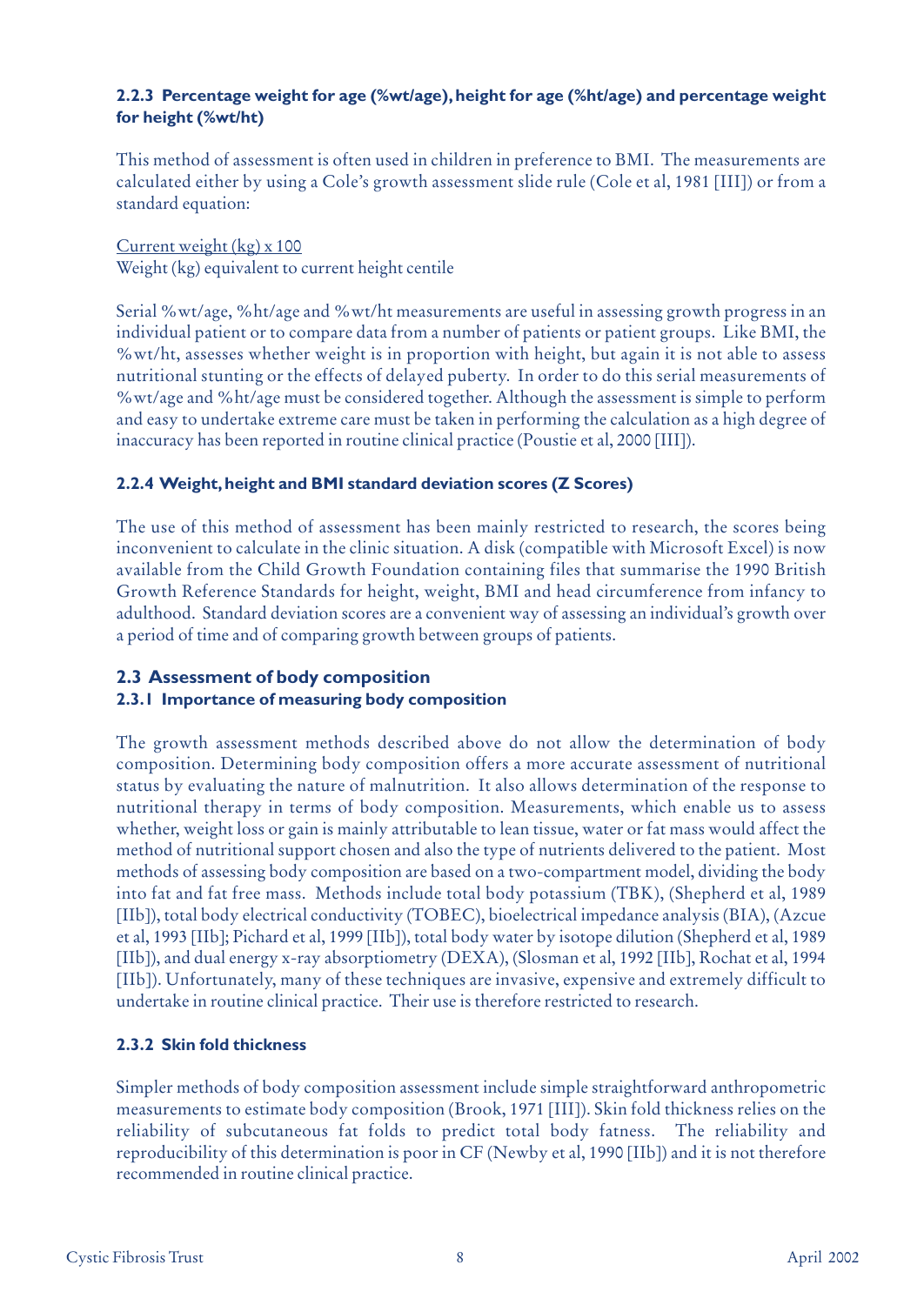## **2.3.3 Mid upper arm circumference**

This gives an estimate of lean body mass. However again, the reliability of its use in CF is poor (Frisancho, 1981 [IIb]).

## **2.3.4 Bone age/skeletal age**

Delay in skeletal maturity (Tanner & Whitehouse, 1976 [III]) increases with age as respiratory problems increase (Mearns, 1983 [III]). Estimation of skeletal age should form part of the assessment of any child with stunting (ht/age<90% or <0.4th height centile) or pubertal delay. Bone age should be estimated using the Tanner and Whitehouse (TW2) method (Bull et al, 1999 [IIb]). The delay in skeletal maturity is often surprisingly modest. In one series 20 percent of patients had a delay of less than one year and only 6 percent of over 2 years (Mearns, 1983 [III]).

## **2.3.5 Bone mineral density**

Osteopenia and osteoporosis have both been reported in adults and children with cystic fibrosis (Gibbens et al, 1988 [IIb]; Rochat et al, 1994 [IIb]; Henderson & Madsen, 1996 [III]). With increasing life expectancy, the consequences of this problem on growth and development are of concern. Bone mineral density is assessed by DEXA (Slosman et al, 1992 [IIb]; Rochat et al, 1994 [IIb]). Although this is an expensive procedure, regular DEXA scans carried out at Specialist CF Centres, should be considered in all patients over the age of 10 years; further research will help to determine how often. Particular concern has been expressed over bone demineralisation following lung transplantation (Shane et al, 1996 [III]). Thus, candidates for lung transplantation should be evaluated for osteopenia and vitamin D deficiency at the time of acceptance to the transplant waiting list.

## **2.4 Frequency of assessment 2.4.1 Infants**

Infants should attend the clinic at least every 2 weeks until they are thriving. The clinic visit must include nude weight, length and, ideally, head circumference measurements.

## **2.4.2 Older children**

The frequency of follow up for older children varies. Height and weight (measured in consistent light clothing) should be recorded at each clinic visit, with 3 monthly measurements as a minimum. Height measurements should continue until skeletal maturity is reached and growth has ceased. Head circumference is also measured in some clinics.

## **2.4.3 Adults**

Adult patients should have their weight recorded at each clinic visit. Likewise height measurements must be recorded until skeletal maturity is reached and there is no evidence of further growth. Then annual measurement should be performed.

#### **2.4.4 Centile charts**

Until growth has ceased all weight and height measurements and, if measured, head circumference should be plotted on appropriate charts.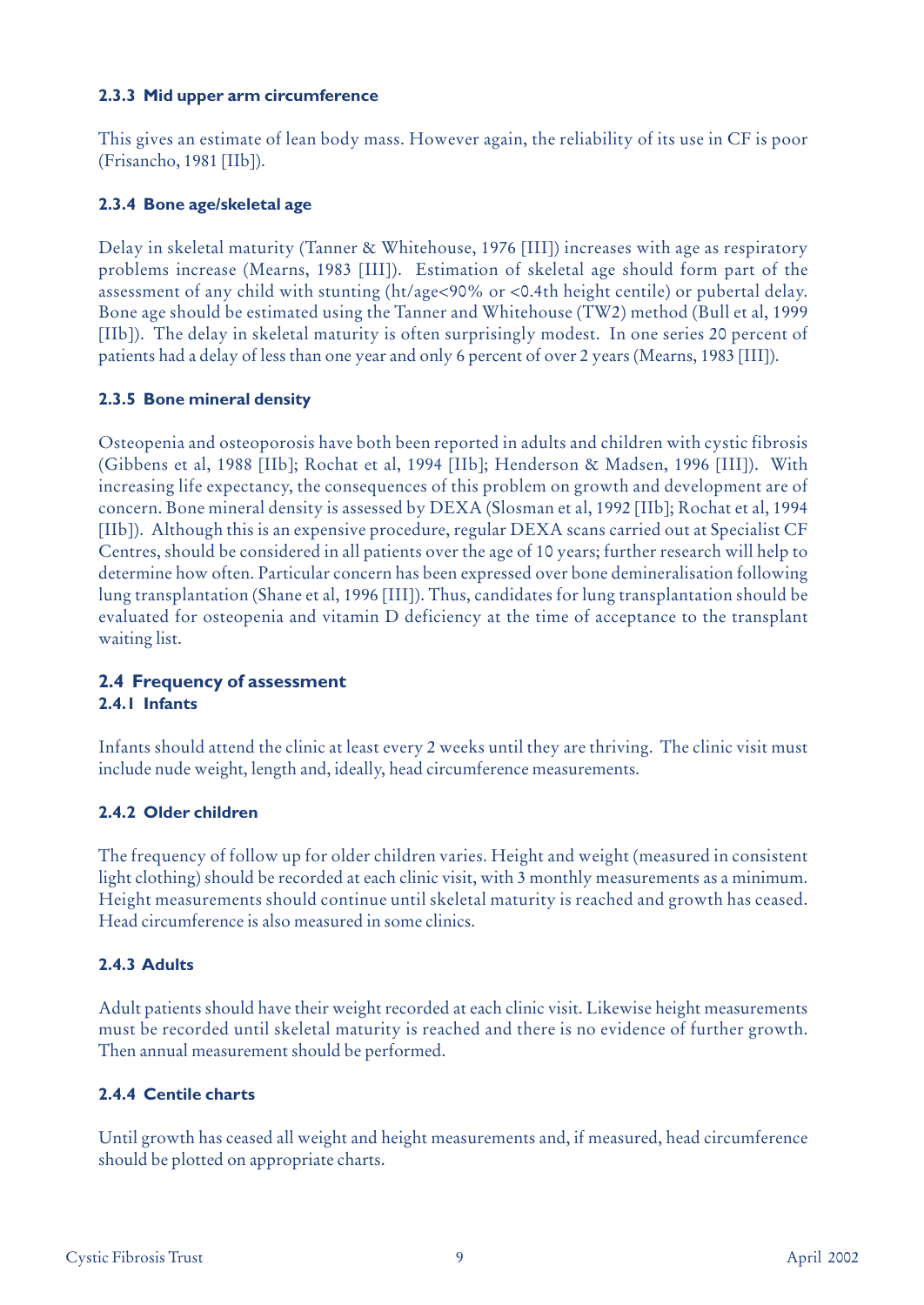## **2.4.5 Body mass index**

The BMI should be calculated for all adult patients at each clinic visit.

## **2.4.6 %wt/age,%ht/age and %wt/ht**

Should be calculated for children at their Annual Review at the Specialist CF Centre or CF Clinic.

## **2.4.7 Standard deviation scores for weight,height and BMI**

Standard deviation scores (SDS) are currently more appropriate as research tools.

## **2.5 Defining growth failure**

## **2.5.1 Different criteria and incidence**

There is wide variation in the reported incidence of malnutrition in patients with CF between clinic and country populations. One factor contributing to this variability is the criteria and cut off points used to define poor growth and malnutrition. In addition, reference standards for growth differ between clinics and countries, and there is wide variation in sample populations, type of data collection and method of curve construction. This makes it difficult to make comparisons between different clinic populations.

In a recent study three different anthropometric standards were used to interpret the Canadian CF Registry data for 1994. All three (US National Centre for Health Statistics, the British Tanner and Whitehouse standards and a new British composite) gave different results and even ideal weight was not free from bias (Shin et al, 1997 [III]). For consistency in the UK the 1990 British Growth Reference values should be used (Freeman et al, 1995 [III]).

#### **2.5.2 Age related definition of nutritional/growth failure**

| Child <5 years    | $\text{wt} / \text{ht} < 85\%$<br>weight loss or plateau in weight gain over two clinic visits<br>(maximum interval 4 months).                            |
|-------------------|-----------------------------------------------------------------------------------------------------------------------------------------------------------|
| Child 5 -18 years | $wt/ht < 85\%$<br>weight loss over two clinic visits (maximum interval 6 months)<br>plateau in weight over two clinic visits (maximum interval 6 months). |
| Adult             | BMI < 19<br>wt loss >5% body weight for >2 months' duration.                                                                                              |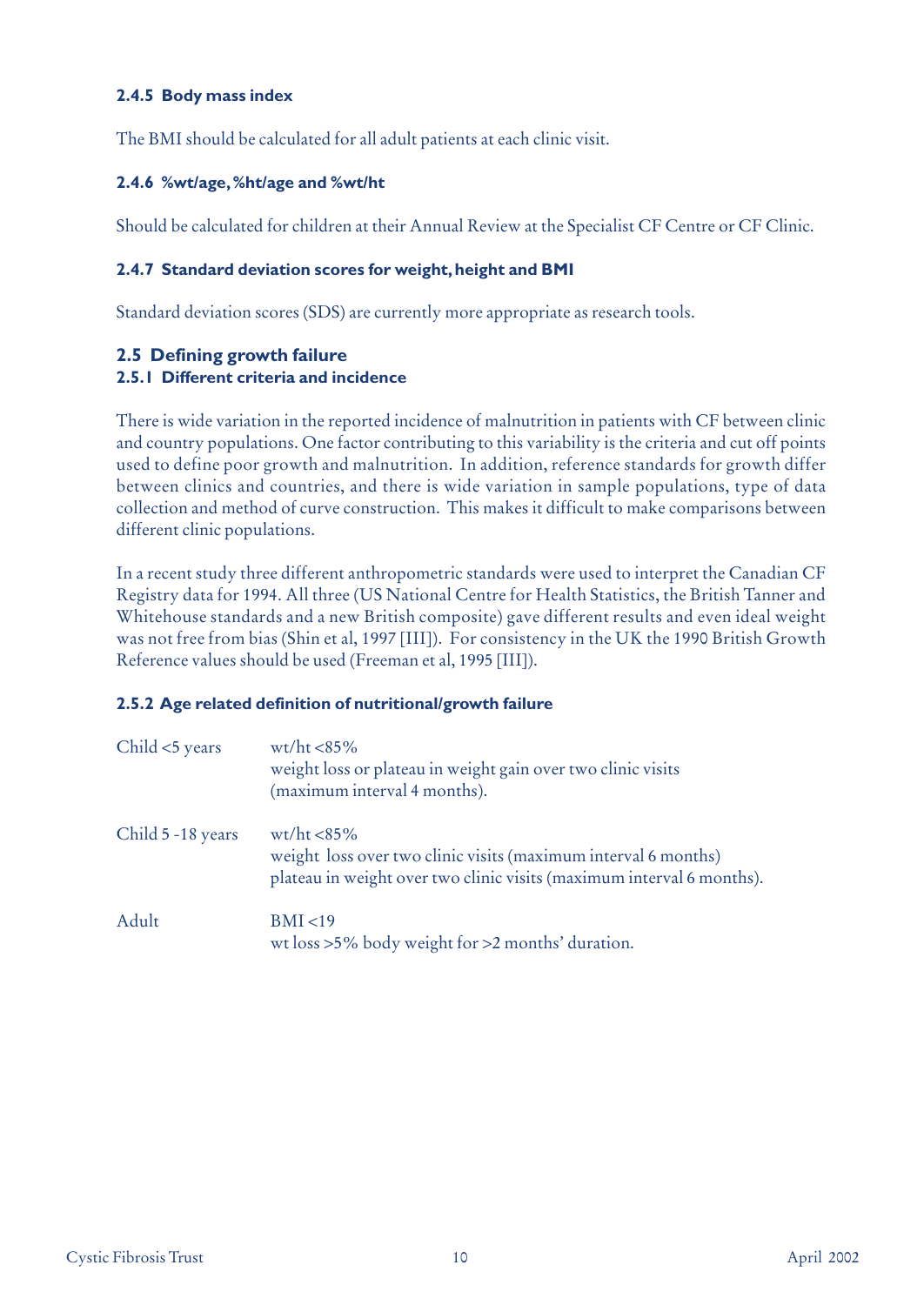## **2.6 Criteria for different stages of nutritional intervention**

|                                                                       | $<$ 5 years                                                                                        | $5-18$ years                                                                                               | $>18$ years                                                                                          |
|-----------------------------------------------------------------------|----------------------------------------------------------------------------------------------------|------------------------------------------------------------------------------------------------------------|------------------------------------------------------------------------------------------------------|
| Normal<br>nutritional<br>state-<br>Preventative<br>counselling        | wt/ht 90-110%                                                                                      | wt/ht 90-110%                                                                                              | <b>BMI 19-25</b><br>and/or<br>no recent weight<br>loss                                               |
| <b>Dietetic</b><br>referral<br>indicated -<br>Consider<br>supplements | wt/ht 85-89%<br>or<br>weight loss over<br>4 months<br>or<br>plateau in weight<br>over 6 months     | wt/ht 85-89%<br>or<br>weight loss over<br>6 months<br>$\alpha$ r<br>plateau in weight<br>over 6 months     | BMI < 19<br>$\alpha$<br>5% weight loss<br>$over > 2$ months                                          |
| Aggressive<br>nutritional<br>support                                  | Supplements tried<br>and either -<br>$wt/ht < 85\%$<br>or<br>weight falling<br>2 centile positions | Supplements tried<br>and either -<br>$wt/ht < 85\%$<br>$\alpha$ r<br>weight falling<br>2 centile positions | Supplements tried<br>and either -<br>BMI < 19<br>$\alpha$<br>$>5\%$ weight loss<br>$over > 2$ months |

For all age categories pay special attention if stunting is evident, defined as *ht/age of <90% or height centile < 0.4th.* 

## **2.7 Techniques for measuring growth**

Techniques for measuring growth are well described in *Buckler JMH. A Reference Manual of Growth and Development. 2nd ed. Oxford: Blackwell Science, 1997.*

All 1990 Nine Centile United Kingdom Charts are published by the Child Growth Foundation (2 Mayfield Avenue, London W4 1PN) and are available from Harlow Printing, Maxwell Street, South Shields, Tyne & Wear, NE33 4PU.

## **2.8 Recommendations**

- *Weight should be recorded at every clinic visit. [C].*
- *In children height should be recorded at every clinic visit. In adults height should be recorded at every clinic visit until growth has ceased and then annually [C].*
- *Head circumference should also be recorded for infants and some centres also advise for children less than 5 years of age [C].*
- *Until growth has ceased measurements should be recorded on the appropriate centile charts [C].*
- *Pubertal delay should be taken into consideration when interpreting growth data [C].*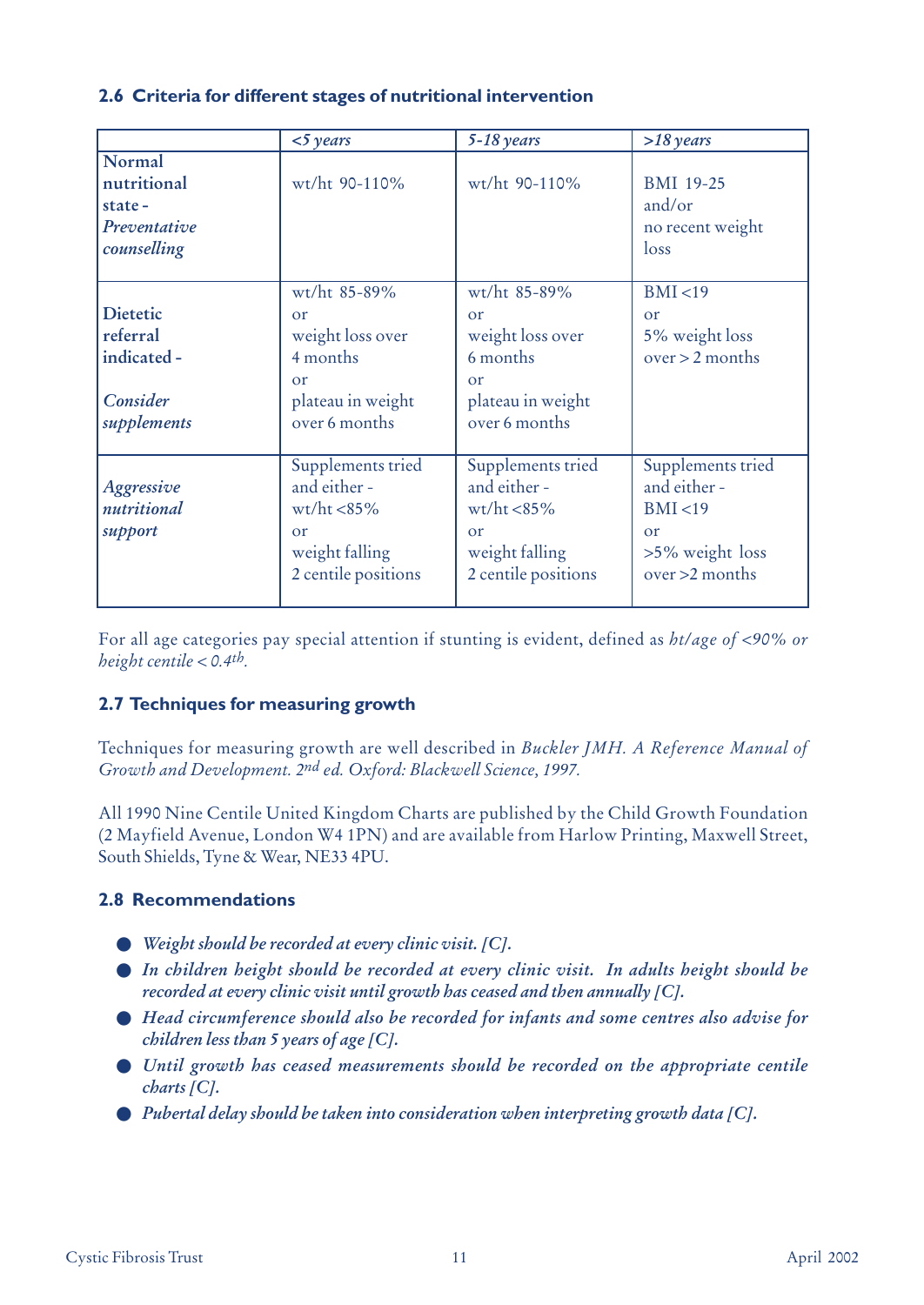- *In children where there is concern about nutritional status, and at the Annual Review, measurements should also be converted to percentage weight for height and percentages weight and height for age and body mass index to allow greater accuracy in the determination of nutritional status [C].*
- *For adults, measurements should be converted to body mass index [C].*
- *Assessment of bone mineral density by DEXA should be considered as part of patient monitoring after 10 years of age, and should be performed in patients referred for heart/lung and double lung transplantation[C].*

## **2.9 Appendix - Some reported growth definitions**

#### **1) USA consensus report (Ramsey et al, 1992 [IV])**

| $\%$ wt/ht | >110%       | overweight                                                  |
|------------|-------------|-------------------------------------------------------------|
|            | 90-110%     | normal                                                      |
|            | $85 - 89\%$ | underweight - requires dietetic referral                    |
|            | $80 - 85%$  | early malnutrition - aggressive nutritional support         |
|            | 75-80%      | moderate malnutrition                                       |
|            | ${<}75\%$   | severe malnutrition                                         |
|            |             | If height <3rd centile - "stunting" - pay special attention |

## **USA Definition of growth failure**

| $\ddot{i}$           | $\langle$ 5 years wt/ht $\langle$ 85%                            |
|----------------------|------------------------------------------------------------------|
|                      | weight loss for 2 months                                         |
|                      | plateau in weight for 2-3 months                                 |
| $\dddot{\text{ii}})$ | 5-18 years wt/ht $<85\%$                                         |
|                      | weight loss for $>2$ months                                      |
|                      | plateau in weight for 6 months                                   |
| $\overline{iii}$ )   | $>18$ years wt/ht <85%                                           |
|                      | weight loss of $> 5\%$ of usual weight for $> 2$ months duration |

#### **2) USA - Evaluation of various criteria to define malnutrition (Lai et al, 1998 [III])**

Malnutrition was defined by 4 criteria; however, there was a significant discrepancy when different criteria were used to distinguish "stunting" versus "wasting" in malnourished children with cystic fibrosis.

i) ht/age <5th centile (stunting) or wt/age <5th centile (wasting) ii) ht/age < 90% of reference median

> or wt/age <80% of reference median

- iii) ht/age <5th centile or % ideal wt/ht  $<85%$
- iv) ht/age <90% of reference median or wt/ht<85% of reference median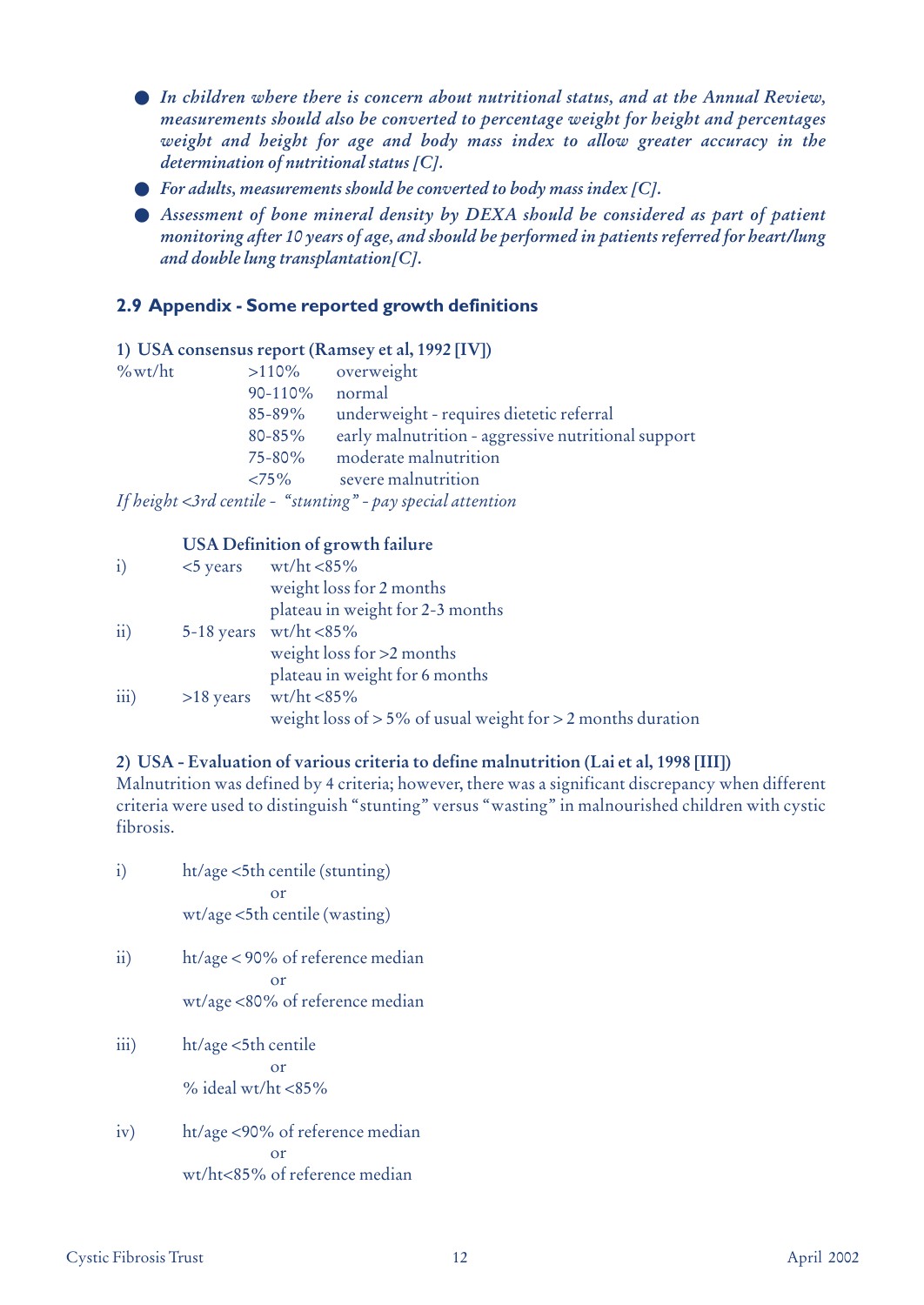## **3) Waterlow's classification of nutritional status (Waterlow et al, 1977 [IV])**

ht/age <90% stunting wt/ht <80% wasting

## **4) The World Health Organisation (WHO, 1986 [IV])**

3rd percentile or -2SD below mean = malnutrition

## **5) BMI - Adult classification (WHO, 1998 [III])**

| <18.5       | underweight |
|-------------|-------------|
| 18.5-24.9   | ideal       |
| $25 - 29.9$ | overweight  |

#### **6) Table.**

**Association of standard deviation score (SDS) with centile position**

| <b>SDS</b>                          | Wt/age | Ht/age | <b>BMI</b> (adult) |        |
|-------------------------------------|--------|--------|--------------------|--------|
|                                     |        |        | male               | female |
| $-3SD$ (0.13 <sup>th</sup> centile) | 75     | 90     |                    |        |
| $-2SD$ (2.28 <sup>th</sup> centile) | 80     | 95     | 18                 | 17     |
| $-1SD(15.87th centile)$             |        |        | 19.5               | 19     |
| $OSD$ (50 <sup>th</sup> centile)    | 100    | 100    | 22                 | 21.5   |
| $1SD$ (84.14 <sup>th</sup> centile) |        |        | 25                 | 26.5   |
| $2SD$ (97.72 <sup>th</sup> centile) |        |        | 29                 | 29     |
| $3SD$ (99.87 <sup>th</sup> centile) | 135    | 115    |                    |        |

## **2.10 References**

Azcue M, Fried M, Pencharz PB. Use of bioelectrical impedance to measure total body water in patients with cystic fibrosis. J Pediatr Gastroenterol Nutr 1993; 16:440-445.

Brook CGD. Determination of body composition of children from skin fold measurements. Arch Dis Child 1971; 46:182-184.

Bull RK, Edwards PD, Kemp PM, Fry S, Hughes IA. Bone age assessment: a large scale comparison of Greulich and Pyle, and Tanner and Whitehouse (TW2) methods. Arch Dis Child 1999; 81:172-173.

Byard PJ. The adolescent growth spurt in children with cystic fibrosis. Ann Hum Biol 1994; 21:229-240.

Cole TJ, Donnett ML, Stanfield JP. Weight-for-height indices to assess nutritional status - a new index on a slide-rule. Am J Clin Nutr 1981; 34:1935-1943.

Cole TJ, Freeman JV, Preece MA. Body mass index reference curves for the UK, 1990. Arch Dis Child 1995; 73:25-29.

Freeman JV, Cole TJ, Chinn S, Jones PR, White EM, Preece MA. Cross-sectional stature and weight reference curves for the UK, 1990. Arch Dis Child 1995; 73:17-34.

Frisancho AR. New norms for upper limb fat and muscle areas for assessment of nutritional status. Am J Clin Nutr 1981; 34:2540-2545.

Ghosal S, Taylor CJ, Pickering M, McGaw J, Beckles Willson N, Wales JKW. Disproportionate head growth retardation in cystic fibrosis. Arch Dis Child 1995; 72:150-152.

Gibbens DT, Gilsanz V, Boechat MI, Dufer D, Carlson ME, Wong CI. Osteoporosis in cystic fibrosis. J Pediatr 1988; 113:295-300.

Growth reference charts for use in the United Kingdom. Recommendations of an expert consensus group. Royal College of Paediatrics and Child Health, 2001.(www.rcpch.ac.uk).

Henderson RC, Madsen CD. Bone density in children and adults with cystic fibrosis. J Pediatr 1996; 128:28-34.

Johannesson M, Gottlieb C, Hjelte L. Delayed puberty in girls with cystic fibrosis despite good clinical status. Pediatrics 1997; 99:29-34.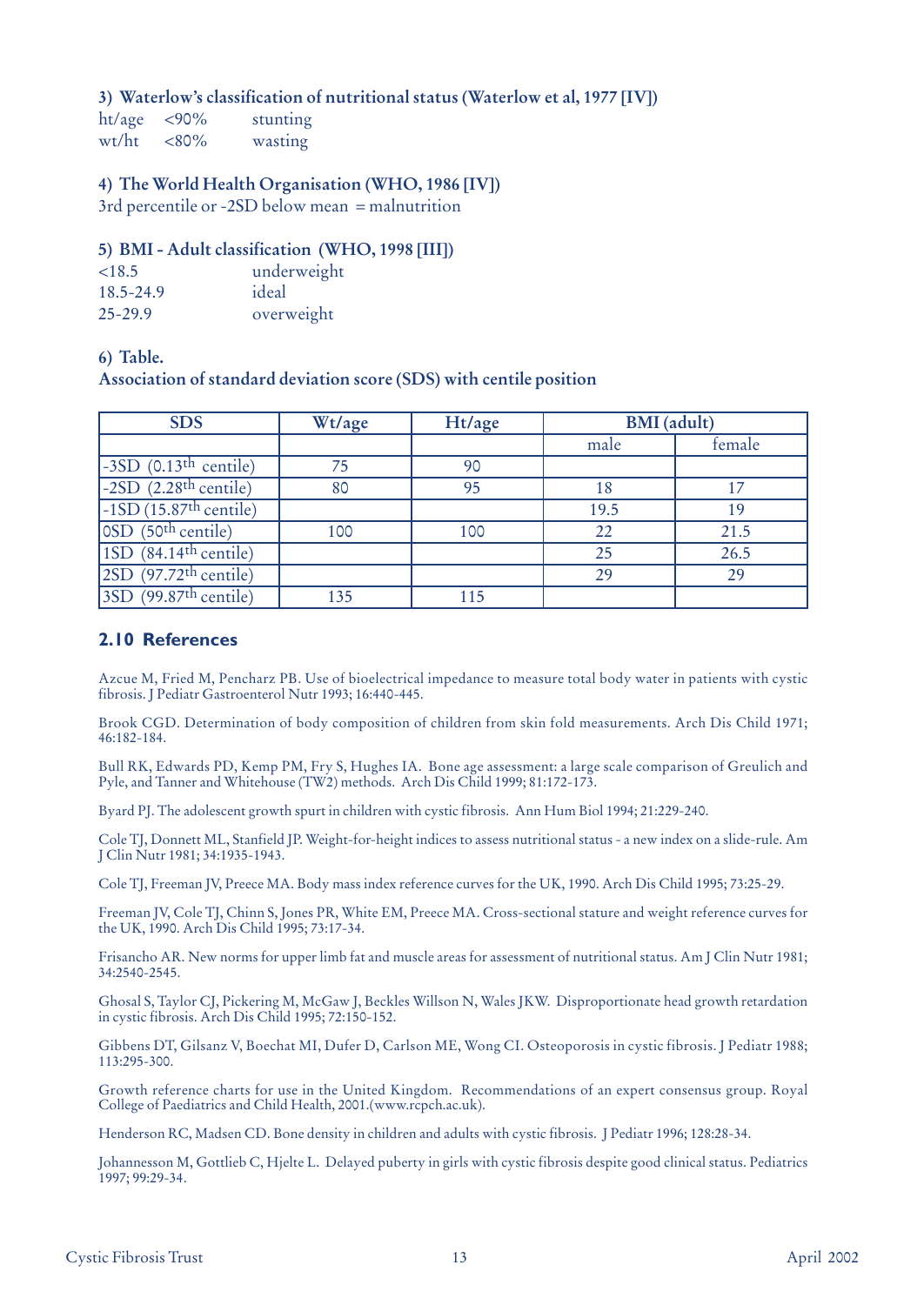Lai HC, Kosorok MR, Sondel SA, Chen ST, FitzSimmons SC, Green CG et al. Growth status in children with cystic fibrosis based on the National Cystic Fibrosis Patient Registry data: Evaluation of various criteria used to identify malnutrition. J Pediatr 1998: 132:478-485.

Landon C, Rosenfeld RG. Short stature and puberty delay in male adolescents with cystic fibrosis. Am J Dis Child 1984; 138:338-391.

Mearns MB. Growth and development. In: Hodson ME, Norman AP, Batten JC, editors. Cystic Fibrosis. London: Bailliere Tindall, 1983:183-196.

Morison S, Dodge JA, Cole TJ, Lewis PA, Coles EC, Geddes D et al. Height and weight in cystic fibrosis: a cross sectional study. Arch Dis Child 1997; 77:497-500.

Newby MJ, Kiem NL, Brown DL. Body composition of adult cystic fibrosis patients and control subjects as determined by densitometry, bioelectrical impedance, total electrical body conductivity, skinfold measurements and deuterium oxide dilution. Am J Clin Nutr 1990; 52:209-213.

Pichard C, Kyle UG, Slosman DO. Fat free mass in chronic illness: comparison of bioelectrical impedance and dual xray absorptiometry in 480 chronically ill and healthy subjects. Nutrition 1999; 15:668-676.

Poustie VJ, Watling RM, Ashby D, Smyth RL. Reliability of percentage ideal weight for height. Arch Dis Child 2000; 83:183-184.

Preece M, Freeman J, Cole T. Sex differences in weight in infancy: published centile charts have been updated. BMJ 1996; 313:1486.

Prentice AM. Body mass index standards for children. BMJ 1998; 317:1401-1402.

Ramsey BW, Farrell PM, Pencharz P. Nutritional assessment and management in cystic fibrosis: a consensus report. Am J Clin Nutr 1992; 55:108-116.

Rochat T, Slosman DO, Pichard C, Belli DC. Body composition analysis by dual energy xray absorptiometry in adults with cystic fibrosis. Chest 1994; 106:800-5.

Shane E, Silverberg SJ, Donovan D, Papadopoulos A, Staron RB, Addesso V et al. Osteoporosis in lung transplantation candidates with end-stage pulmonary disease. Am J Med 1996; 101:262-9.

Shin J, Corey M, Kalnins D, Pencharz P. A comparison of anthropomorphic standards for evaluation of CF patients. Pediatr Pulmonol 1997; Suppl 14:312.

Shepherd RW, Holt TL, Greer R, Cleghorn GJ, Thomas BJ. Total body potassium in cystic fibrosis. J Pediatr Gastroenterol Nutr 1989; 9:200-205.

Slosman DO, Casez JP, Pichard C, Rochat T, Fery F, Rizzoli R et al. Assessment of whole body composition with dual energy xray absorptiometry. Radiology 1992; 185:593-598.

Tanner JM, Whitehouse RH, Takaishi M. Standards from birth to maturity for height, weight, height velocity, weight velocity: British children, 1965. Part I. Arch Dis Child 1966a; 41:454-471.

Tanner JM, Whitehouse RH, Takaishi M. Standards from birth to maturity for height, weight, height velocity, weight velocity: British children, 1965. Part II. Arch Dis Child 1966b; 41:613-635.

Tanner JM, Whitehouse RH. Clinical longitudinal standards for height, weight, height velocity, weight velocity and stages of puberty. Arch Dis Child 1976; 51:1170-1179.

Waterlow JC, Ruzina R, Keller W, Lane JM, Nichaman MZ, Tanner JM. The presentation and use of height and weight data for comparing the nutritional status of groups of children under the age of 10 years. Bull WHO 1977; 55:489-498.

Weltman EA, Stern RC, Doershuk CF, Moir RN, Palmer K, Jaffe AC. Weight and menstrual function in patients with eating disorders and cystic fibrosis. Pediatrics 1990; 85:282-287.

World Health Organisation working group. Use and interpretation of anthropometric indicators of nutritional status. Bull WHO 1986; 64:929-941.

World Health Organisation International obesity task force. Obesity; preventing and managing the global epidemic. Report of the WHO consultation on obesity. Geneva 3-5th June 1998. Geneva WHO. 1998.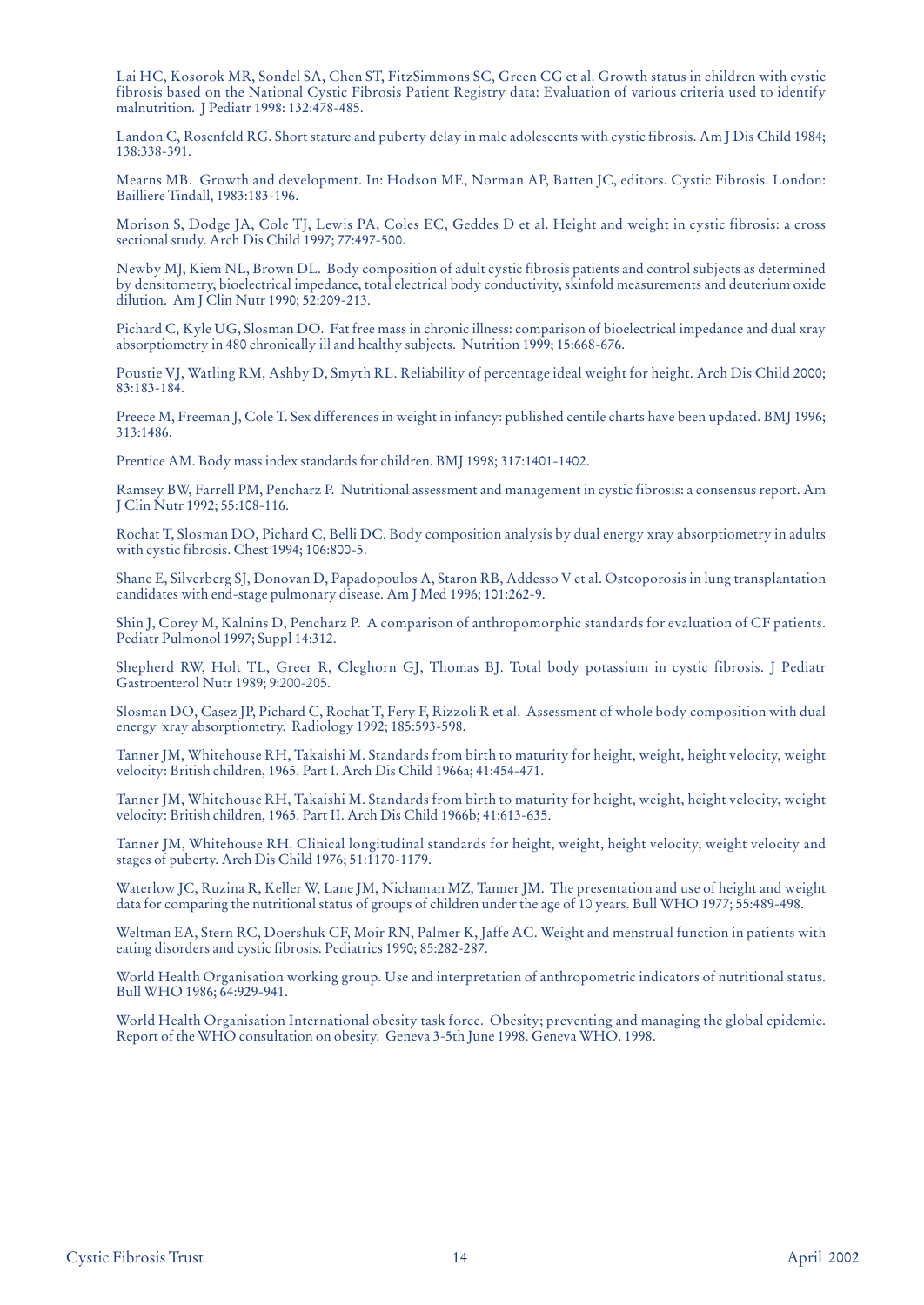## **3. NUTRITIONAL MANAGEMENT**

## **3.1 Introduction**

Nutritional requirements are increased in cystic fibrosis, reflecting the energy demands of progressive lung disease plus malabsorption of protein and fat secondary to exocrine pancreatic insufficiency. The importance of maintaining growth and nutrition in patients with CF is well established (Corey et al, 1988 [III]). Studies have demonstrated links between weight gain and survival, and have shown a slower rate of deterioration in lung function in pancreatic sufficient patients when fat excretion is normal (Gaskin et al, 1982 [III]). However, reports suggest that many children struggle to meet these higher requirements. Hypoalbuminaemia, sub-optimal vitamin and essential fatty acid status and reduced body fat and lean tissue have all been reported (Marcus et al, 1991 [III]; Sokol et al, 1989 [III]; Greer et al, 1991 [III]).

Early and severe nutritional and growth problems occur in the majority of untreated infants with cystic fibrosis. Fat malabsorption, mainly as a result of exocrine pancreatic insufficiency, is seen in 95% of the UK CF population. Despite pancreatic enzyme replacement therapy intestinal fat absorption remains sub-optimal and patients also require daily supplementation with fat-soluble vitamins. Infants with CF may therefore have increased energy requirements due to incompletely controlled malabsorption. Early diagnosis following neonatal CF screening provides an opportunity to prevent these nutritional problems in infancy (Bronstein et al, 1992 [III]; Farrell et al, 1987 [Ib]). It is therefore essential that attention be given to both the quantitative and qualitative aspects of nutrition from diagnosis.

#### **3.2 Nutritional requirements from birth 3.2.1 Infants with CF can achieve normal growth**

Case-controlled studies suggest that appropriate growth rates can be achieved in infants with CF, whether receiving hydrolysed formulae, standard formulae or breast milk (Farrell et al, 1987 [Ib]; Holliday et al 1991 [III]; Simmonds et al, 1994 [III]; Farrell et al, 1997 [Ib]; Ellis et al, 1998 [Ib]. Farrell et al, 2001 [Ib]).

## **3.2.2 Type of feed**

Breast milk or whey-based artificial formulae (according to parental preference) are suitable from birth for the infant with CF who is diagnosed following neonatal screening. However, specialised nutritional modification involving energy supplementation, protein hydrolysate, or nasogastric feeds may be required in infants with growth failure. Those who have had small bowel surgery for meconium ileus, with consequent loss of small bowel surface area, may require a protein hydrolysate (pre-digested) feed, such as Pregestimil, PeptiJunior or Prejomin.

## **3.3 Breastfeeding 3.3.1 Advantages of breastfeeding**

Breast milk has many real and potential advantages for infants with cystic fibrosis (Slusser & Powers, 1997 [IV]; Henschel & Inch, 1996 [IV]):

- The lipase and amylase content may partially compensate for diminished pancreatic secretion in the infant with cystic fibrosis.
- Immunological properties (including immunoglobulins, lactoferrin, epidermal growth factor and lysozymes) may offer some protection against infection and the development of cows' milk protein allergy.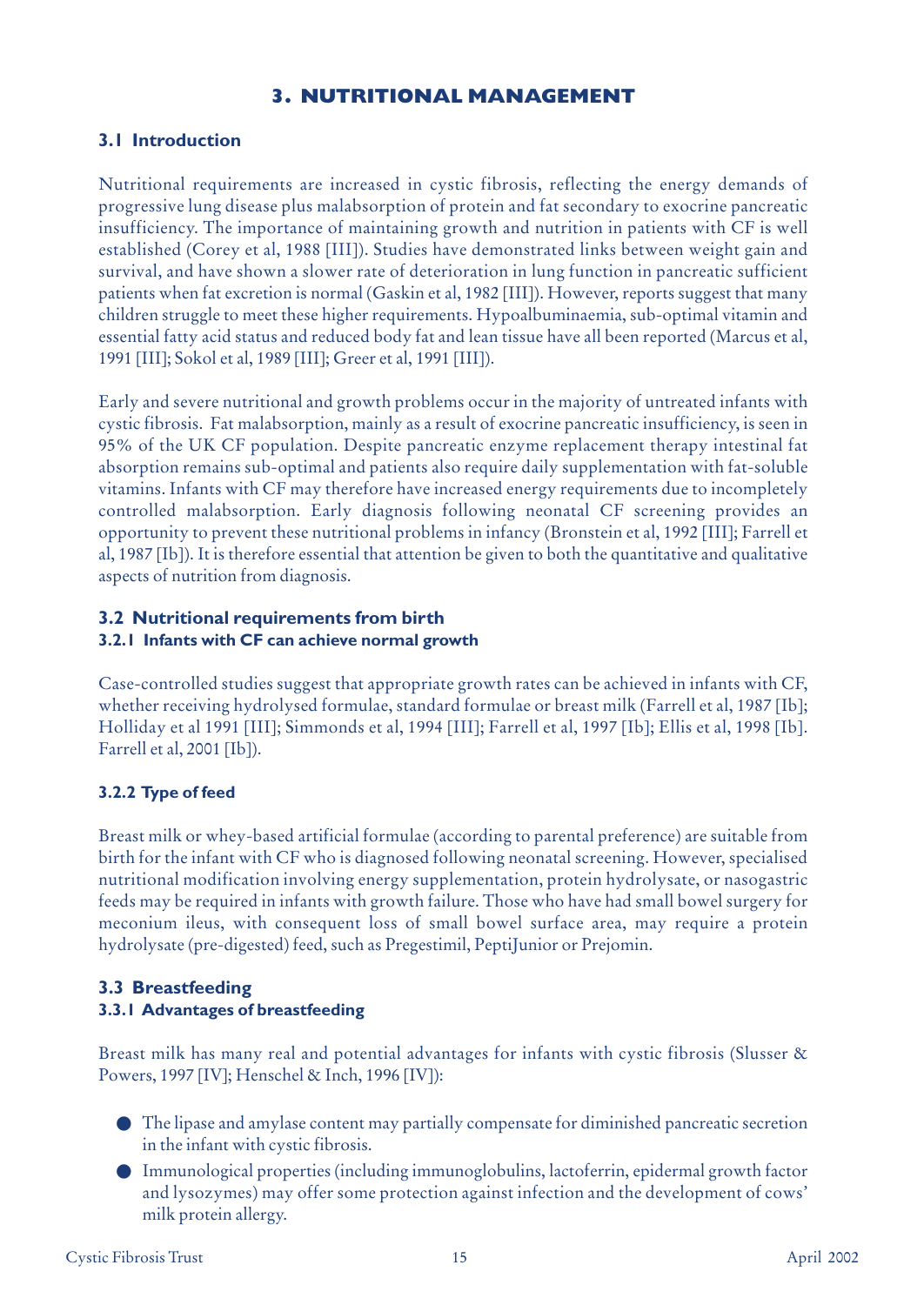- An optimal fatty acid profile may maintain/improve plasma essential fatty acid status.
- The presence of taurine, which is necessary for bile salt synthesis, may enhance fat absorption.
- Optimal bioavailability of nutrients, including iron, protein, and calcium.
- Psychologically beneficial to the mother.

## **3.3.2 Most women are capable of breastfeeding**

The World Health Organisation recognises that the vast majority of women (97% or more) are physiologically capable of breastfeeding their babies successfully. The majority of women in the UK (64%) now choose to breastfeed, however only a few (26%) are still breastfeeding at four months (OPCS, 1985 [III]). A 1996 review of infant feeding practices in the UK suggests that only a small proportion of babies with CF continue to be breastfed at 3 months of age (Wolfe, 1998 [IV]). *"...The discrepancy between those who are capable and those who succeed may pinpoint weaknesses amongst those who support them rather than the women themselves..."* (Raj & Plichta, 1998 [IV]).

## **3.3.3 Resources necessary**

Staff training and access to midwives or lay breastfeeding organisations (National Childbirth Trust or La Leche League breastfeeding counsellors) should ideally be available to provide informed support. A good understanding of the basic principles of lactation together with adequate support for the breastfeeding mother is required for success (RCM, 1991 [III]). Breastfeeding is a hormonally controlled supply and demand process; the more the infant suckles, the more milk will be produced. Slow weight gain can be corrected by increasing feeding frequency.

## **3.4 Bottle-feeding 3.4.1 Type of formula feed**

Women who wish to bottle-feed their infants also require support in their feeding choice. The use of a whey-based artificial formula is recommended. There is no evidence to suggest that switching brands of formula is of any benefit to the baby; indeed the "hungry" baby is to be encouraged to feed, on demand, in order to meet the increased energy requirements; intakes of formula in excess of 200 ml/kg are not unusual.

## **3.4.2 Cows' milk intolerance**

Persisting gastrointestinal symptoms and signs despite enzyme therapy may be indicative of cows' milk protein allergy or lactose intolerance. The incidence of cows' milk intolerance in one series of infants with CF in the UK has been reported at 8% (Hill et al, 1989 [IV]). A protein hydrolysate formula should be used in view of the possibility of developing additional soya intolerance.

## **3.5 Pancreatic enzyme replacement therapy 3.5.1 Pancreatin started after evidence of malabsorption**

Pancreatic enzyme replacement therapy (PERT) should be introduced once there is evidence of intestinal malabsorption. Clinical signs include fatty stools and poor weight gain. However, steatorrhoea should be confirmed by direct microscopy for fat globules (Walters et al, 1990 [IIb]) and pancreatic insufficiency by measurement of faecal pancreatic elastase-1. This latter test appears simple and reliable with concentrations <100 µg/g indicative of severe pancreatic insufficiency (Cade et al, 2000 [IIb]). Approximately 92% of infants with CF have pancreatic insufficiency by 1 year of age (Bronstein et al, 1992 [IIb]). Adequate PERT is necessary to avoid high faecal energy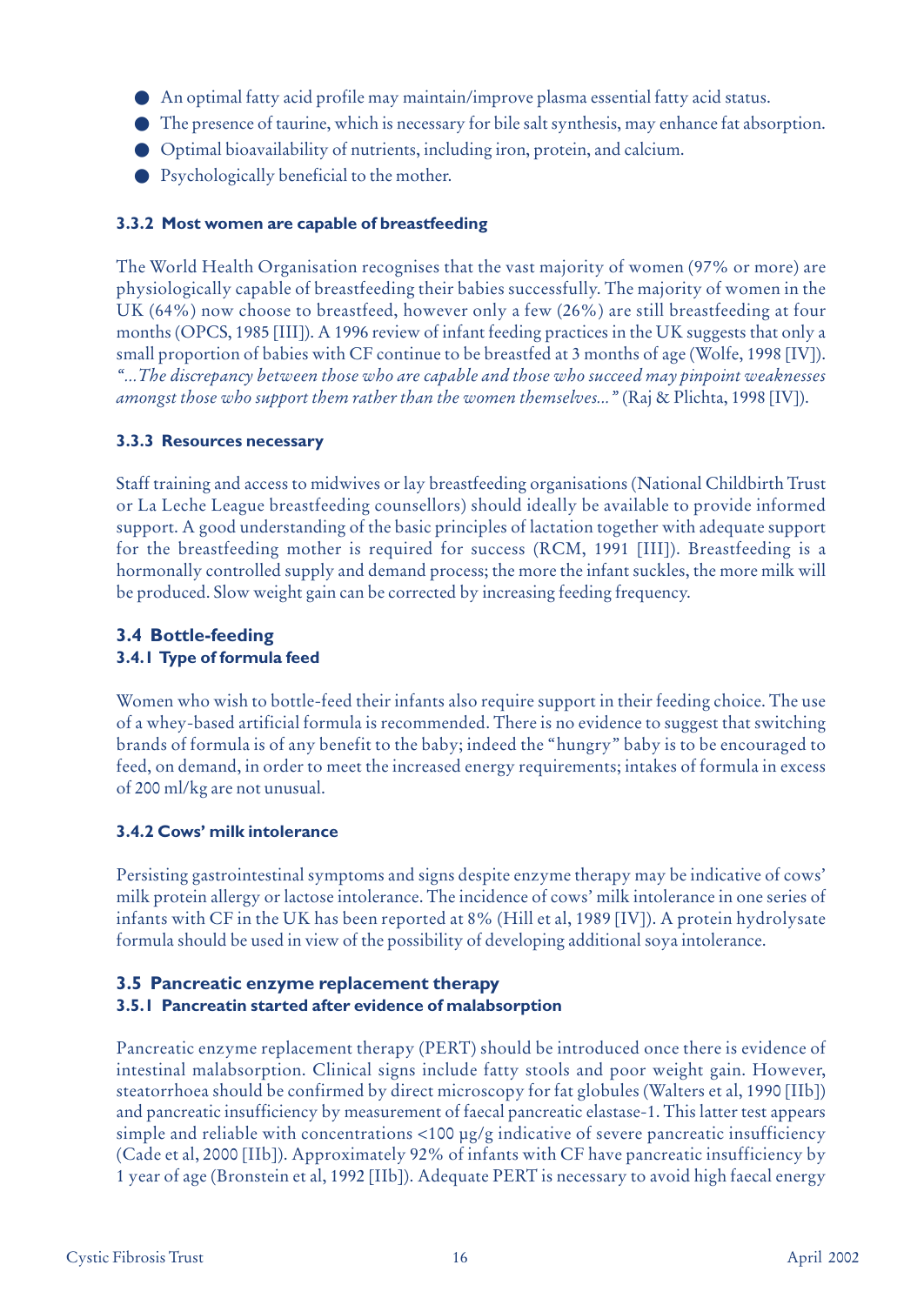losses. Individual requirements vary widely which may reflect differing degrees of residual pancreatic function, the type of enzyme preparation and patho-physiological factors such as intestinal pH (Littlewood & Wolfe, 2000 [IV]). Dietary fat provides approximately 50% of the energy intake of young infants; thus, inadequate control of fat absorption can have a devastating effect upon nutritional status.

## **3.5.2 Method of administration**

Enteric-coated enzyme granules, microspheres or minimicrospheres can be administered via a teaspoon at intervals throughout the feed (mixed with a little milk or pureed fruit). They should be given to all pancreatic insufficient infants, irrespective of the milk used including those fed on protein hydrolysate formulae. They are well tolerated by young infants and more effective at controlling symptoms of malabsorption than older powdered preparations (Beverley et al, 1987 [IIb]). Early introduction also allows the child to become accustomed to the granular preparation, avoiding the difficulties associated with introducing new treatments to young children.

## **3.5.3 Recommendations for pancreatic enzyme supplementation**

- *Acid resistant pancreatin microspheres or minimicrosphere preparations are recommended for infants when intestinal malabsorption and pancreatic insufficiency are confirmed [B].*
- *Dosages should not exceed 10,000 IU lipase/kg bodyweight /day [B].*
- *Dividing the pancreatin dose between the beginning, middle and end of the feed may promote better mixing of pancreatin and chyme and can anticipate normal variations in appetite [B].*
- *Initial dosages of 1/4 standard strength capsule (5,000-10,000 IU lipase per capsule) per 60- 120 ml formula feed, or per breastfeed, can be offered and individually titrated against symptoms of malabsorption [B].*
- *Enzymes should only be mixed with a small amount of food or liquid immediately before administration [B].*

## **3.6 Energy supplementation**

If an infant is failing to thrive, despite adequate control of the malabsorption with pancreatic enzyme replacement therapy, energy supplements can be prescribed to boost the energy content of foods and fluids. Additional supplementation to infant formulae up to 8% carbohydrate or 4% fat will achieve an energy density of approximately 1 kcal/ml. A high-energy infant formula could be used if the infant is bottle-fed, but is perhaps less flexible and more expensive. A breastfed infant may need to be encouraged to feed more frequently. Not all infants with CF require energy supplementation. Individual assessment of need is required to avoid compromising the nutritional quantity and quality of the infant's diet.

## **3.7 Sodium supplementation**

There is no evidence to suggest that infants with CF require routine sodium supplementation in the UK. However, it has been suggested that the sodium content of infant formulae may be inadequate in hot climates when sodium loss from the body is higher. Feeding 200 ml/kg/day of a standard infant formula provides 1.6 mmol/kg/day sodium, while the same volume of hydrolysed formula supplies 2.8 mmol/kg/day. In some infants with CF, growth problems may be exacerbated by poor dietary intake of sodium (MacDonald, 1996 [IV]). Sodium deficiency can be confirmed by a spot urine analysis (Na+< 10 mmol/l) and measurement of serum electrolytes; it can be corrected with sodium supplementation of 1 - 2 mmol/kg/day and the response monitored.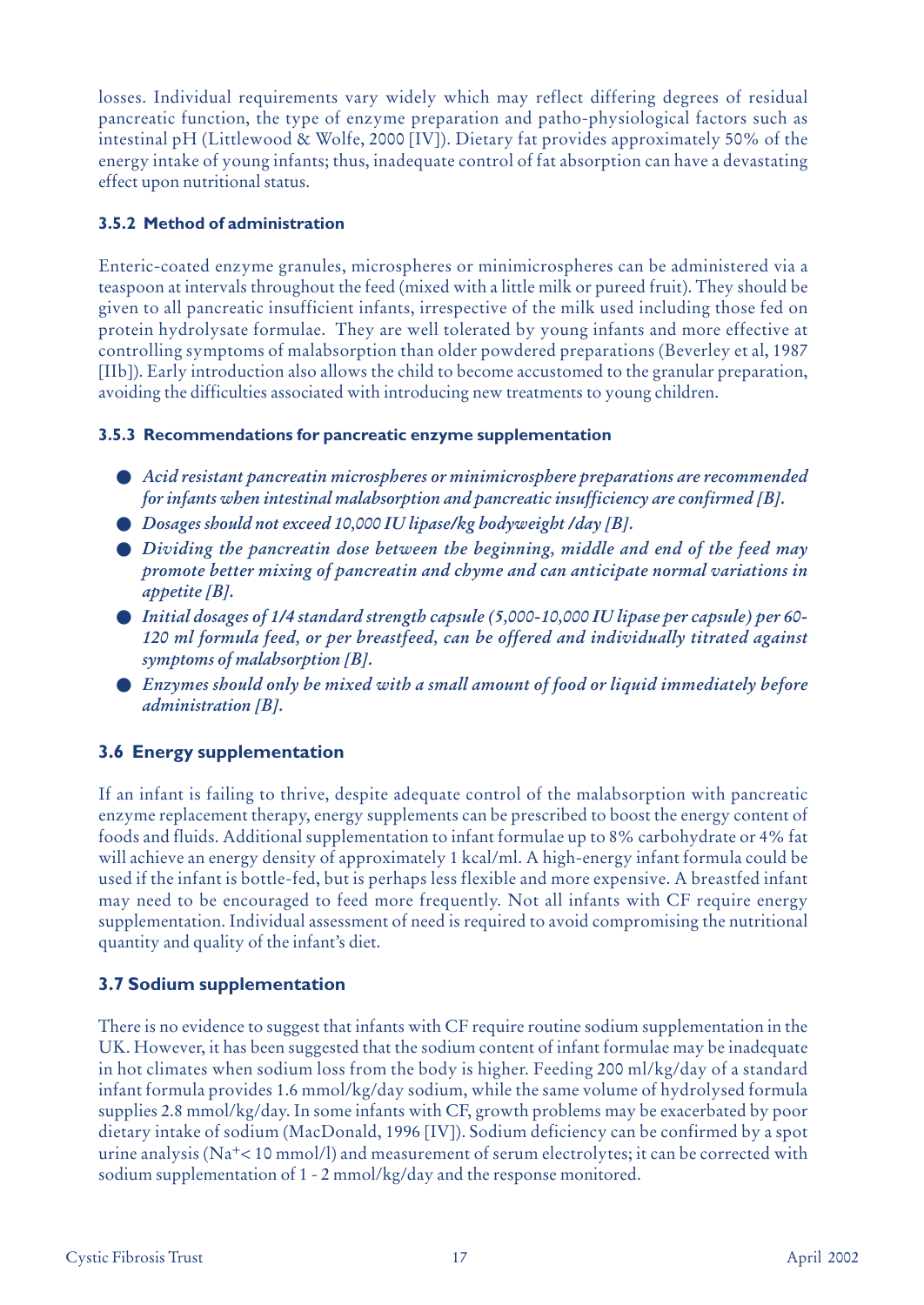In hot weather, when supplements are advised, the following daily doses of sodium chloride are recommended - less than 1 year old 500 mg, 1-7 years 1 g, more than 7 years 2 to 4 g in divided doses (600 mg sodium chloride=10 mmol Na). *Dioralyte* sachets (R.P.R.) are a convenient preparation for younger patients, each sachet contains 350 mg of sodium chloride, also potassium, which may be beneficial.

## **3.8 Introducing solids in older infants 3.8.1 Age of weaning**

Solid foods should be introduced between the ages of 4-6 months, according to the UK Committee on Medical Aspects of Food Policy (COMA) guidelines (Department of Health, 1991 [IV]; Department of Health, 1994 [IV]). There is no advantage in early weaning, which tends to be associated with the introduction of low energy foods such as pureed rice, fruits and vegetables. Milk products are a major component of the diet during the first year of life and it is recommended to continue breast milk or an artificial formula for at least the first 12 months. Fat-soluble vitamin supplements are also necessary (see *Section 5 - Vitamins*). The introduction of solids and cows' milk may require an increase in pancreatin therapy.

## **3.8.2 Pancreatin for older infants and young children**

The smallest dose of pancreatin to control steatorrhoea and achieve a normal pattern of growth and weight gain should be used (Littlewood & Wolfe, 2000 [IV]).

The current Committee on Safety of Medicines (CSM, 1995 [IV]) recommendation is that *"Pancrease HL, Nutrizym 22 will no longer be indicated for children aged 15 years and under with cystic fibrosis, and it would be prudent for patients with cystic fibrosis not to exceed a daily dose of enzymes equivalent to 10,000 IU lipase/kg/day, regardless of which preparation is used".*

Patients with CF vary in their degree of pancreatic insufficiency and so their enzyme requirements will differ. It should be noted that pancreatin is prepared from animal sources, thus dosages are approximate. Moreover, the stated capsule dose is a minimum as capsules are overfilled to compensate for enzyme degradation during storage. The actual doses may exceed the stated minimum dose by 20-50% (O'Hare et al, 1995 [IIb]).

On average, infants and young children require higher doses of pancreatin/kg body weight than older children and adults. This reflects their higher fat intake (5 g fat/kg/day compared with the average adult intake of 2 g fat/kg/day). Traditionally, enzymes have been prescribed on the basis of one dose for meals and a smaller dose for snacks. Better control of enzyme dose can be achieved by titrating dose against the fat content of the meal so that a low fat main meal such as breakfast may require fewer enzyme capsules than a fatty snack such as chocolate or potato crisps (Beckles Willson et al, 1998 [IIb]). On this basis, most patients require 50-100 IU lipase/g dietary fat/kg/day (Durie et al, 1998 [IIb]).

## **3.9 Pre-school years**

Dietary counselling and advice are essential during this period when long-term feeding habits are developing (Ramsey et al, 1992 [IV]). Behavioural feeding problems are common in children of this age, as the child begins to assert its individuality. The pressure to maintain growth rates in children, together with toddler food fads, can often be a source of parental anxiety. Early intervention by members of the multi-disciplinary team at the Specialist CF Centre (particularly the dietitian and psychologist) to identify problems and advise and support parents and carers over this period can help minimise these issues and avoid the development of long-term behavioural feeding problems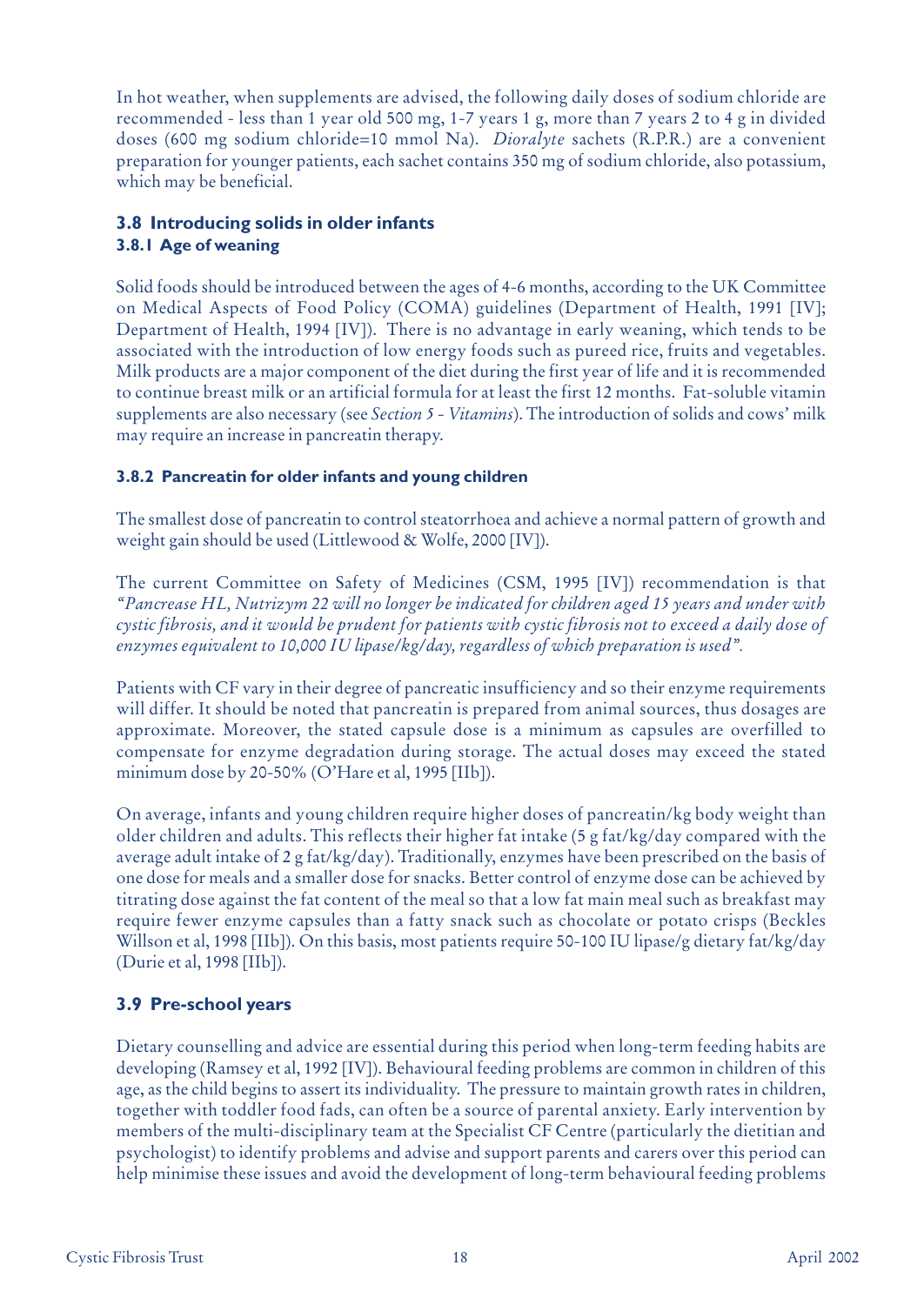(MacDonald 1996 [IV]; Stark et al, 1997 [III]; Simmons et al 1995 [III]). The booklets *Nutrition in Cystic Fibrosis - A Guide for Children and Parents* (CF Trust) and the leaflet *Help, My Child Won't Eat* (Paediatric Group of the British Dietetic Association) are useful to provide practical support strategies. The expert involvement of a family psychologist is necessary if behavioural problems have become entrenched.

## **3.10 Adolescents and adults**

The goal of nutritional management in older people with CF is to maintain or restore a normal nutritional status and normal growth. The increased energy requirements are best achieved orally and the main role of the CF dietitian is to encourage a varied, high energy intake, with supplements as necessary.

Adolescence is a period of transition between childhood and adulthood. It is a time of change. The main growth spurt occurs during adolescence although the timing will vary between gender and individuals. Adolescence is also the time when sexual development occurs though in some individuals with CF and particularly those with poor nutrition this may be delayed. Requirements for nutrients such as protein and energy will be at their highest during the period of peak growth. In addition, a good calcium intake is essential to maximise bone density. Poor nutrition at this time can result in a lower peak bone mass. The nutritional goal at this time is to maximise growth potential.

Teenagers have a desire to become independent. They are likely to experiment, push boundaries, reject rules and authority and take risks. Food choice is one likely target for testing this independence. Snacking or "grazing" is a common pattern of eating with most adolescents rather than the traditional three meals per day. Parents may feel their teenager exists solely on junk food and snacks. This is perfectly normal and it is not necessarily undesirable since increased eating frequency is a useful way of meeting high-energy requirements.

Denial, treatment rejection and poor adherence to enzyme, vitamin and nutritional supplementation are common. Compromise is essential to minimise the consequences to both nutritional status and health, of this rebellious time whilst encouraging increasing independence. Despite the continuous emphasis on dietary intake, enzyme supplementation and weight gain adolescents and young adults with CF show eating behaviour and body image perceptions similar to their healthy peers (Abbott et al, 2000 [III]).

## **3.11 Recommendations**

- *Individual assessment of nutritional needs should be reviewed regularly by a dietitian experienced in CF and modified, according to the changing clinical and psychosocial needs of the patient [B].*
- *Breast milk or whey-based artificial formulae are recommended from birth [B].*
- *Infants require unrestricted feed volumes to achieve optimum growth; demand feeding is appropriate for both breast and bottle methods [B].*
- *Poor growth or surgery for meconium ileus may require the use of nutritional supplements or a hydrolysed infant formula. Energy supplementation may be necessary if an infant is failing to thrive [B].*
- *Sodium supplementation may be required in hot environments* [*B*].
- *Introduction of solids should commence at 4-6 months of age; early weaning is not recommended [C].*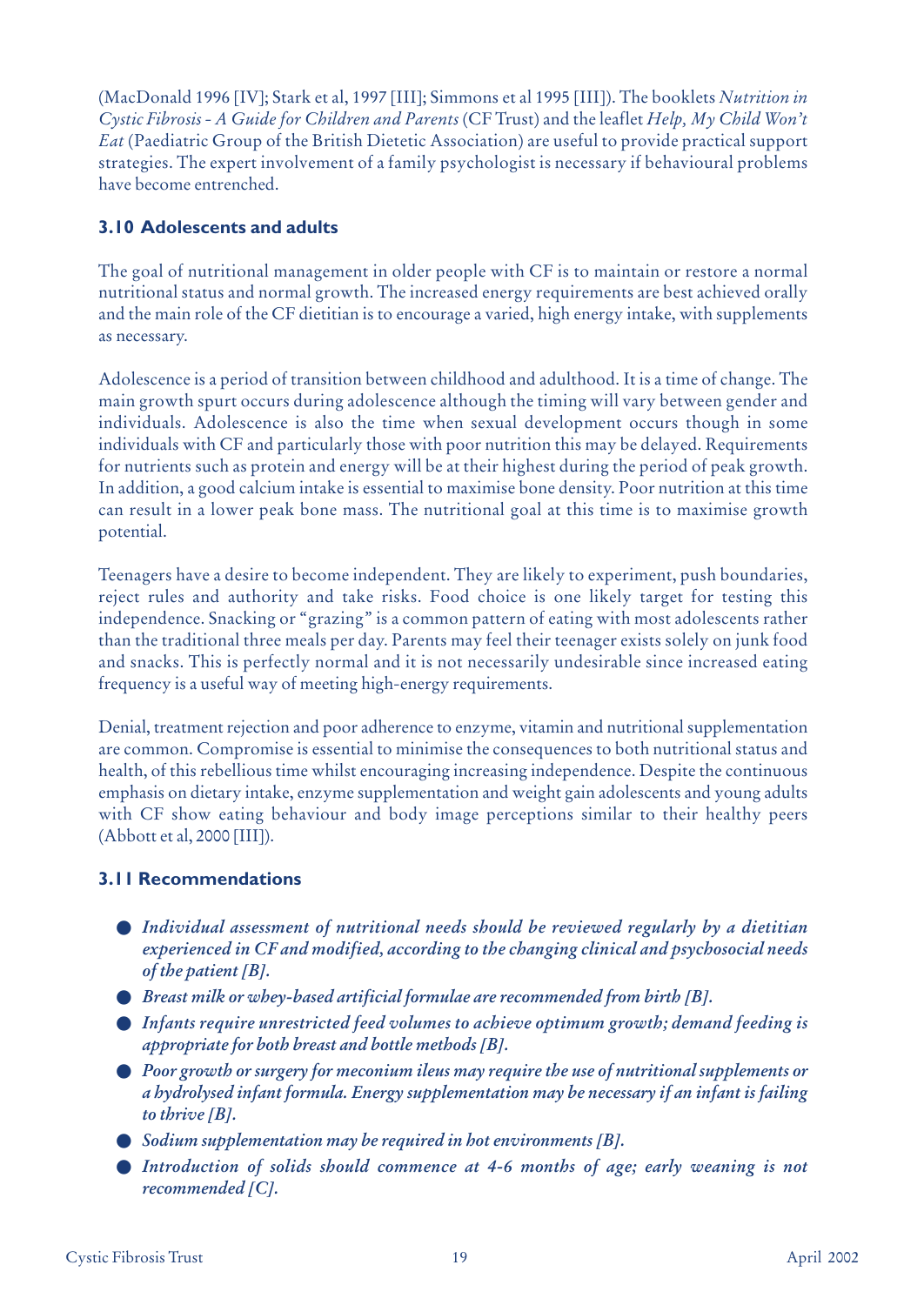- *Microsphere or mini-microsphere pancreatic enzyme preparations should be used and are well tolerated in infants. Pancreatin dosage should be individually titrated with dietary intake and conform with the 1995 CSM recommendations [B].*
- *Children should be encouraged to swallow whole enzyme capsules at the earliest opportunity [C]*.

## **3.12 Appendix - Pancreatin preparations available in the UK**

| <b>Standard strength</b>                                    | High strength                                              |
|-------------------------------------------------------------|------------------------------------------------------------|
| Creon 10,000†<br>Nutrizym GR*<br>Nutrizym 10*<br>Pancrease† | Creon 25,000†<br>Nutrizym 22*<br>Pancrease HL <sup>*</sup> |

Pancrex‡ Pancrex V‡

†*Microsphere and microtablet pancreatic enzyme preparations containing porcine pancreatin coated with a thin layer of acid resisting phthylate.* 

\**Eudragit L30 D55 coated pancreatic enzyme preparations.*

‡*Non microsphere preparations.*

*Microtablets contain pellets of similar sizes. Microspheres contain pellets of different sizes.*

#### **3.13 Appendix - Minimum enzyme content (BP Units) of pancreatin preparations**

| Name | <b>Maker</b> | L <sub>1</sub> pase | 'rotease | Amylase |
|------|--------------|---------------------|----------|---------|
|------|--------------|---------------------|----------|---------|

#### **Enteric-coated microspheres**

| Ωn<br>Jutrizym<br>GK | Merck                  | $\sim$<br>$\sim$<br>10,000 | $\sim$ $\sim$<br>りつし |    |
|----------------------|------------------------|----------------------------|----------------------|----|
| Pancrease            | $\cup$ llag<br>noncomm | 5,000                      | 220<br>JJ V          | 9C |

#### **Enteric coated minimicrospheres**

| 10000<br>reon | $\mathbf{I}$<br>UU | 10,000 | 600  | .000 |
|---------------|--------------------|--------|------|------|
| 25000<br>reon | تدويدا<br>UU       | 25,000 | 1000 |      |

#### **Enteric-coated microtablets**

| Nutrizym 22  | Merck         | 22,000 | 1,100  | 19,800 |
|--------------|---------------|--------|--------|--------|
| Nutrizym 10  | Merck         | 10,000 | 500    | 9,000  |
| Pancrease HL | Janssen Cilag | 25,000 | 1250   | 22,500 |
| Cotazym S    | Jrganon       | 8000   | 30,000 | 30,000 |

## **Other enzyme preparations available in the UK overleaf**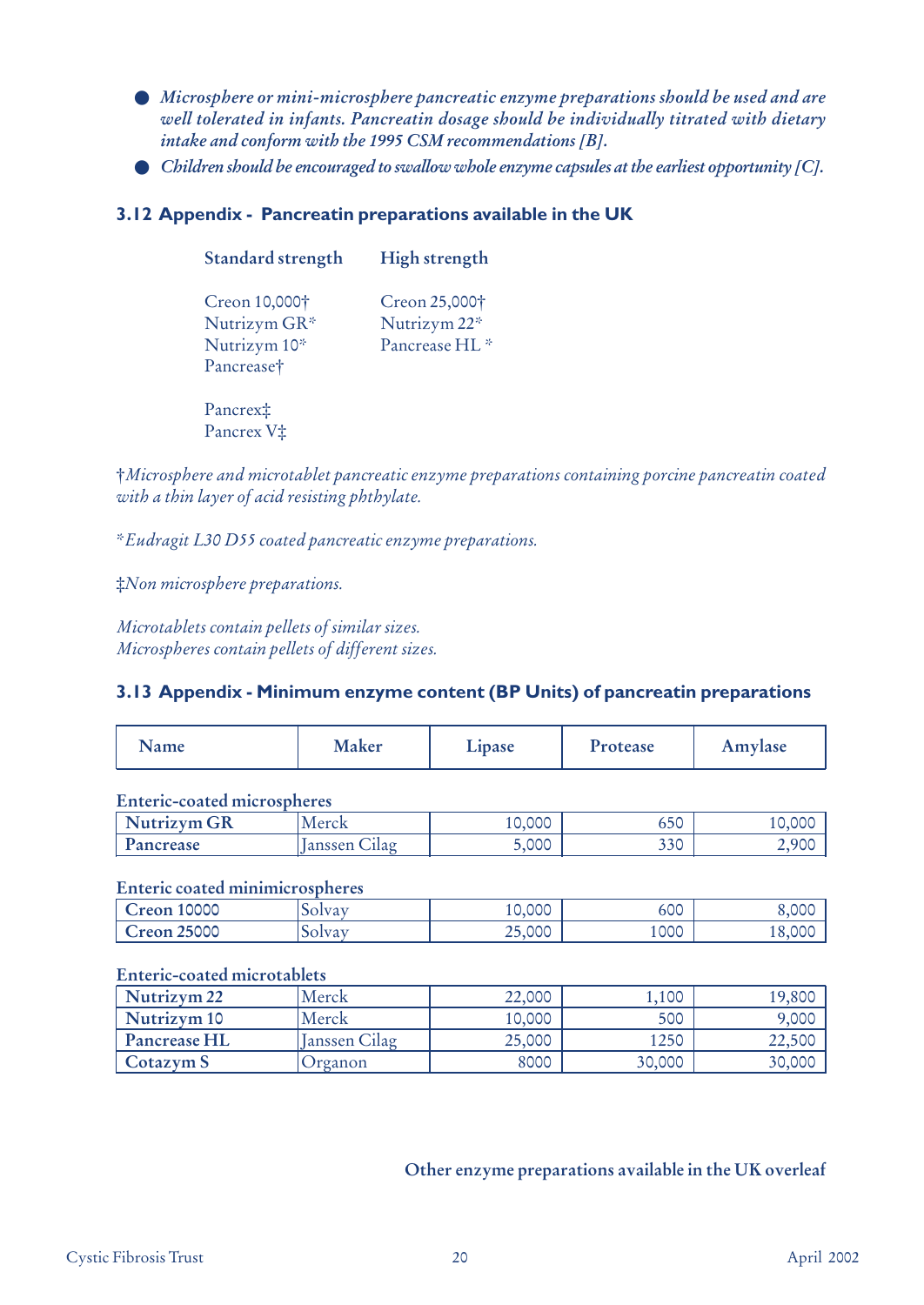#### **Other enzyme preparations available in the UK**

| Name                          | Maker         | Lipase | Protease | Amylase |
|-------------------------------|---------------|--------|----------|---------|
| <b>Pancrex V Forte</b>        | Paine & Byrne | 5,600  | 330      | 5000    |
| <b>Tablets</b>                |               |        |          |         |
| <b>Enteric coated tablets</b> |               |        |          |         |
| Pancrex V                     | Paine & Byrne | 1900   | 110      | 1700    |
| <b>Tablets</b>                |               |        |          |         |
| <b>Enteric coated tablets</b> |               |        |          |         |
| <b>Pancrex V capsules</b>     | Paine & Byrne | 8000   | 430      | 9000    |
| Capsules                      |               |        |          |         |
| Pancrex V capsules            | Payne & Byrne | 2950   | 160      | 3300    |
| $^{\circ}125'$                |               |        |          |         |
| Clear capsules                |               |        |          |         |
| Pancrex V Powder              | Paine & Byrne | 25000  | 1400     | 30000   |
| <b>Buff</b> powder            |               |        |          |         |
| Pancrex granules              | Paine & Byrne | 5000   | 300      | 4000    |
| <b>Coated granules</b>        |               |        |          |         |

#### **3.14 References**

Abbott J, Conway S, Etherington C, Fitzjohn J, Gee L, Morton A et al. Perceived body image and eating behaviour in young adults with cystic fibrosis and their healthy peers. J Behav Med 2000; 23:501-517.

Beckles Willson N, Taylor CJ, Ghosal S, Pickering M. Reducing pancreatic enzyme dose does not compromise growth in cystic fibrosis. J Hum Nutr Diet 1998; 11:487-492.

Beverley DW, Kelleher J, MacDonald A, Littlewood JM, Robinson T, Walters MP. Comparison of four pancreatic extracts in cystic fibrosis. Arch Dis Child 1987; 62:564-568.

Bronstein MN, Sokol RJ, Abman SH, Chatfield BA, Hammond KB, Hambidge KM et al. Pancreatic insufficiency, growth and nutrition in infants identified by newborn screening as having cystic fibrosis. J Pediatr 1992; 120:533-540.

Current Problems in Pharmacovigilance. Fibrosing colonopathy associated with pancreatic enzymes. Committee on Safety of Medicines 1995; 21:11.

Cade A, Walters MP, McGinley N, Firth J, Brownlee KG, Conway SP et al. Evaluation of fecal pancreatic elastase-1 as a measure of pancreatic exocrine function in children with cystic fibrosis. Pediatr Pulmonol 2000; 29:172-176.

Corey M, McLaughlin FS, Williams M, Levison H. A comparison of survival, growth and pulmonary function in patients with cystic fibrosis in Boston and Toronto. J Clin Epidemiol 1988; 41:583-591.

Department of Health. Report on health and social subjects 32. Present day practice in infant feeding, 3rd report 1991; HMSO.

Department of Health. Report on health and social subjects 45. Weaning and the weaning diet. 1994; HMSO.

Durie P, Kalnins D, Ellis L. Uses and abuses of enzyme therapy in cystic fibrosis. J R Soc Med 1998; 91 (Suppl 34):2-13.

Ellis L, Kalnins D, Corey M, Brennan J, Pencharz P, Durie P. Do infants with cystic fibrosis need a protein hydrolysate formula? A prospective, randomised comparative study. J Pediatr 1998; 132:270-276.

Farrell PM, Mischler EH, Sondel S, Palta M. Predigested formula for infants with cystic fibrosis. J Am Diet Assoc 1987; 93:1353-1356.

Farrell PM, Kosorok MR, Laxova A, Shen G, Koscik RE, Bruns WT et al. Nutritional benefits of neonatal screening for cystic fibrosis. N Engl J Med 1997; 337:963-969.

Farrell PM, Kosorok MR, Rock MJ, Laxova A, Zeng L, Lai HC et al. Early diagnosis of cystic fibrosis through neonatal screening prevents severe malnutrition and improves long-term growth. Pediatrics 2001; 107:1-13.

Gaskin K, Gurwitz D, Durie P, Corey M, Levison H, Forstner GG. Improved respiratory prognosis in patients with cystic fibrosis with normal fat absorption. J Pediatr 1982; 100:857-862.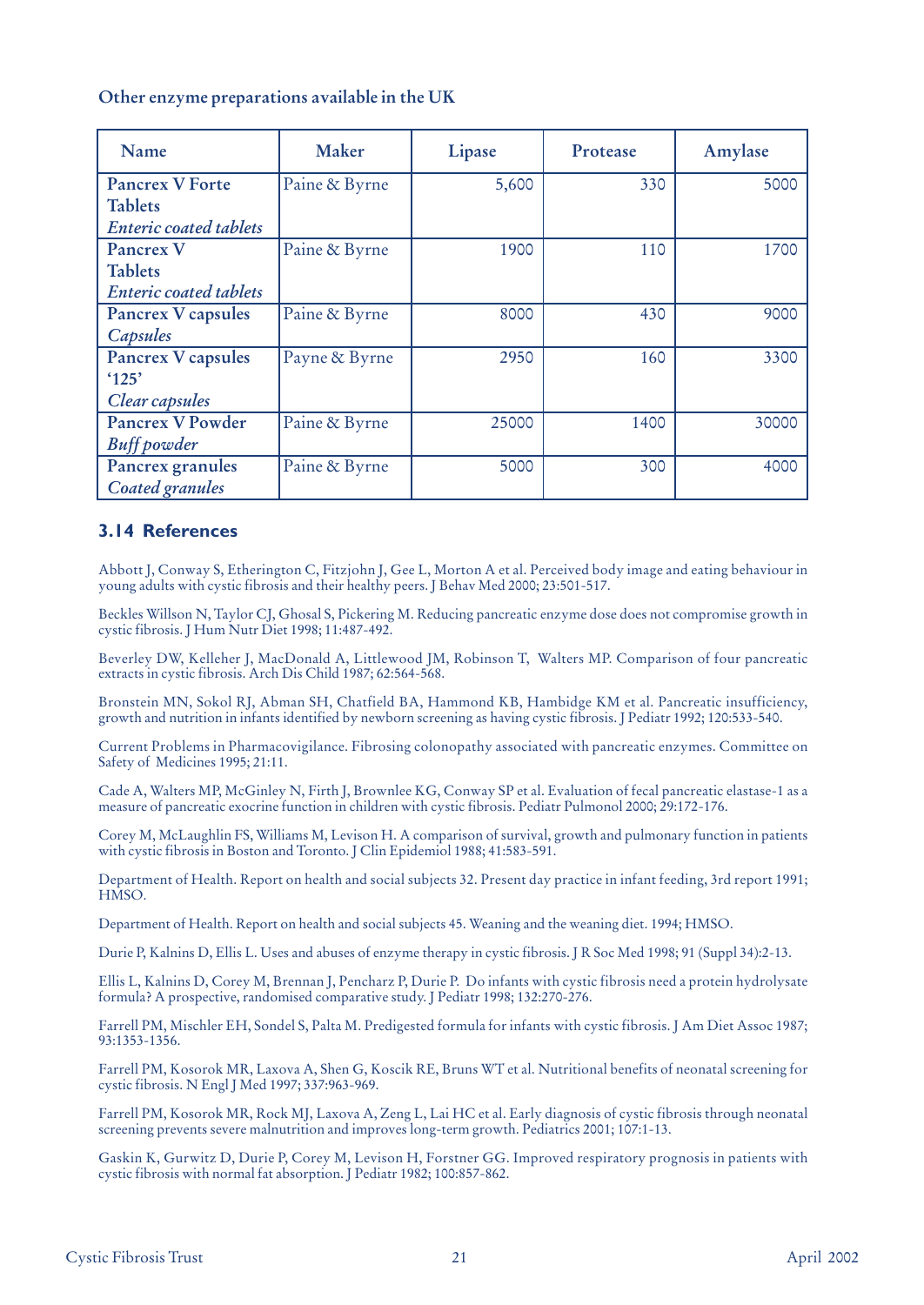Greer R, Shepherd R, Cleghorn G, Bowling F, Holt T. Evaluation of growth and changes in body composition following neonatal diagnosis of cystic fibrosis. J Pediatr Gastroenterol Nutr 1991; 13:52-58.

Henschel D, Inch S. Breastfeeding: a guide for midwives. 1996; Cheshire, Books for Midwives Press.

Hill S, Phillips A, Mearns M, Walker-Smith JA. Cows' milk sensitive enteropathy in cystic fibrosis. Arch Dis Child 1989; 64:1251-1255.

Holliday K, Allen J, Waters DL, Gruca MA, Thompson SM, Gaskin KJ. Growth of human milk fed and formula fed infants with cystic fibrosis. J Pediatr 1991; 118:77-79.

Littlewood JM, Wolfe SP. Control of malabsorption in cystic fibrosis. Paediatr Drugs 2000; 2:205-222.

MacDonald A. Nutritional management of cystic fibrosis. Arch Dis Child 1996; 74:81-87.

Marcus MS, Sondel SA, Farrell PM, Laxova A, Carey PM, Langhough R. Nutritional status of infants with cystic fibrosis associated with early diagnosis and intervention. Am J Clin Nutr 1991; 54:578-585.

OPCS (Office of Population Censuses and Surveys) Social Survey Division Infant feeding. 1985; HMSO.

O'Hare MMT, McMaster C, Dodge JA. Stated versus actual lipase activity in pancreatic enzyme supplements: implications for clinical use. J Pediatr Gastroenterol Nutr 1995; 21:59-63.

Raj VK, Plichta SB. The role of social support in breastfeeding promotion: a literature review. J Human Lactation 1998; 14:41-45.

Ramsey B, Farrell P, Pencharz P. Nutritional assessment and management in cystic fibrosis: a consensus report. Am J Clin Nutr 1992; 55:108-116.

RCM (Royal College of Midwives) Successful Breastfeeding 2nd Ed 1991; London, Churchill Livingstone.

Simmonds EJ, Wall CR, Wolfe SP, Littlewood JM. A review of infant feeding practices at a regional cystic fibrosis unit. J Hum Nutr Diet 1994; 7:31-38.

Simmons RJ, Goldberg S, Washington J, Fischer-Fay A, Maclusky I. Infant-mother attachment and nutrition in children with cystic fibrosis. J Dev Behav Pediatr 1995; 16:183-186.

Slusser W, Powers NG. Breastfeeding update 1: immunology, nutrition and advocacy. Pediatrics in Review. 1997; 18:111- 119. [published erratum appears in Pediatr Rev 1997; 18:265].

Sokol R, Reardon M, Accurso F, Stall C, Narkewiez M, Abman SH. Fat soluble vitamin status during the first year of life in infants with cystic fibrosis identified by screening of newborns. Am J Clin Nutr 1989; 50:1064-1071.

Stark LJ, Mulvihill MM, Jelalian E, Bowen AM, Powers SW, Tao S et al. Descriptive analysis of eating behaviour in school-age children with cystic fibrosis and healthy control children. Pediatrics 1997; 99:665-671.

Walters MP, Kelleher J, Gilbert J, Littlewood JM. Clinical monitoring of steatorrhoea in cystic fibrosis. Arch Dis Child 1990; 63:99-102.

Wolfe S. A review of infant feeding practices in the UK. Proceedings of the 4th International Cystic Fibrosis Nutrition Group, at the 22nd European Cystic Fibrosis Conference 1998; Berlin, Scientific Hospital Supplies/Nutricia.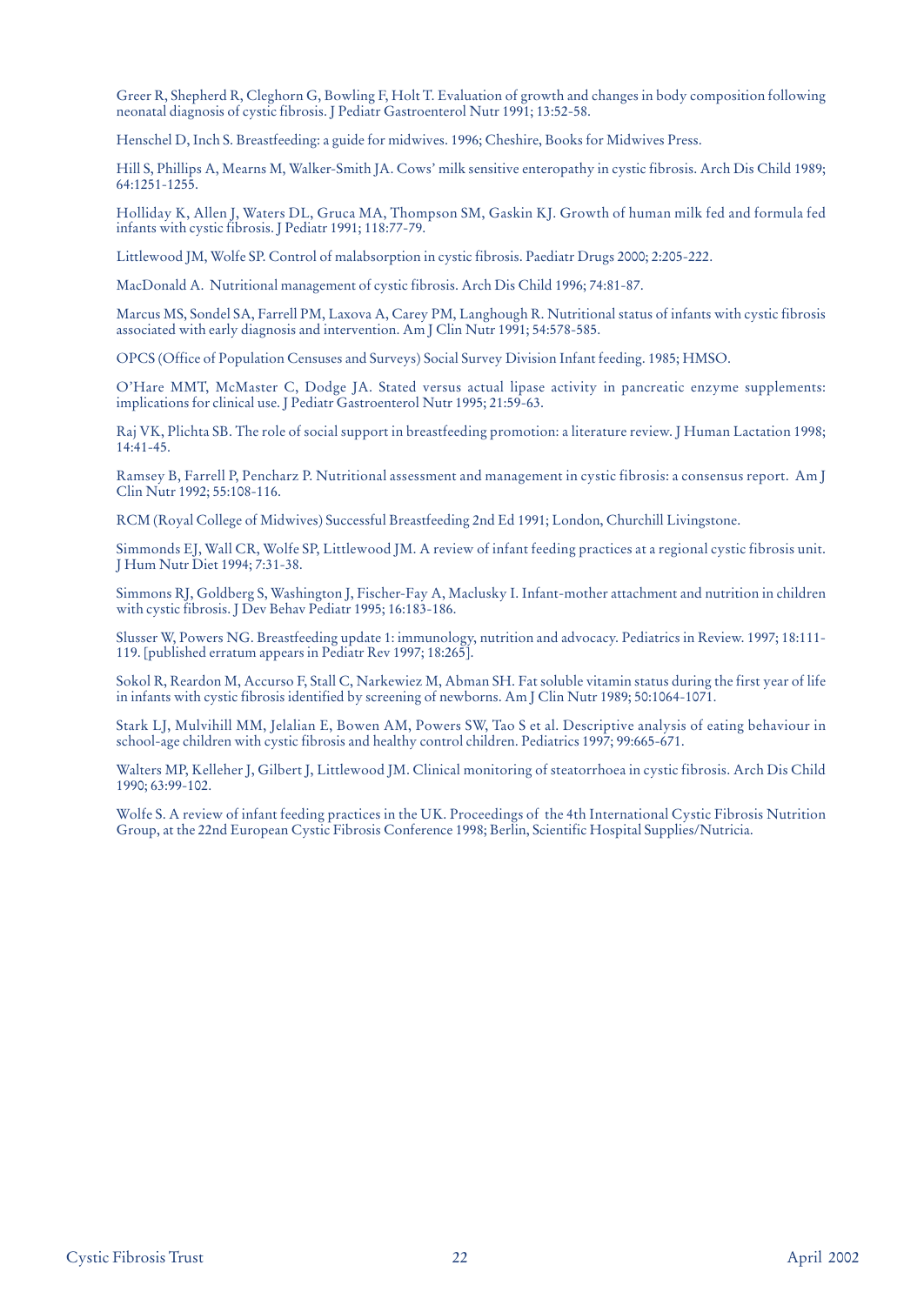## **4. NUTRITION AND PREGNANCY**

## **4.1 Nutritional influences on pregnancy outcome**

**4.1.1** Women with cystic fibrosis can have a successful pregnancy without compromising longterm nutritional or pulmonary function (Olsen, 1997 [IV]). However, there is little research evidence upon which to base recommendations for management. In general published studies report improved pregnancy outcomes in women who are well nourished and have less severe pulmonary dysfunction, provided optimal medical and obstetric care is given (Canny, 1993 [IV]). Patients who have diabetes should be referred to a specialist diabetologist, as blood sugar control should be optimal throughout pregnancy.

**4.1.2** Outcomes have improved over the past two decades, with accumulating clinical experience demonstrating an association with better pulmonary function prior to pregnancy (FEV1 and FVC >50%), maintenance of lung function during pregnancy (Kent & Farquharson, 1993 [IV]) and a weight gain of at least 10 kg throughout pregnancy (Cohen et al, 1980 [IV]; Geddes, 1992 [IV]). Other positive factors for outcome include appropriate weight for height at conception (BMI 19 to 25), the length of gestation, presence of pancreatic sufficiency and a team approach to medical and obstetric care including dietitian, physiotherapist, CF nurse, social worker and psychologist (Olsen, 1997 [IV]; Canny, 1993 [IV]; Edenborough et al, 1995 [IV]; Edenborough, 2001 [IV]).

**4.1.3** Rapid deterioration in clinical status, particularly lung function, correlates more strongly with poor outcome, for mother and infant, than severe pre-existing impairment. The higher incidence of pre-term delivery of infants born to women with CF largely explains the increased perinatal death rates. Poor maternal nutrition and pregnancy weight gain, together with chronic hypoxia may be contributing factors (Olsen, 1997 [IV]).

## **4.2 Preconceptional assessment**

A preconceptional nutritional assessment at the Specialist CF Centre can help identify the strengths and weaknesses of an individual's nutritional status prior to conception and offer an early chance to optimise care. A review of women with CF showed over 50% of pregnancies to be planned (Morton, 1995 [III]). When the pregnancy is unplanned, counselling will be needed at the earliest opportunity. This can be an opportunity to explain the increased risk (2.5%) of having a child with CF and the certainty of its carrier status. Genetic counselling and screening should also be offered. The availability and risks associated with chorionic villus sampling should be discussed. Women should be made aware of the increased risks of foetal growth retardation, gestational diabetes and pre-term labour and delivery (Canny, 1993 [IV]).

A full nutritional assessment is required and should include the following:

- Weight and height.
- $\bullet$  Body mass index weight [kg]/height [m]<sup>2</sup>.
- Diet history, including a full computerised assessment of dietary intake.
- Review of pancreatin therapy; appropriate dose necessary to minimise malabsorption and control gastrointestinal symptoms.
- Measurement of plasma vitamin A, D, and E to establish levels are within the normal range and review compliance (see *Section 5 - Vitamins* for details and cautions).
- Assess iron and folate status to correct any deficiencies.
- Advice on folic acid supplementation 400 mcg daily until the 12<sup>th</sup> week of pregnancy (Department of Health, 1992 [III])
- Review diabetic status and optimise control, as appropriate (see *Section 7.3 CF related diabetes mellitus*).
- Discussion of food safety issues (listeria/salmonella; as for all pregnant women).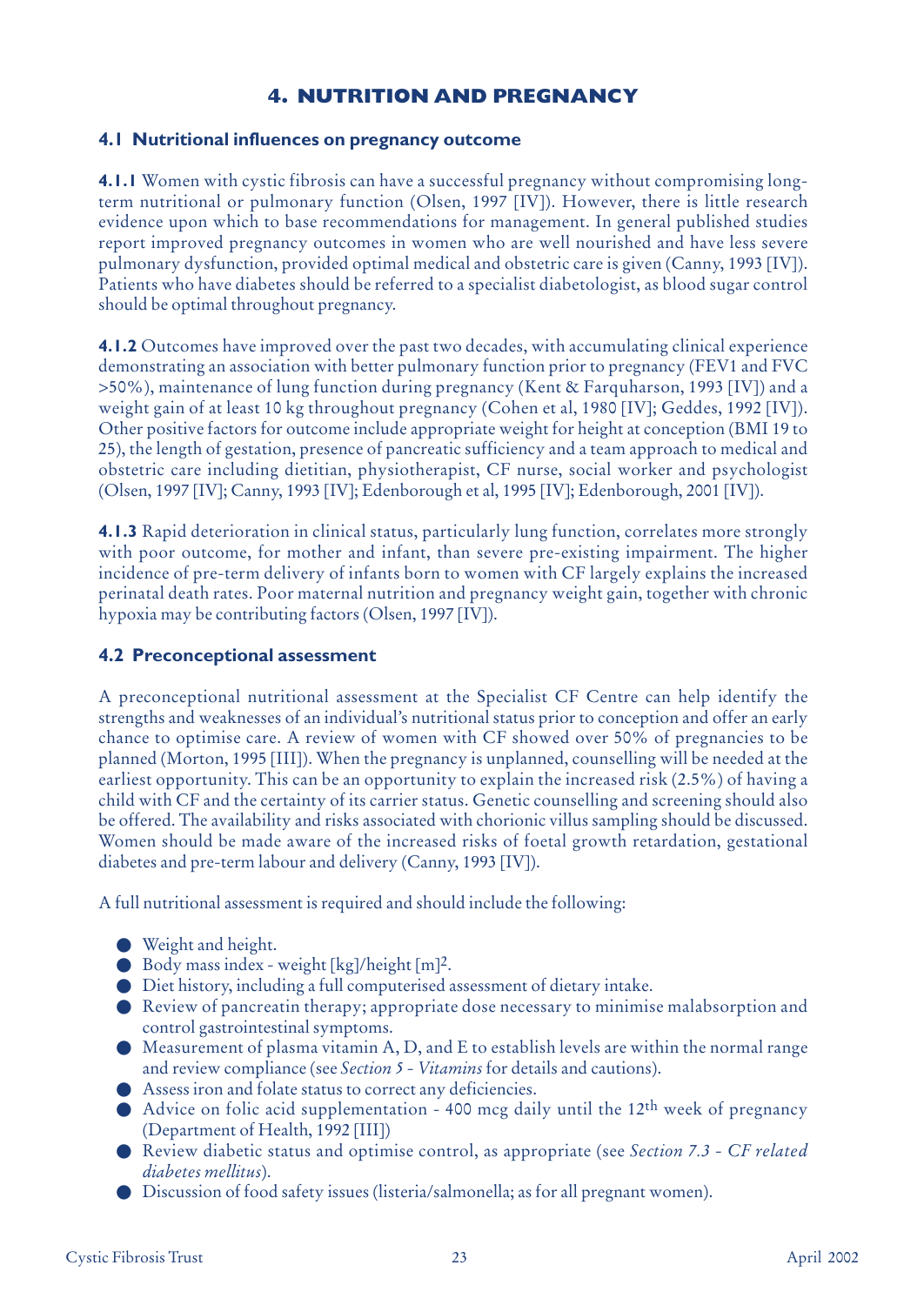## **4.3 Weight gain during pregnancy**

In normal pregnancy weight gain varies widely, with 12.5 kg being the average reported total (Hytten & Chamberlain, 1991 [III]). In CF, pregnancy weight gain has been reported as significantly less than that of healthy women (Edenborough et al, 1995 [III]). An increase in weight of at least 10 kg, throughout pregnancy, has been associated with a good outcome (Cohen, 1980 [IV]; Geddes, 1992 [IV]). Weight gain may be compromised by periods of poor appetite during chest exacerbations and hospital admissions, or if lung function deteriorates during pregnancy (Olsen, 1997 [IV]). Clearly women with CF require additional nutritional support during pregnancy and their weight should be monitored at frequent hospital visits, perhaps as often as every 4 - 6 weeks. The ideal recommended weight gain might not be achievable in many patients, especially those with poorly controlled malabsorption or severe chronic pulmonary disease. Nutritional supplementation may be necessary, either orally or enterally (Hilman & Aitken, 1996 [III]), (see *Section 6. - Invasive nutritional support*).

The energy cost of pregnancy is 70,000 kcals and is largely achieved by reduced energy expenditure. Studies of healthy women have only shown an increased calorie intake in the last few weeks of pregnancy. Therefore, dietary reference values recommend a daily increase in energy intake of 200 kcal throughout the last trimester (Department of Health, 1991 [IV]). Also during this period, the enlarged uterus causes increased intra-abdominal pressure resulting in shortness of breath and further compromising lung function. Gastro-oesophageal reflux and constipation may be experienced. Patients will need specific and practical advice from an experienced CF dietitian on how to overcome these symptoms, including eating small, frequent meals with fluids in between.

## **4.4 Vitamin status**

For advice, see 5.2.4 in *Section 5 - Vitamins.*

## **4.5 Lactation**

As with all pregnancies the mother's preferred infant feeding method should be respected. Taking into account her CF condition, this should be discussed at the earliest opportunity in the pregnancy with each woman, and between the Specialist CF Centre and midwifery team. There is no contraindication to a mother with CF breastfeeding, provided an adequate energy intake can be maintained. Breastfeeding has an energy cost for the mother, which will need to be met by an increased intake of 500 kcal per day (Department of Health, 1991 [IV]). In practice appetite increase, rather than use of supplements, may be sufficient.

Once lactation has been established breast milk has been shown to have a normal sodium content (Kent & Farquharson, 1993 [IIb]). A good understanding of the basic principles of lactation (supply and demand) together with adequate support for the breastfeeding mother are required for success (Raj & Plichta, 1998 [IV]). Complications resulting from the delivery, including the need for additional physiotherapy, intravenous antibiotics, Caesarean section or pneumothorax, may make establishing lactation difficult. Breastfeeding is time consuming and the mother will need to consider how she will cope with this alongside her own medical treatments. A supportive partner and/or family are a great advantage.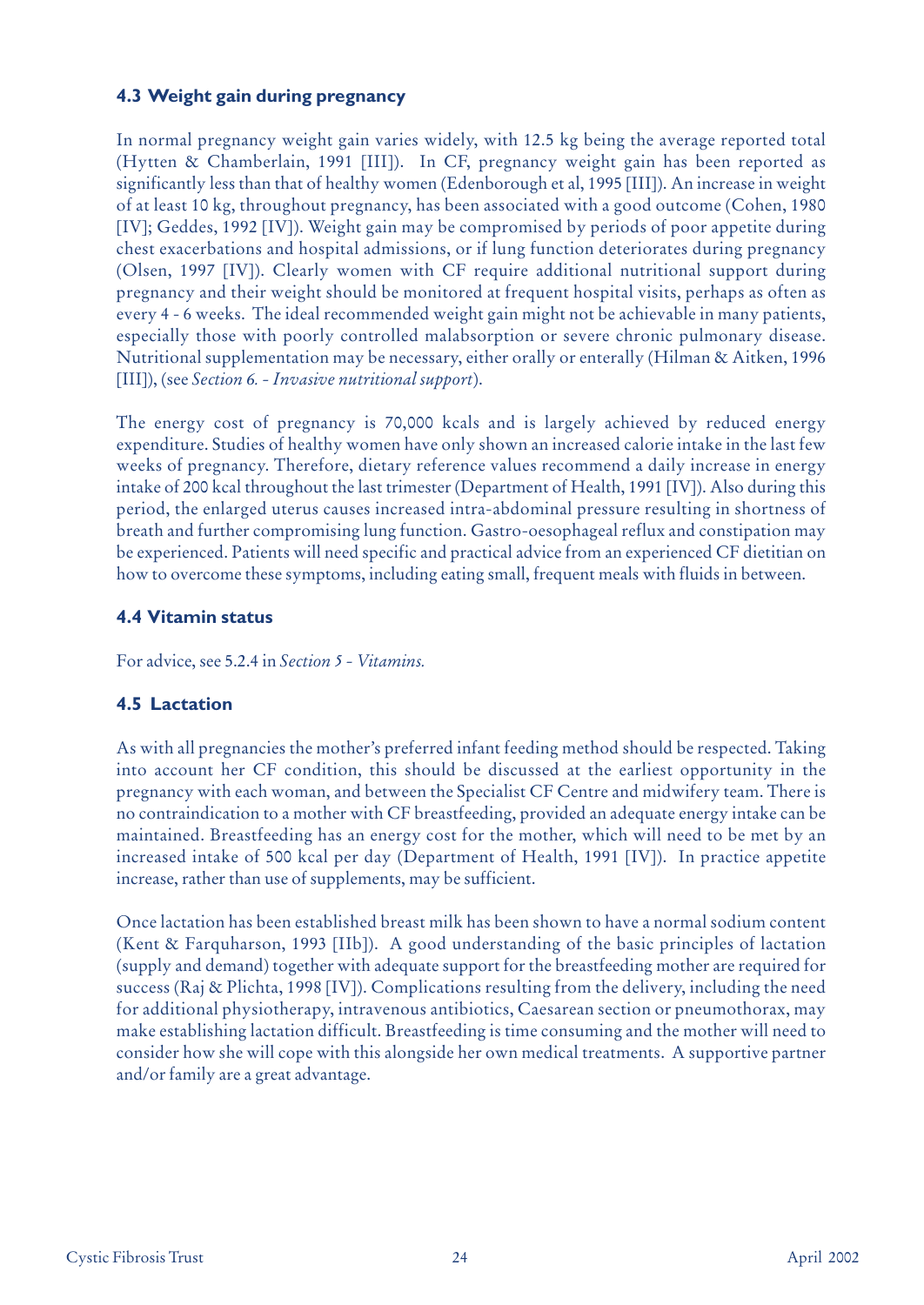## **4.6 Antibiotic therapy and lactation**

Pregnancy alters the pharmacokinetics of many drugs and certain antibiotics are contraindicated during pregnancy and lactation. However, because antibiotic policies vary across the country and drug data sheets are altered frequently, appropriate medications should be reviewed and checked with the hospital pharmacist, on a patient specific basis (Briggs et al, 1997 [IV]). Further details can be found in *Section 6.9.4 of Antibiotic Treatment for Cystic Fibrosis. Report of the UK CF Trust's Antibiotic Group. London, Cystic Fibrosis Trust, 2000 [IV]*.

## **4.7 Recommendations**

- *Close liaison between the Specialist CF Centre staff and obstetric team to ensure effective and consistent management of both CF and the pregnancy [C].*
- *Preconceptional and early pregnancy nutritional counselling and a full nutritional assessment [C].*
- *Correction of nutritional deficiencies particularly iron and folic acid [C]*.
- *Frequent visits to the Specialist CF Centre, perhaps 4 6 weekly [C].*
- *Aim to achieve a weight gain of at least 10 kg during the pregnancy (0.5 kg/week from 20 weeks gestation) [C].*
- *Women with CF may breastfeed their infants provided they can maintain an adequate energy intake [C].*
- *Aggressive management of acute pulmonary exacerbations [C].*
- *Review antibiotic therapy during pregnancy and lactation [C].*
- *Folic acid supplementation in the preconceptional period and throughout the first trimester [A]*.

## **4.8 References**

Antibiotic treatment for cystic fibrosis. Report of the UK CF Trust's Antibiotic Group. Section 6.6.4 Pregnancy and Antibiotics. London, CF Trust, 2000.

Briggs GG, Freeman RK, Yaffe SJ. A reference guide to fetal and neonatal risk. Drugs in pregnancy and lactation. 5th ed. New York: Williams and Wilkins, 1997.

Canny GJ. Pregnancy in patients with cystic fibrosis. Can Med Assoc J 1993; 149:805-806.

Cohen LA, Di Sant'Agnese PA, Freidlander J. Cystic fibrosis and pregnancy. A national survey. Lancet 1980; 2:842-844.

Department of Health. Report on health and social subjects, 41. Dietary reference values for food, energy and nutrients in the United Kingdom 1991; HMSO.

Department of Health. Folic acid and prevention of neural tube defects. Report from an expert advisory group. Health Publications Unit 1992; HMSO.

Edenborough FP, Stableforth DE, Webb AK, Mackenzie WE, Smith DL. Outcome of pregnancy in women with cystic fibrosis. Thorax 1995; 50:170-174.

Edenborough FP. Women with cystic fibrosis and their potential for reproduction. Thorax 2001; 56:649-655.

Geddes DM. Cystic fibrosis and pregnancy. J R Soc Med 1992; 85 (Suppl 9):36-37.

Hilman BC, Aitken ML, Constantinescu M. Pregnancy in patients with cystic fibrosis. Clin Obstet Gynae 1996; 39:70-86.

Hytten F, Chamberlain G. Clinical physiology in obstetrics. Blackwell Scientific Publications, 1991.

Kent NE, Farquharson DF. Cystic fibrosis in pregnancy. Can Med Assoc J 1993; 149:809-813.

Morton A. Proceedings of the 1st International Cystic Fibrosis Nutrition Group. Nutrition in pregnancy: theory and practice in the UK. European Cystic Fibrosis Conference, Brussels, 1995. Scientific Hospital Supplies.

Olsen G. Cystic fibrosis in pregnancy. Seminars in Perinatology 1997; 21:307-312.

Raj VK, Plichta SB. The role of social support in breastfeeding promotion: a literature review. J Human Lactation 1998; 14:41-45.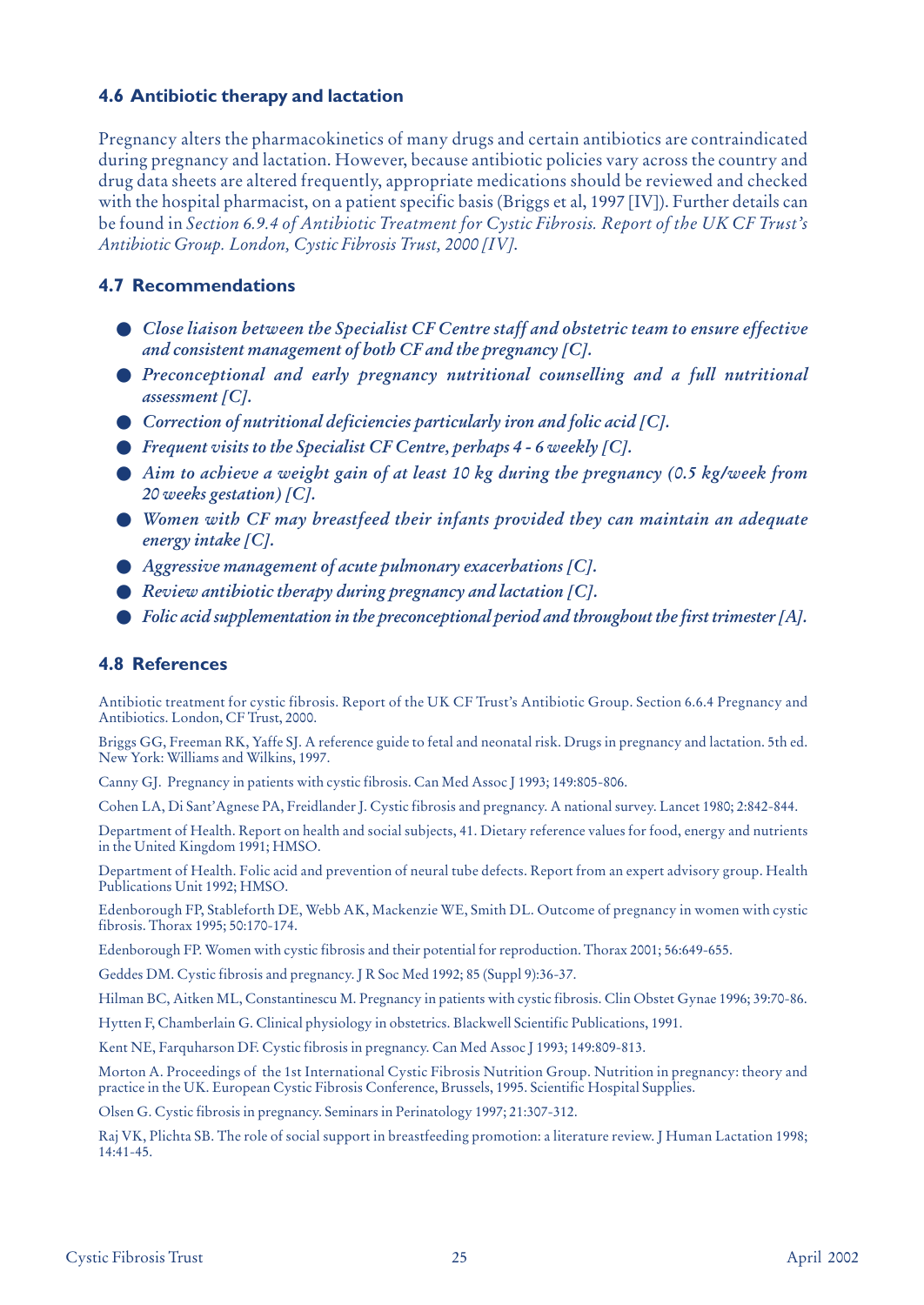## **5. VITAMINS**

## **5.1 Introduction**

Malabsorption of fat-soluble vitamins is likely in most patients with cystic fibrosis, particularly those who are pancreatic insufficient (Congden et al, 1981 [IIb]; Ramsey et al, 1992 [IV]). Biochemical evidence of fat-soluble vitamin deficiency has been found by two months of age in untreated screened infants with cystic fibrosis (Sokol et al, 1989 [IIb]). Low vitamin levels are associated with poorer clinical status (Rayner et al, 1989 [III]), and reduced lung function (Carr & Dinwiddie, 1996 [III]). Whether this is related to the role of vitamin A in the immune system or its antioxidant properties is unclear.

Since the introduction of improved pancreatic enzymes, normal to high fat diets and routine vitamin supplementation, clinical evidence of fat-soluble vitamin deficiency is rarely seen. The evidence suggests that with modern therapy only supplements of vitamin A, D and E are required in uncomplicated cystic fibrosis (Peters & Rolles, 1993 [IV]). Those patients with poorly controlled malabsorption, liver disease, late diagnosis, bowel resection and those who adhere poorly to therapy will remain at risk of developing clinical or subclinical deficiencies of fat-soluble vitamins (Sokol et al, 1989 [IIb]; Rayner et al, 1989 [IIb]; Peters & Rolles, 1993 [IV]; Bye et al, 1985 [IV]).

## **5.2 Vitamin A (1 µg=3.3 IU)**

Vitamin A can be obtained in two forms: as preformed vitamin A (retinol/retinol esters) or from some of the carotenoid pigments, mainly β-carotene, that can be cleaved in the body to give retinol. Over one hundred carotenoid pigments have been found but only a few have structures that enable them to act as a precursor of vitamin A. It is thought they may be more important as antioxidants (Burton, 1989 [IV]; Winklhofer-Roob et al, 1994 [III]; Winklhofer-Roob, 1995 [III]; Renner et al, 2001 [IIa]).

Vitamin A deficiency was described in one of the early reports of cystic fibrosis (Andersen, 1939 [III]). Today, clinical evidence of vitamin A deficiency is rarely seen. However plasma levels of vitamin A are lower in both pancreatic sufficient and pancreatic insufficient patients than healthy controls (Congden et al, 1981 [IIb]; Underwood & Denning, 1972 [IIb]; Lancellotti et al, 1996 [IIb]). Impaired dark adaptation associated with poor nocturnal vision has been reported in wellnourished patients receiving vitamin A supplementation and concurrent pancreatic enzyme replacement therapy (Huet et al, 1997 [IIb]).

Vitamin A deficiency in CF may be multifactorial and not simply a consequence of malabsorption (Kawchak et al, 1999 [IIb]). There is an increased faecal loss of retinol in CF unrelated to the degree of fat in the stool (Ahmed et al, 1990 [IIb]) suggesting a possible defect in the handling of retinol by the gastrointestinal tract. Earlier work describes reduced mobilisation from liver stores (Underwood & Denning, 1972 [III]), low plasma levels of retinol binding protein (Rees Smith et al, 1972 [III]) and deficiency of the essential co-factor zinc (Palin et al, 1979 [III]) as contributing factors.

#### **5.2.1 Assessment of vitamin A status**

Plasma retinol concentrations are insensitive indicators of vitamin A status. Vitamin A may accumulate in the liver (Eid et al, 1990 [III]), but liver stores cannot be accurately assessed in living subjects. The plasma level of vitamin A usually correlates with the level of retinol binding protein (Rasmussen et al, 1986 [IIb]). Thus, low plasma vitamin A levels may reflect low retinol binding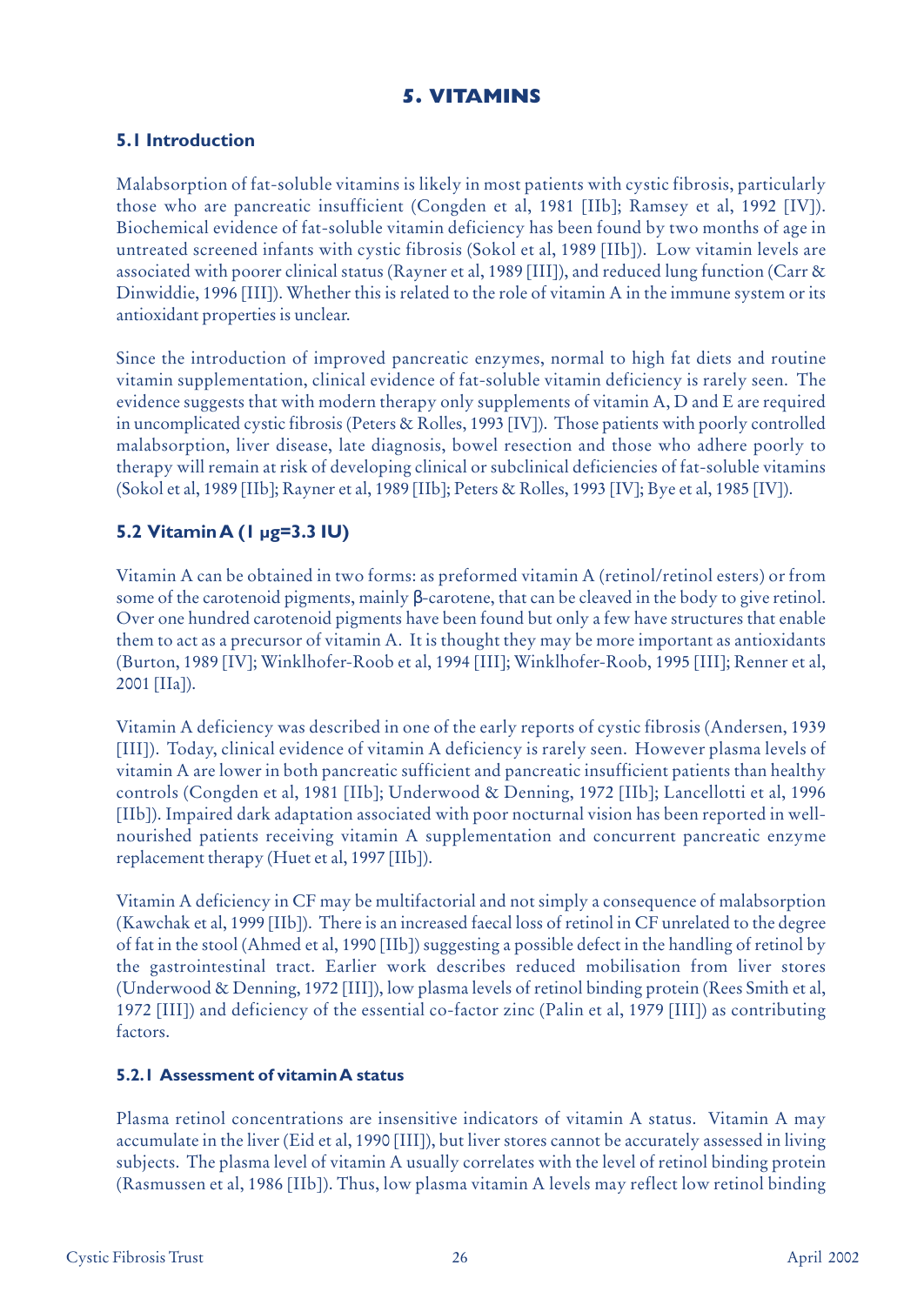protein output by the liver rather than vitamin A deficiency. Plasma retinol concentrations may also be depressed in acute infection (Duggan et al, 1996 [III]); therefore, plasma vitamin A levels should be checked at a time of clinical stability. Assessment of stool losses (of retinol) may provide useful information but is not routinely used in clinical practice (Ahmed et al, 1990 [IIb]).

## **5.2.2 Vitamin A toxicity**

Hypervitaminosis A has been reported in an infant with CF following a loading dose of vitamin A. Postmortem analysis of liver tissue has shown levels 3.5 times that of normal in some people with cystic fibrosis (Eid et al, 1990 [III]).

## **5.2.3 Vitamin A recommended dose**

The recommended dose for vitamin A has not been adequately established. A range of doses from 5,000 to 10,000 IU per day depending on age has been recommended (Peters & Rolles, 1993 [IV]).

## **5.2.4 Special considerations**

## **Pregnancy**

Retinol is teratogenic. A relationship has been suggested between the incidence of birth defects in infants and high vitamin A intakes (10,000 IU or 3000 mcg/day) during pregnancy (Rothman et al, 1995 [III]). As a precautionary measure women in the UK who are or might become pregnant have been advised not to take supplements containing vitamin A unless advised to do so by a doctor (Chief Medical Officer, 1990 [IV]). Current practice varies between Specialist CF Centres. In women with CF serum vitamin A levels should be checked at the start of pregnancy. If plasma levels were high it would appear prudent to reduce the level of vitamin A supplementation. If levels are low or normal it would be reasonable to continue vitamin A supplementation at a level less than 10,000 IU daily.

## **5.3 Vitamin D (1 µg=40 IU)**

The two main forms of vitamin D are ergocalciferol (vitamin D2) and cholecalciferol (vitamin D3). Cholecalciferol is derived from ultraviolet (UV) irradiation on 7-dehydrocholesterol in the skin. For most people in the UK UV irradiation can provide more than 80% of the normal requirement.

## **5.3.1 Vitamin D deficiency**

Clinical evidence of vitamin D deficiency is rare in cystic fibrosis. Reduced plasma levels of 25-hydroxyvitamin D have been described in some studies (Congden et al, 1981 [IIb]; Sokol, 1989 [IIb]; Durie & Pencharz, 1989 [III]), and osteopoenia and osteoporosis have been recognised in both children and adults with CF (Bachrach et al, 1994 [III]; Bhudhikanok et al, 1996 [III]; Haworth et al, 1999 [IIb]). Early studies in patients with CF suggested reduced cortical thickness of the appendicular skeleton (Hahn et al, 1979 [III]) and subsequent studies using DEXA showed reduced composite cortical and trabecular bone mineral density (BMD) of the axial skeleton in adolescents and adults with cystic fibrosis (Grey et al, 1993 [IIb]). However, initial studies with DEXA failed to allow for the confounding effects of small bone size, which leads to an underestimate of BMD (Carter et al, 1992 [III]). Thus, it is difficult to determine whether reduced BMD in these studies was a genuine reduction. Salamoni et al, compared BMD of patients with CF with size-matched controls and found no reduction in BMD in well-nourished children with cystic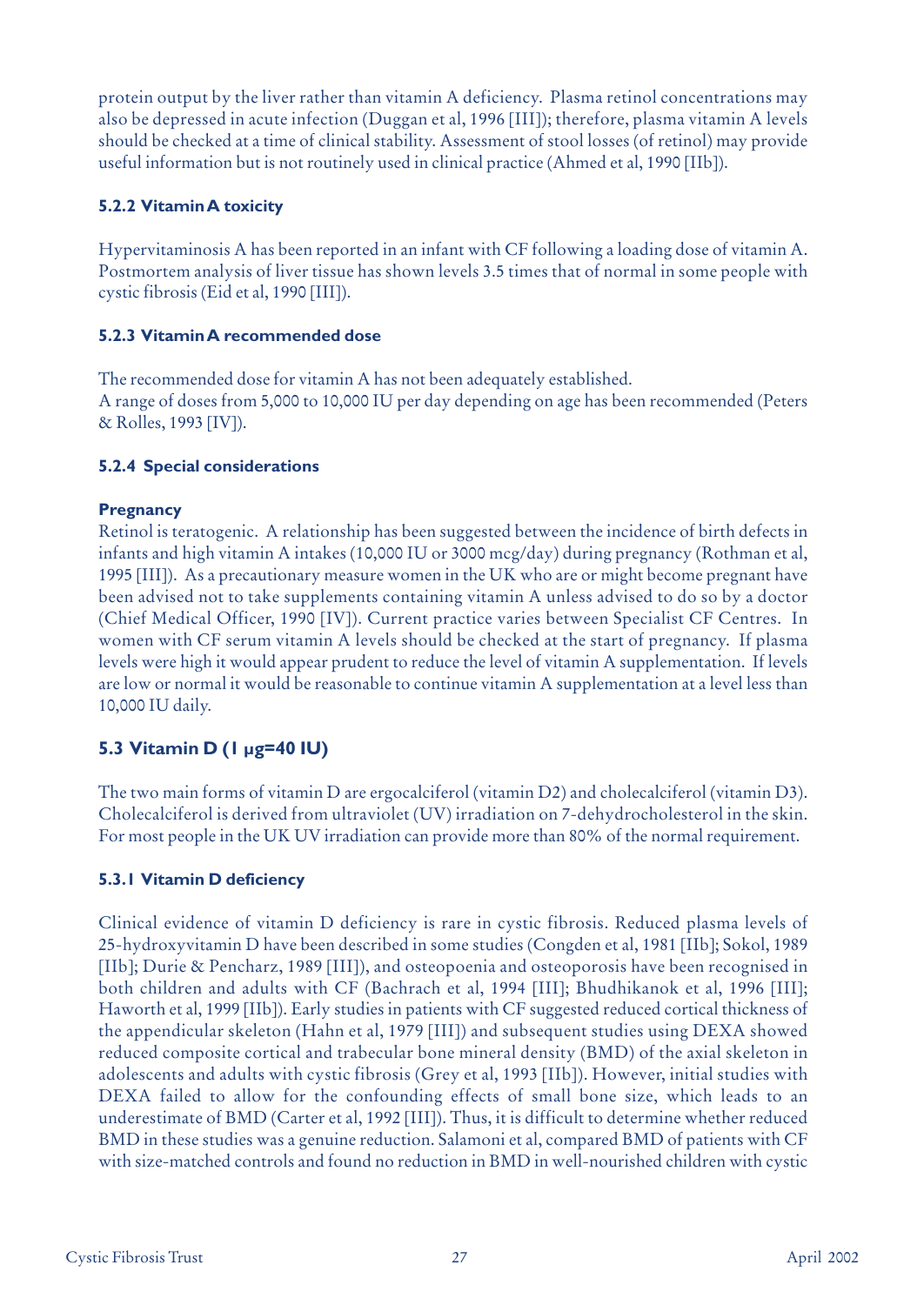fibrosis (Salamoni et al, 1996 [IIb]). Nevertheless, increased skeletal fragility has been widely reported in adolescent and adult patients with CF (Baroncelli et al, 1997 [III]) but this cannot be fully accounted for by reduced BMD, therefore a more detailed assessment of bone size and structure is required.

The aetiology of reduced bone mineralisation in patients with CF is probably multifactorial and appears to correlate with poor nutritional status and overall Shwachman clinical score. Other factors including chronic lung infection, vitamin D deficiency, calcium intake, corticosteroid use and limited exercise capacity may also be important.

## **5.3.2 Assessment of status**

Plasma 25-hydroxyvitamin D gives a good indication of vitamin D status; however, seasonal variations in plasma vitamin D levels are well recognised (Reiter et al, 1985 [III]); Rayner, 1992 [III]; Wolfe et al, 2001 [IIb]). Recent work suggests that vitamin D levels should be maintained towards the upper end of the normal range throughout the year (Elkin et al, 2001 [IIb]).

## **5.3.3 Toxicity**

Vitamin D toxicity has not been reported in cystic fibrosis.

## **5.3.4 Vitamin D recommended dose**

A range of dose recommendations can be found (Peters & Rolles, 1993 [IV]; Leonard and Knox, 1997 [III]). In most studies doses of 400 to 800 IU have achieved low normal serum levels (Peters & Rolles, 1993 [IV]). However, it is now believed that vitamin D levels should be maintained towards the upper end of the normal range. Doses exceeding 800 IU will be required in some patients. Dose should be guided by plasma levels and titrated accordingly.

## **5.3.5 Vitamin D special considerations**

Vitamin D requirements are increased in pregnancy and lactation. Supplementary vitamin D to achieve an intake of 400 IU (10 mcg)/day is recommended for all women during pregnancy and lactation (Department of Health, 1991 [IV]). Additional supplementation of 400 to 800 IU (10-20 mcg) may be required in women with CF during pregnancy.

## **5.4 Vitamin E (1 mg=1.5 IU)**

Vitamin E (alpha-tocopherol) accounts for 90% of vitamin E present in human tissues. The tocotrienols are less potent. Vitamin E is an antioxidant and protects cell membranes from free radical oxidative damage (McKay et al, 1972 [IV]). Vitamin E may be important in controlling the progression of lung disease in CF because of this antioxidant role.

## **5.4.1 Deficiency of vitamin E**

Plasma levels of vitamin E fall in infants with CF during the first weeks of life and this deficiency can remain in a minority of patients despite supplementation (Sokol et al, 1989 [III]). Haemolytic anaemia has been reported in infants with CF and shortened erythrocyte survival time has been described (Farrell et al, 1977 [III]). Nerve conduction studies may demonstrate increased sural nerve conduction/latency and decreased action potential amplitude (Cynamon et al, 1988 [IIb]).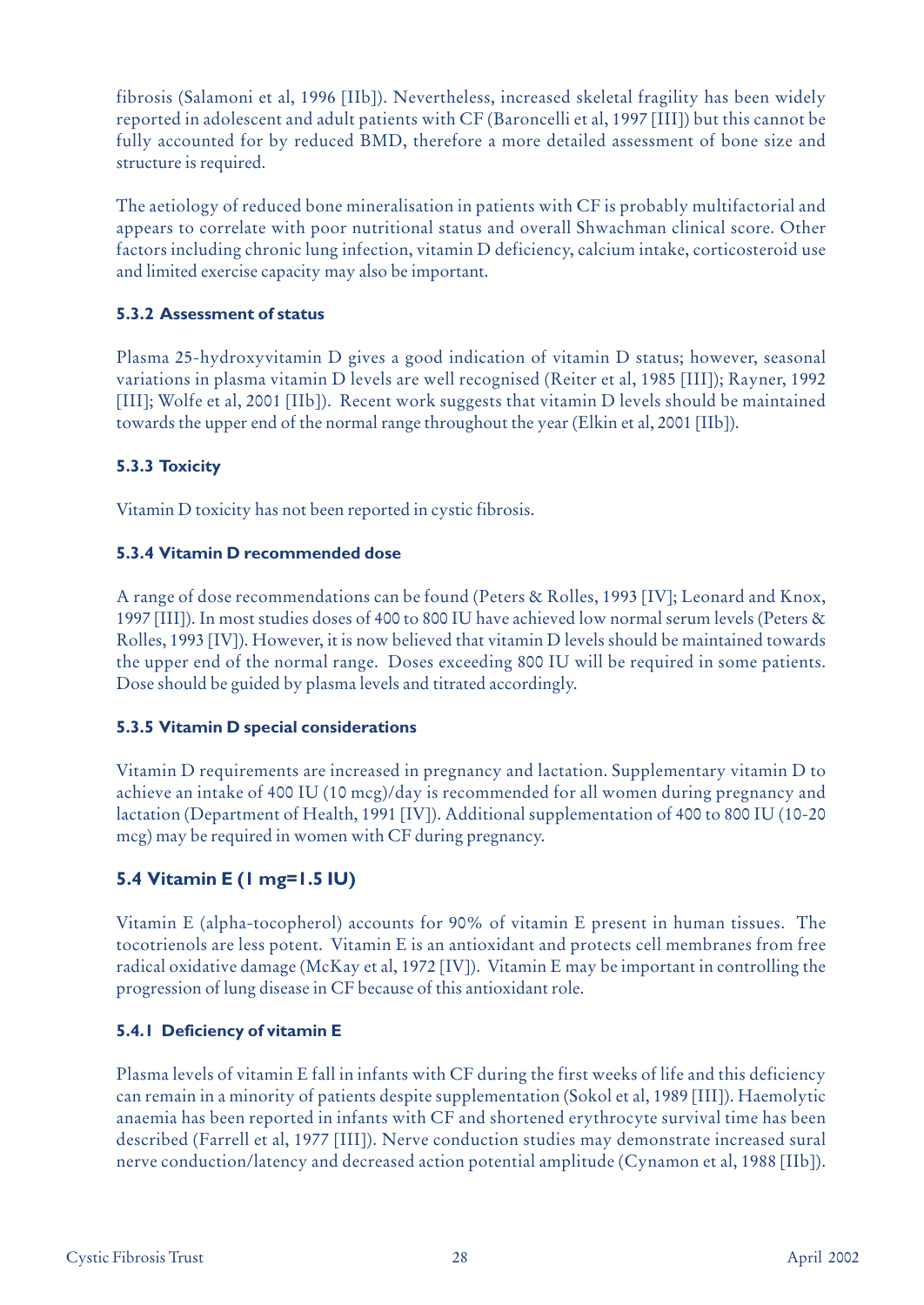Visual and somatosensory evoked potentials may also be abnormal (Sitrin et al, 1987 [IIb]; Kaplan et al, 1988 [IIb]). At post-mortem there is degeneration of the posterior columns, loss of large unmyelinated axons in peripheral nerves and retinal degeneration.

## **5.4.2 Assessment of vitamin E status**

Serum or plasma vitamin E levels represent only a small proportion of total body vitamin E (McKay et al, 1972 [IIb]) and may not accurately reflect vitamin E status. Levels in serum will also vary according to levels of carrier lipoprotein so vitamin E/fasting lipid ratio should be determined. Erythrocyte vitamin E levels correlate with the dose of the oral vitamin E supplement (Peters & Kelly, 1996 [IV]).

## **5.4.3 Toxicity**

A safe upper level for supplementation has not been determined although large doses appear to be tolerated without adverse effects.

## **5.4.4 Dose of vitamin E**

Erythrocyte vitamin E was found to normalise in most children with CF when they were supplemented with 100 mg vitamin E daily (Peters & Kelly, 1996 [IV]). Dose recommendations of 10 to 200 mg can be found, dependent on age (Peters & Kelly, 1993 [IV]; Leonard and Knox, 1997  $[III]$ ).

Recent studies have suggested that people with CF have inadequate antioxidant defences to cope with elevated oxidative stress, which they regularly experience (Brown et al, 1996 [III]); it has been suggested that current doses of vitamin E may be too low (Winklhofer-Roob et al, 1996 [III]).

## **5.5 Vitamin K**

Although vitamin K deficiency has been considered to be rare in CF, patients are at increased risk of developing vitamin K deficiency due to fat malabsorption, bile salt deficiency, liver disease and antibiotic therapy (Durie & Pencharz, 1989 [III]; Durie, 1994 [IIb]).

Subclinical vitamin K deficiency, as shown by elevated protein induced in vitamin K absence (PIVKA II levels) is almost universal in pancreatic insufficient children with cystic fibrosis (Rashid et al, 1999 [IIb]).

Vitamin K is required for the formation of osteocalcin, which is involved in bone metabolism. Subclinical deficiency may play a role in osteopenia and osteoporosis in patients with cystic fibrosis.

## **5.5.1 Assessment of vitamin K status**

Plasma vitamin K levels are unreliable for assessment of status (Durie, 1994 [IIb]; Rashid et al, 1999 [IIb]). Functional measures of vitamin K status are preferred but undercarboxylated osteocalcin and PIVKA-II measurements are not routinely available in the United Kingdom. Prothrombin levels are indicative of a severe vitamin K deficiency, but are rarely abnormal even in advanced CF liver disease (Durie, 1994 [IIb] Rashid et al, 1999 [IIb]). However, it has been suggested that prothrombin time and coagulation/clotting studies should be carried out on all patients with CF before any surgical procedure (Littlewood, 1989 [IV]).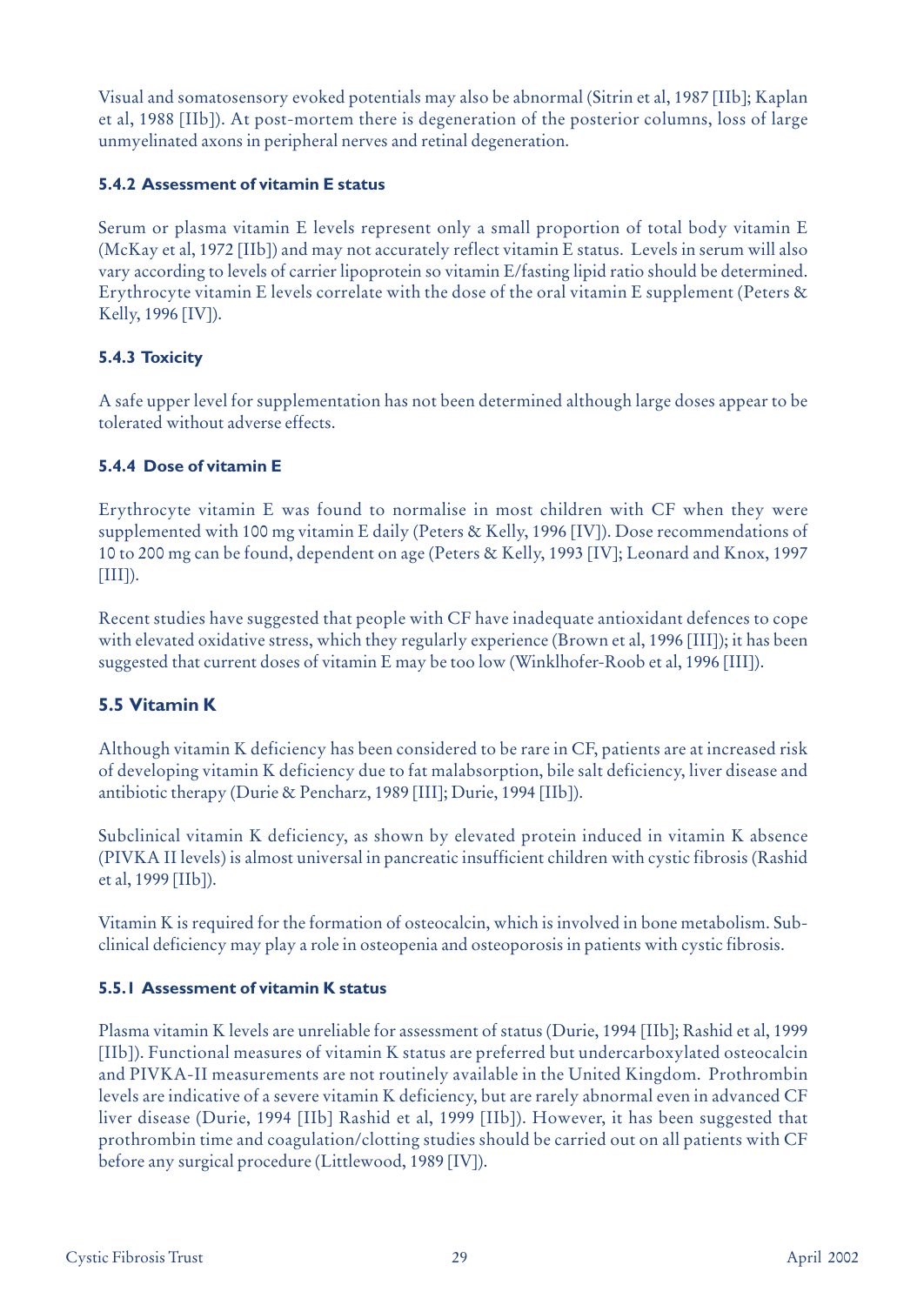Subclinical vitamin K deficiency has been demonstrated in 24 patients with CF (3 to 38 years), compared to 51 normals using assays for factor II coagulant activity (CA) and factor II antigen (CA to antigen ratio 0.77; N = 0.85-1.0) (Corrigan et al, 1981 [IIa]). Using PIVKA II levels subclinical vitamin K deficiency has been demonstrated in 78% of pancreatic insufficient patients not receiving vitamin K supplements, compared with 100% of patients with CF liver disease and 33% of pancreatic sufficient patients (Rashid et al, 1999 [IIb]). Supplementation with vitamin K reduces the incidence of abnormal PIVKA II levels (Beker et al, 1997 [IIb]; Wilson et al, 1997 [IIb]).

## **5.5.2 Vitamin K toxicity**

Has not been reported in cystic fibrosis.

## **5.5.3 Vitamin K recommended dose**

A recommended dose for vitamin K in CF is not established. A dose of 5 mg vitamin K1 given weekly did not correct subclinical vitamin K deficiency (Beker et al, 1997 [III]). A smaller daily dose (mean of 0.18 mg) was more effective in returning a percentage of patients with subclinical vitamin K deficiency to normal (Wilson et al, 1997 [IIb]; Wilson et al, 2001 [IIb]). However the dose was insufficient to normalise PIVKA II levels in all patients. As the metabolic turnover time for vitamin K is approximately once every 24 hours (Olsen, 1994 [III]), a daily rather than weekly dose of vitamin K may be important in cystic fibrosis. Further work is needed to obtain a recommended dose for vitamin K supplementation.

## **5.6 Water-soluble vitamins**

Water-soluble vitamins appear to be well absorbed. Routine supplementation of water-soluble vitamins is unnecessary (Congden et al, 1981 [IIb]; Peters & Rolles, 1993 [IV]) unless there is documented evidence of poor dietary intake. Parental vitamin  $B_{12}$  may be required for the patient who has had extensive surgery for meconium Ileus (Collins et al, 1984 [IIb]).

Vitamin C and β-carotene are currently receiving attention due to their antioxidant properties (Winklhofer-Roob et al, 1997 [III]; Rust et al, 1998 [IIb]; Range et al, 1999 [IIb]; Benabdeslam et al, 1999 [III]; Madrassi et al, 2000 [IIb]; Wood et al, 2001 [III]).

## **5.7 When should vitamin supplements be started?**

Vitamin A, D and E supplements should be commenced on diagnosis in pancreatic insufficient patients. Pancreatic sufficient patients should have their serum levels monitored annually and supplementation should be commenced when low levels are detected. Vitamin K should be commenced if there is evidence of liver disease or a prolonged prothrombin time.

## **5.8 When should patients take their vitamins?**

In pancreatic insufficiency pancreatic enzyme replacement therapy (PERT) may enhance absorption of the fat-soluble vitamins. It would appear logical for vitamin supplements to be taken at meal times with pancreatic enzymes.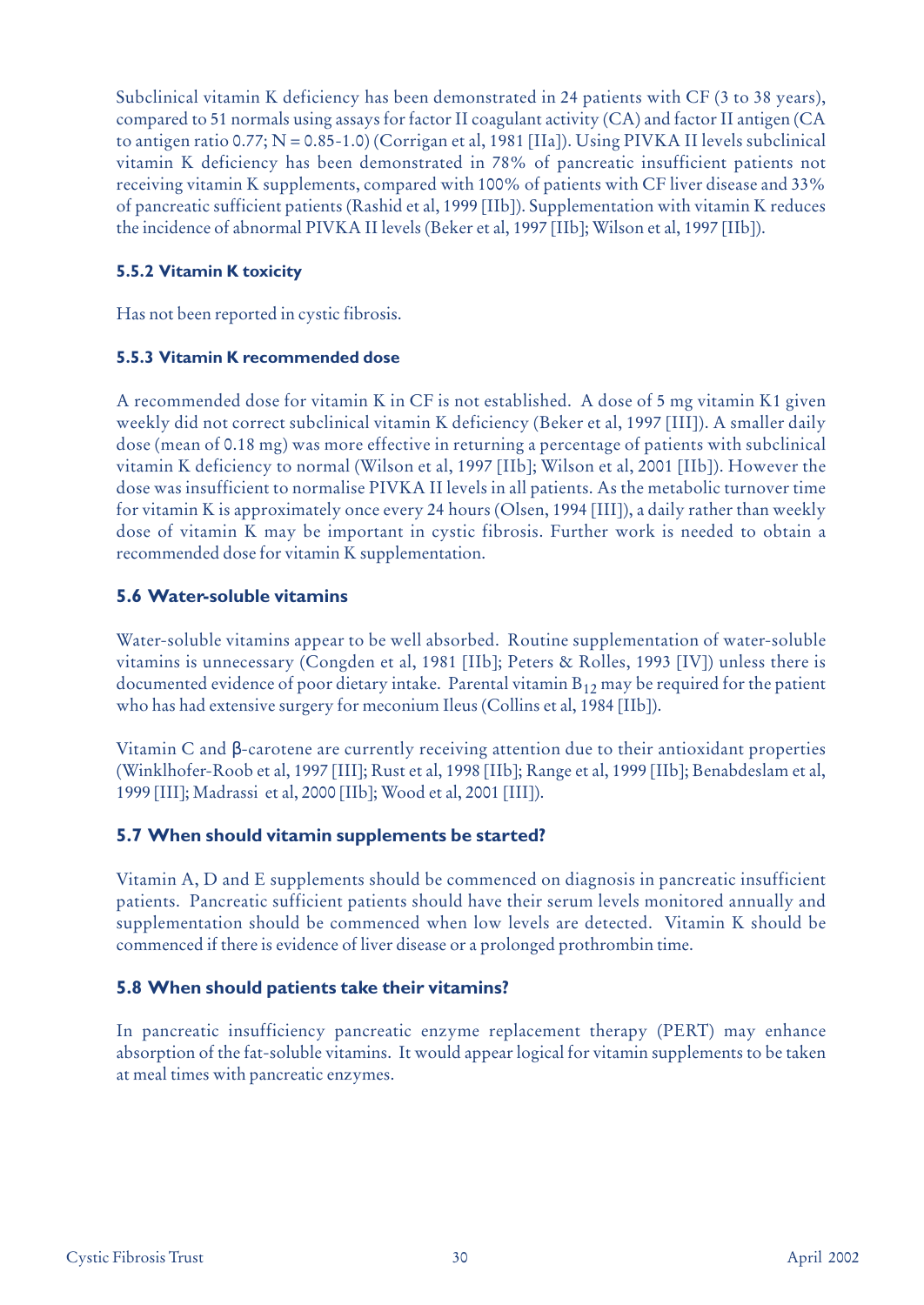## **5.9 Assessing and monitoring status**

As previously described for individual vitamins. Laboratory techniques make it possible to measure plasma vitamin levels, though this will not necessarily accurately reflect vitamin status. Monitoring of fat-soluble vitamin status should be carried out as part of the Annual Review of patients with cystic fibrosis. Experience suggests that the effects of alterations in therapy should be checked after 3 to 6 months.

## **5.10 General recommendations for vitamin supplementation**

- *Supplemental vitamin A, D and E should be commenced on diagnosis in pancreatic insufficient patients with cystic fibrosis [B].*
- *Plasma fat-soluble vitamin levels should be measured as part of the Annual Review and the supplement dose adjusted according to plasma levels [B].*
- *Pancreatic sufficient patients should also be monitored by measuring serum levels annually. Supplemental vitamin A, D, E should be commenced when low levels are detected [B].*

#### **Vitamin A recommendations:**

- *Retinol binding protein and plasma zinc may aid interpretation of low plasma levels although are not required for all patients [B].*
- *Dose:*
	- *< 1 year : 4,000 IU (1,200 mcg) daily*
	- *> 1 year: 4,000 to 10,000 IU (1,200 to 3,000 mcg) daily [B].*

#### **Vitamin D recommendations:**

- *There should be awareness of seasonal variations in levels [B].*
- *Dose:*
	- *Infants: 400 IU (10 mcg) daily*
	- *Children: 400 to 800 IU (10 to 20 mcg) daily*
	- *Adults: 800 to 2,000 IU (20 to 50 mcg) daily [B].*

#### **Vitamin E recommendations:**

- *Plasma vitamin E/lipid ratio is essential for the accurate interpretation of low vitamin E levels [B].*
- *Dose:*
	- *Birth to 1 year: 10 to 50 mg daily*
	- *1 year to 10 years: 50 to 100 mg daily*
	- *10 years: 100 to 200 mg daily [B].*

#### **Vitamin K recommendations:**

- *Assessment by prothrombin levels (although levels do not correlate well with plasma vitamin K levels) [C].*
- *Factor II coagulant activity / factor II antigen ratio (normal 0.85 to 1.0) is useful [C].*
- *Monitor prothrombin levels as an indicator of vitamin K status at Annual Review if liver disease is present or suspected or following intestinal resection [C].*
- *Recommended dose is not established; suggested children and adults receive vitamin K 10 mg daily [C].*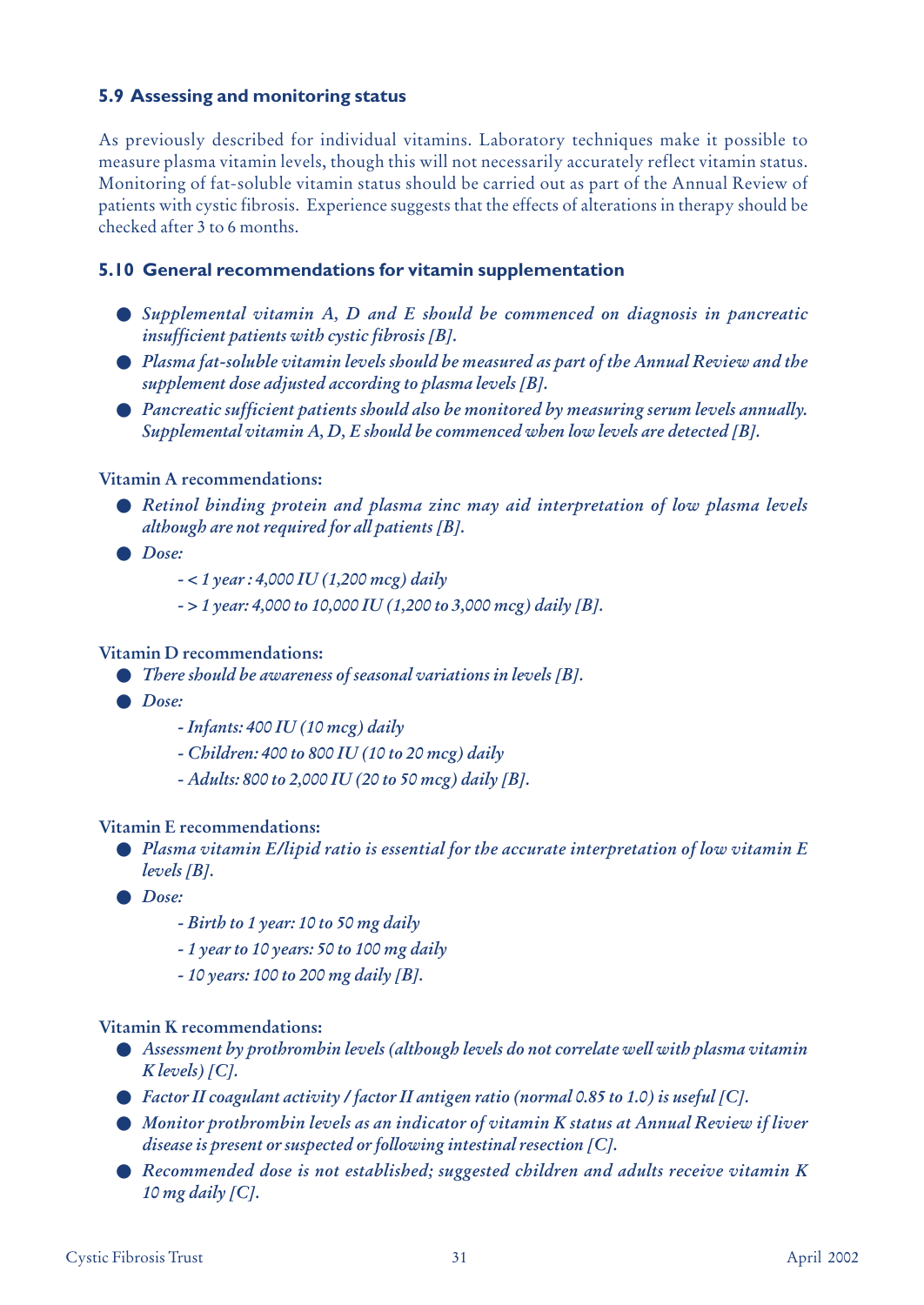|  |  | 5.11 Table - Vitamin content of commonly used supplements |  |  |
|--|--|-----------------------------------------------------------|--|--|
|  |  |                                                           |  |  |

| Preparation                      | A(IU) | D(IU)    | E(mg)  | C(mg) | K(mg) |
|----------------------------------|-------|----------|--------|-------|-------|
| Abidec 0.6 ml                    | 4,000 | 400      | Nil    | 50    | Nil   |
| A+D caps/capsule                 | 4,000 | 400      | Nil    | Nil   | Nil   |
| Halibut liver oil caps/capsule   | 4,000 | Variable | Nil    | Nil   | Nil   |
| Halycitrol emulsion units (5 ml) | 4,600 | 380      | Nil    | Nil   | Nil   |
| Vitamin caps BPD/capsule         | 2,500 | 300      | Nil    | Nil   | Nil   |
| Dalivit drops (0.6 ml)           | 5,000 | 400      | Nil    | 50    | Nil   |
| Forceval caps/capsule            | 2,500 | 400      | 10     | 60    | Nil   |
| Forceval Junior/capsule          | 1,250 | 200      | 5      | 25    | Nil   |
| Ketovite tabs/tablet             | Nil   | Nil      | 5      | 16.6  | Nil   |
| Ketovite liquid/5 ml             | 2,500 | 400      | Nil    | Nil   | Nil   |
| Vitamin E susp/ml                | Nil   | Nil      | 100    | Nil   | Nil   |
| Vitamin E tabs/tablet            | Nil   | Nil      | 50/200 | Nil   | Nil   |
| Konakion/tablet                  | Nil   | Nil      | Nil    | Nil   | 10    |
| Menadiol phosphate/tablet        | Nil   | Nil      | Nil    | Nil   | 10    |

#### **5.12 Table - Summary of vitamin supplement doses**

| Age        | Vitamin A                                      | Vitamin D                                     | <b>Vitamin E</b> |
|------------|------------------------------------------------|-----------------------------------------------|------------------|
| $<$ 1 Year | 4,000 IU $(1,200 \,\mu g)$                     | $400$ IU $(10 \,\mu g)$                       | $10 - 50$ mg     |
| $>1$ Year  | 4,000 - 10,000 IU<br>$(1,200 - 3,000 \,\mu g)$ | $400 - 800$ IU<br>$(10 \,\mu g - 20 \,\mu g)$ | $50 - 100$ mg    |
| Adults     | 4,000 - 10,000 IU<br>$(1,200 - 3,000 \,\mu g)$ | 800 - 2,000 IU<br>$(20 - 50 \,\mu g)$         | $100 - 200$ mg   |

#### *Doses should be guided by serum levels.*

## **5.13 References**

Ahmed F, Ellis J, Murphy J, Wootton S, Jackson AA. Excessive faecal losses of vitamin A (retinol) in cystic fibrosis. Arch Dis Child. 1990; 65:589-893.

Andersen DH. Cystic fibrosis of the pancreas, vitamin A deficiency and bronchiectasis. J Pediatr 1939; 15:763-771.

Bachrach LK, Loutit CW, Moss RB. Osteopenia in adults with cystic fibrosis. Am J Med. 1994; 96:27-34.

Baroncelli GI, De Luca FD, Magazzu G, Arigo T, Sferlazzas C, Catena C et al. Bone demineralization in cystic fibrosis: evidence of imbalance between bone formation and degradation. Pediatr Res 1997; 41:397-403.

Beker LT, Ahrens RA, Fink RJ, O'Brien ME, Davidson KW, Sokoll LJ et al. Effects of vitamin K supplementation on vitamin K status in cystic fibrosis patients. J Pediatr Gastroenterol Nutr 1997; 24:512-517.

Benabdeslam H, Abidi H, Garcia I, Bellon G, Gilley R, Revol A. Lipid peroxidation and antioxidant defences in cystic fibrosis patients. Clin Che Lab Med 1999; 37:511-516.

Bhudhikanok GS, Lim J, Marcus R, Harkin A, Moss RB, Bachrach LK. Correlates of osteopenia in patients with cystic fibrosis. Pediatrics 1996; 97:103 -111.

Brown RK, Wyatt H, Price JF, Kelly FJ. Pulmonary dysfunction in cystic fibrosis is associated with oxidative stress. Eur Respir J 1996; 9:334-339.

Burton GW. Antioxidant action of carotenoids. J Nutr 1989; 119:109-111.

Bye AME, Muller DPR , Wilson J , Wright VM, Mearns MB. Symptomatic vitamin E deficiency in cystic fibrosis. Arch Dis Child 1985; 60:162-164.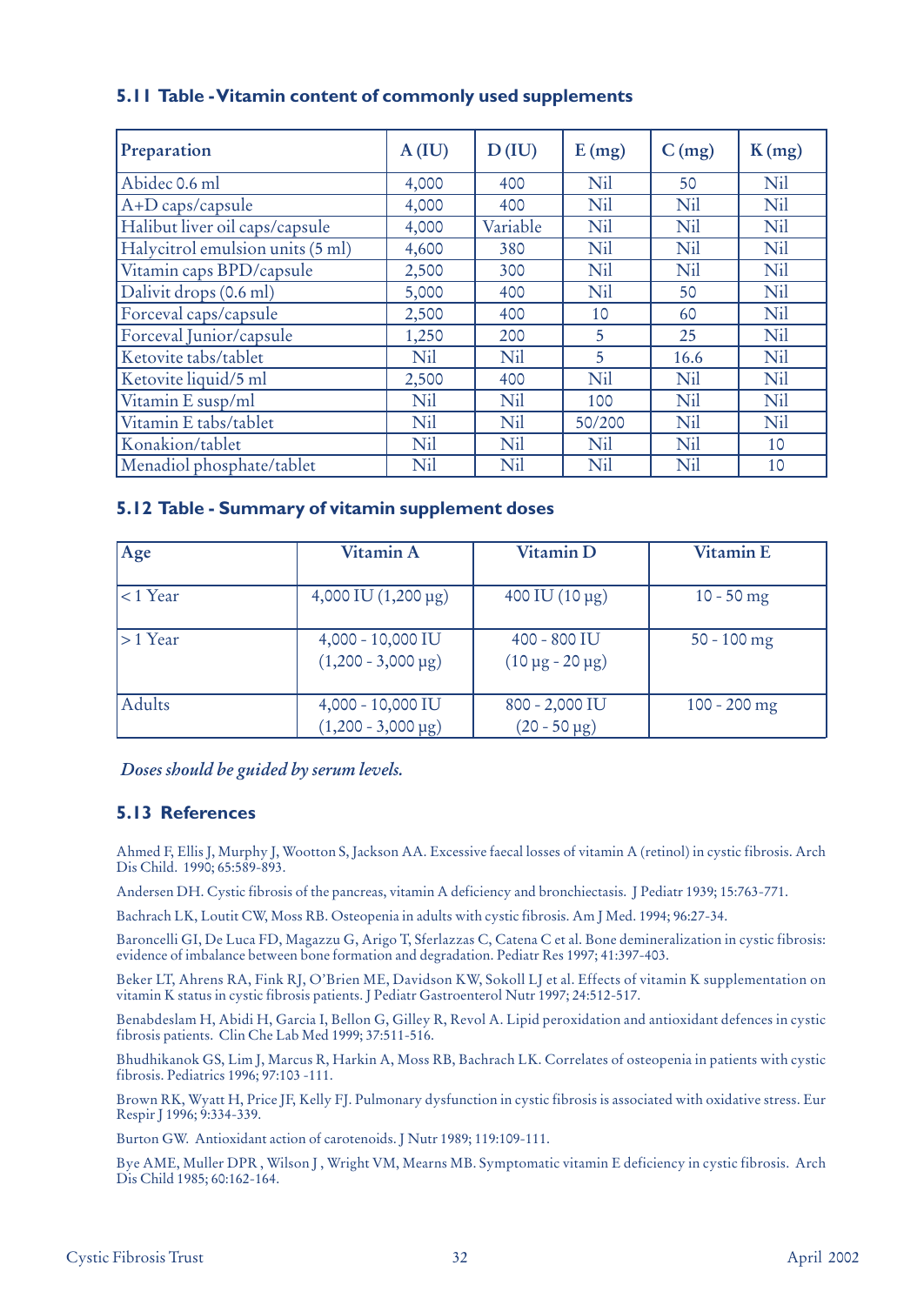Carr SB, Dinwiddie R. Vitamin A as a predictor for poor lung function in cystic fibrosis. Pediatr Pulmonol 1996; Suppl 13:317.

Carter DR, Bouxsein ML, Marcus R. New approaches for interpreting projected bone densitometry data. J Bone Miner Res 1992; 7:137-145.

Chief Medical Officer. Department of Health Press Release No 90/507. Women cautioned - watch your vitamin A intake. London, Department of Health 1990.

Collins JE, Rolles CJR, Sutton H, Ackery D. Vitamin B12 absorption after necrotising enterocolitis. Arch Dis Child 1984; 59:731-734.

Congden P J, Bruce G, Rothburn MM, Clarke PCN, Littlewood JM, Kelleher J et al. Vitamin status in treated patients with cystic fibrosis. Arch Dis Child 1981; 56:708-714.

Corrigan JJ Jr, Taussig LM, Beckerman R, Wagener JS. Factor II (prothrombin) coagulant activity in immunoreactive protein: detection of vitamin K deficiency and liver disease in patients with cystic fibrosis. J Pediatr 1981; 99:254-257.

Cynamon HA, Milov DE, Valenstein E, Wagner M. Effects of vitamin E deficiency on neurologic function in patients with cystic fibrosis. Pediatr 1988; 113:637-639.

Department of Health Report on Health and Social Subjects 41. Dietary reference values for food energy and nutrients for the United Kingdom, HMSO. 1991.

Duggan C, Collin AA, Agil A, Higgins L, Rifai N. Vitamin A status in acute exacerbations of cystic fibrosis. Am J Clin Nutr 1996; 64:635-639.

Durie PR, Pencharz PB. A rational approach to the nutritional care of patients with cystic fibrosis. J R Soc Med 1989; 82 (Suppl 16):11-20.

Durie PR. Vitamin K and the management of patients with cystic fibrosis. Can Med Assoc J 1994; 151:933-936.

Eid NS, Shoemaker LR, Samiec TD. Vitamin A in cystic fibrosis: case report and review of the literature. J. Pediatr Gastorenterol Nutr 1990; 10:265-269.

Elkin SL, Fairney A, Burnett S, Kemp M, Kyd P, Burgess J et al. Vertebral deformities and low bone mineral density in adults with cystic fibrosis: a cross sectional study. Osteoporosis International 2001;12:366-372.

Farrell PM, Bieri JG, Fratanoni JF, Wood RE, Di Sant'Agnese PA. The occurrence and effect of human vitamin E deficiency: a study in patients with cystic fibrosis. J Clin Invest 1977; 60:233-241.

Grey AB, Ames RW, Matthews RD, Reid IR. Bone mineral density and body composition in adult patients with cystic fibrosis. Thorax 1993; 48:589-593.

Hahn TJ, Squires AE, Halstead LR, Strominger DB. Reduced serum 25-hydroxyvitamin D concentration and disordered mineral metabolism in patient with cystic fibrosis. J Pediatr 1979; 94:38-42.

Haworth CS, Selby PL, Webb AK, Dodd ME, Musson H, McLNiven R et al. Low bone mineral density in adults with cystic fibrosis. Thorax 1999; 54:961- 967.

Huet F, Semama D, Maingueneau C, Charavel A, Nivelon JL. Vitamin A deficiency and nocturnal vision in teenagers with cystic fibrosis. Eur J Pediatr 1997; 156:949-951.

Kaplan PW, Rawal K, Erwin C, D'Souza BS, Spock A. Visual and somatosensory evoked potentials in vitamin E deficiency with cystic fibrosis. Electroencephalogr Clin Neurophysiol 1988; 71:266-272.

Kawchak DA Soweli AL, Hofley PM, Zemel BS, Scanlin TF, Stallings VA. Longitudinal analysis shows serum carotenoid concentrations are low in children with cystic fibrosis. J Am Diet Assoc 1999; 99:1569-1572.

Lancellotti L, DíOrazio C, Mastella G, Mazzi G, Lippi U. Deficiency of vitamin E and A in cystic fibrosis is independent of pancreatic function and current enzyme and vitamin supplementation. Eur J Pediatr 1996; 155:281-285.

Leonard CH, Knox AJ. Pancreatic enzyme supplements and vitamins in cystic fibrosis. J Hum Nutr Diet 1997; 10:3-16.

Littlewood JM. The effects of modern dietary management, pancreatic enzymes, and increased vitamin supplementation in cystic fibrosis. In: CF Gastrointestinal Aspects. Progress In Therapeutic Treatment Series in Gastroenterology. Prague. Kali Chemie AG 1989; 63- 83.

Madarasi A, Lugassi A, Geiner E, Holics K, Biro L, Mozary E. Antioxidant status in patients with cystic fibrosis. Ann Nutr Metab 2000; 44:207-211.

McCay PB, Pfeifer PM, Stide WH. Vitamin E protection of membrane lipids during electron transport function. Ann NY Acad Sci 1972; 203:62-73.

Olsen RE, Vitamin K. In: Shils ME, Olson JA, Shike M, editors. Modern nutrition in health and disease. 8th edition. Baltimore: Williams and Wilkins, 1994:343-358.

Palin D, Underwood BA, Denning CR. The effects of oral zinc supplementation on plasma levels of vitamin A and retinol-binding protein in cystic fibrosis. Am J Clin Nutr 1979; 32:1253-1259.

Peters SA, Rolles CJ. Vitamin therapy in cystic fibrosis - a review and rationale. J Clin Pharm Ther 1993; 18:33-38.

Peters SA, Kelly FJ. Vitamin E supplementation in cystic fibrosis. J Pediatr Gastroenterol Nutr 1996; 22:341-345.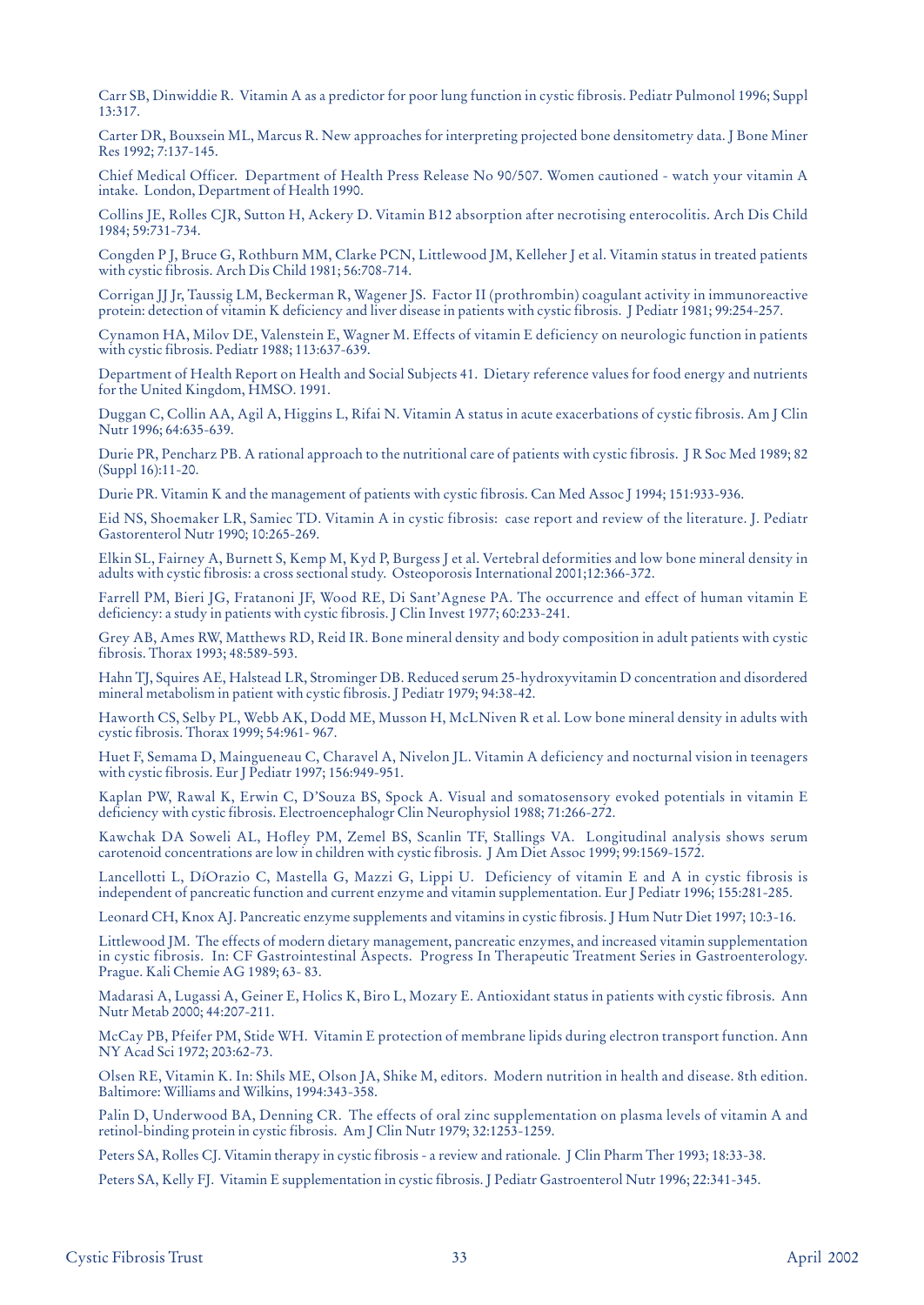Ramsey BW, Farrell PM, Pencharz P. Nutritional assessment and management in cystic fibrosis: A Consensus Report. Am J Clin Nutr 1992; 55:108-116.

Range SP, Dunster C, Knox AJ, Kelly FJ. Treatment of pulmonary exacerbations of cystic fibrosis leads to improved antioxidant status. Eur Respir J 1999; 13:560-564.

Rashid M, Durie PR, Andrew M, Kalnins D, Shin J, Corey M et al. Prevalence of vitamin K deficiency in cystic fibrosis. Am J Clin Nutr 1999; 70:378-382.

Rasmussen M, Michalsen H, Lie SO, Nilsson A, Petersen LB, Norufm KR. Intestinal retinol esterification and serum retinol in children with cystic fibrosis. J Pediatr Gastroenterol Nutr 1986; 5:397-403.

Rayner RJ, Tyrrell JC, Hiller EJ, Marenah C, Neugebauer MA, Vernon SA et al. Night blindness and conjunctival xerosis caused by vitamin deficiency in patients with cystic fibrosis. Arch Dis Child 1989; 64:1151-1156.

Rayner RJ. Fat-soluble vitamins in cystic fibrosis. Proc Nutr Soc 1992; 51:245-250.

Rees Smith F, Underwood BA, Denning CR, Varma A, Goodman DS. Depressed plasma retinol-binding protein levels in cystic fibrosis. J Lab Clin Med 1972; 80:423-443.

Reiter EO, Brugman SM, Pike JW, Pitt M, Dokoh S, Haussler MR et al. Vitamin D metabolites in adolescents and young adults with cystic fibrosis: effects of sun and season. J Pediatr 1985; 106:21-25.

Renner S, Rath R, Rust P, Lehr S, Frischer T, Elmadfa I et al. Effects of β-carotene supplementation for six months on clinical and laboratory parameters in patients with cystic fibrosis. Thorax 2001; 56:48-52.

Rothman KJ, Moore LL, Singer MR, Nguyen UDT, Mannino S, Milunsky A. Teratogenicity of high vitamin A intake. N Engl J Med 1995; 333:1369-1373.

Rust P, Eichler I, Renner S, Elmadfa I. Effects of long-term oral beta-carotene supplementation on lipid peroxidation in patients with cystic fibrosis. Int J Vitam Nutr Res 1998; 68:83-87.

Salamoni F, Roulet M, Gudinchet F, Pilet M, Thiebaud D, Burckhardt P. Bone mineral content in cystic fibrosis patients: correlation with fat-free mass. Arch Dis Child 1996; 74:314-318.

Sitrin MD, Leiberman F, Jensofn WE, Noronha A, Milburn C, Addington W. Vitamin E deficiency and neurological disease in adults with cystic fibrosis. Ann Int Med 1987; 107:51-54.

Sokol R, Reardorn MC, Accurso F J, Stall C, Narkewicz M, Abman SH. Fat-soluble vitamin status during the first year of life in infants with cystic fibrosis identified by screening of newborns. Am J Clin Nutr 1989; 50:1064-1071.

Underwood BA, Denning CR. Blood and liver concentrations of vitamin A and E in children with cystic fibrosis of the pancreas. Pediatr Res 1972; 6:26-31.

Wilson DC, Rashid M, Durie PR, Tsang D, Andrews M, Corey M et al. Effectiveness of ADEKs® in cystic fibrosis as a fat soluble vitamin supplement with special attention to vitamin K. Pediatr Pulmonol 1997; Suppl 14:305.

Wilson DC, Rashid M, Durie PR, Tsang A, Kalnins D, Andrew M et al. Treatment of vitamin K deficiency in cystic fibrosis. Effectiveness of a daily fat soluble vitamin combination. J Pediatr 2001; 138:851-855.

Winklhofer-Roob BM. Oxygen free radicals and antioxidants in cystic fibrosis: the concept of an oxidant-antioxidant imbalance. Acta Paediatrica 1994; 395 (Suppl 83):49-57.

Winklhofer-Roob BM, Puhl H, Khoschsorur G, Van't Hof MA, Esterbauer H, Shmerling DH. Enhanced resistance to oxidation of low-density lipoproteins and decreased lipid peroxide formation during beta-carotene supplementation in cystic fibrosis. Free Radical Biology and Medicine 1995; 18:849-859.

Winklhofer-Roob BM, Van't Hof MA, Shmerling DH. Long-term oral vitamin E supplementation in cystic fibrosis patients: RRR-alpha-tocopherol compared with all-rac-alpha-tocopheryl acetate preparations. Am J Clin Nutr 1996; 63:722-728.

Winklhofer-Roob BM, Ellemunter H, Fruhwirth M, Schlegel-Hauter SE, Khoschsorur G, Van't Hof MA et al. Plasma vitamin C concentrations in patients with cystic fibrosis: evidence of associations with lung inflammation. Am J Clin Nutr 1997; 65:1858-1866.

Wolfe SP, Conway SP, Brownlee KG. Seasonal variation in vitamin D levels in children with cystic fibrosis in the United Kingdom. 14th European CF Conference. Vienna 2001. J Cystic Fibrosis P115.

Wood LG, Fitzgerald DA, Gibson PG, Cooper DM, Collins CE, Garg ML. Oxidative stress in cystic fibrosis: dietary and metabolic factors. J Am Coll Nutr 2001; 20(2 Suppl):157-165.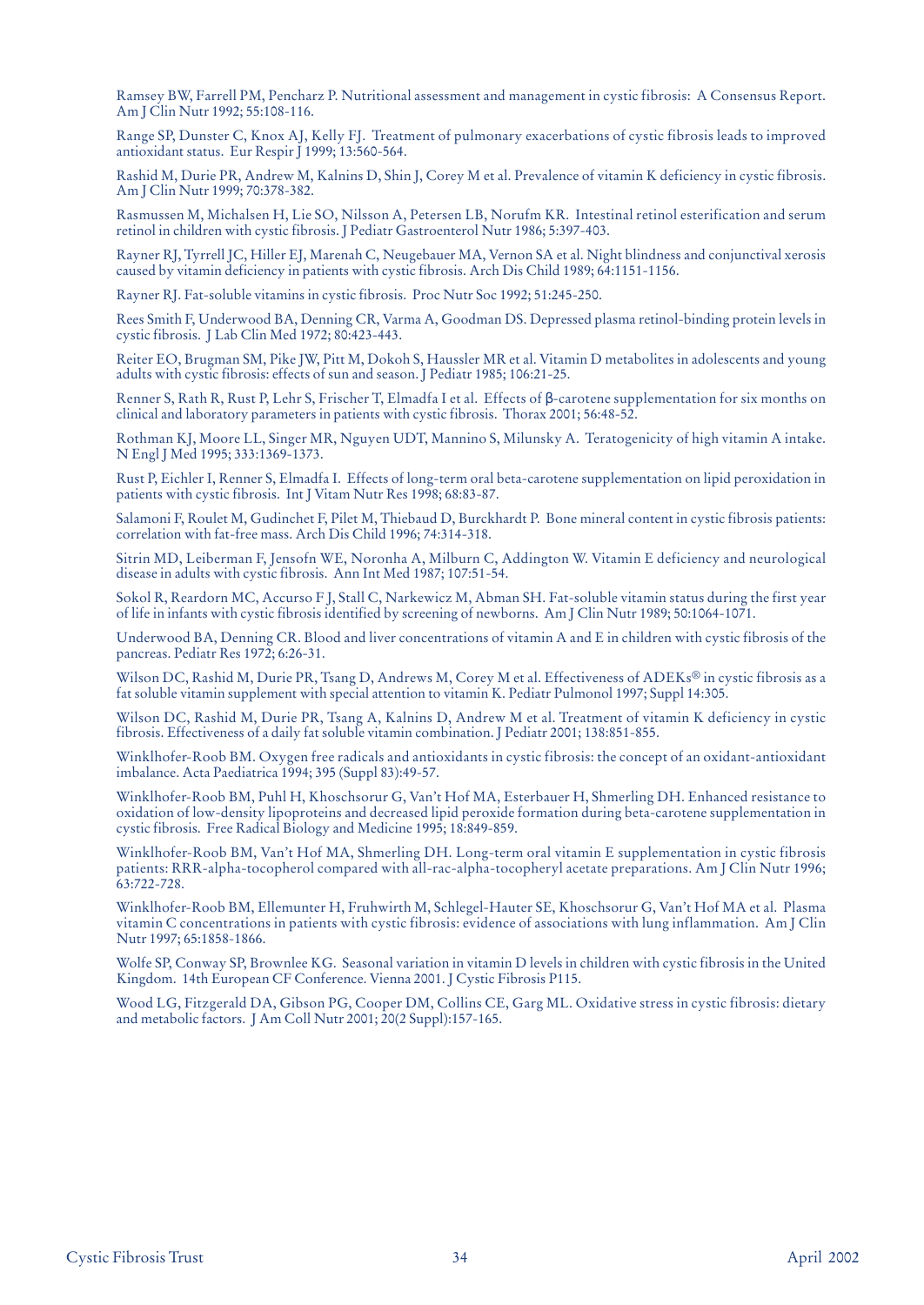## **6. INVASIVE NUTRITIONAL SUPPORT**

## **6.1 Introduction**

Nutritional support should be an integral part of overall care and requires close clinical evaluation. It is stressed that any intervention should be in keeping with local policies and guidelines. When advanced lung disease supervenes, energy expenditure rises and energy imbalance may result. The increased energy requirements in cystic fibrosis have been estimated to be approximately 120-150 percent of the required nutrient intakes for age (Vaisman et al, 1987 [IIb]). The increase in energy expenditure is related to chronic lung disease, continuous inflammation, acute exacerbation of infection and metabolic derangement. Reduced intake may be a result of anorexia, vomiting, gastro-intestinal complications, distal intestinal obstruction syndrome, depression, behavioural problems and iatrogenic dietary restrictions in energy resulting from the recommendation of a low fat diet.

Nutritional failure in CF is multifactorial and management includes optimising oral intake, reviewing the adequacy of enzyme therapy, treatment of the chest, and exclusion of CF related diabetes mellitus before embarking upon invasive nutritional support.

## **6.2 Use of oral supplements**

If weight gain or growth is poor despite maximising the energy intake from the normal diet, the use of oral nutritional supplements may be beneficial. There are a wide variety of these preparations available including energy only supplements, calorie and protein supplements and nutritionally complete supplements (see *Section 6.15 Nutritional supplements*). The type and quantity of supplement prescribed should be assessed on an individual basis. The choice is usually dependent on the patient's age, preference and nutritional requirements. Dietary supplements should complement the normal food intake; they should not replace food. It is best to take them either after a meal or as an in between meal snack so that they do not replace the appetite for normal food.

## **6.3 When to initiate enteral tube feeding** *(see Section 2.6 Criteria for different stages of nutritional intervention)*

If after the use of oral nutritional supplements: **In children -**

- a weight for height of  $<85\%$
- weight falling two centile positions
- no weight gain for 6 months.

#### **In adults -**

- BMI less than 19
- more than 5% weight loss over more than 2 months
- failure to gain weight during pregnancy.

## **6.4 Period of feeding**

Several studies have shown supplemental feeding results in positive changes in body composition and growth velocity and increases the patient's ability to participate in activities of daily living (Levy et al, 1985 [III]). Other benefits of enteral feeding include improvements in body fat, lean body mass, muscle mass, height and improved muscle strength (Levy et al, 1986 [III]). Brief periods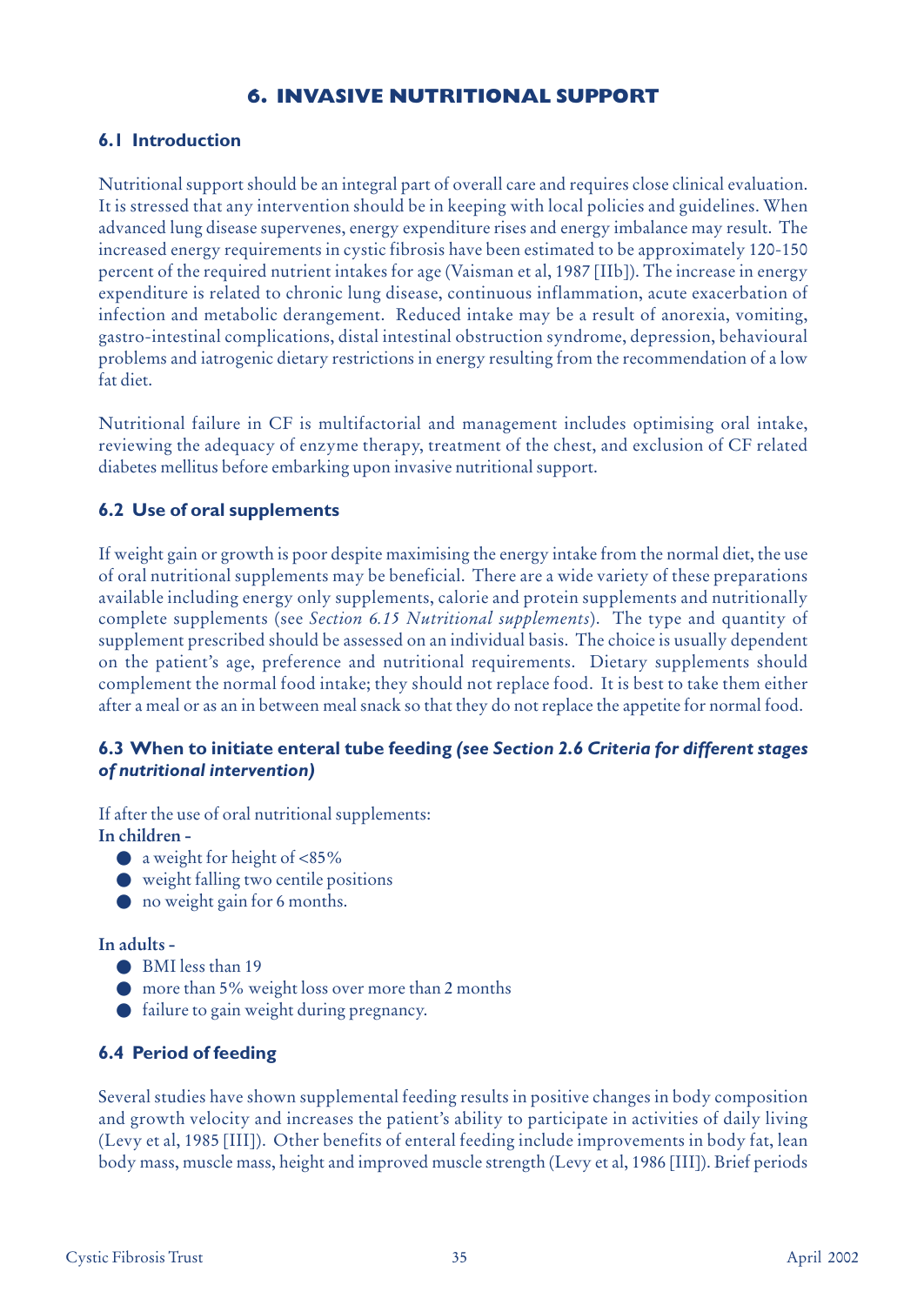of energy supplementation in chronically malnourished patients with CF have transient effects (Shepherd et al, 1986 [III]). It is evident that long-term approaches to artificial supplemental feeding may achieve and maintain normal nutrition in patients who are unable to meet their energy needs. To produce lasting benefit, many studies have shown enteral feeding should be continued long-term, to achieve significant improvement in catch up growth, lung function and positive changes in body composition (Boland et al, 1986 [III]; Steinkamp & von der Hardt, 1994 [III]).

The following guidelines are based on consensus of opinion due to lack of randomised controlled trials. Prior to decision-making, the patient and family should be informed about why feeding is important and how it will be of benefit, the different types of feeding available, delivery systems, how tubes are placed, frequency of feeding and arrangements for home feeding.

## **6.5 Enteral nutrition**

The main routes of feeding are via nasogastric tubes (NG) or gastrostomies, which for most patients are sited percutaneously by endoscopic placement (PEG). Nasogastric tubes are advocated by some as a less permanent technique, which may reduce concerns over body image. Adolescent girls on enteral feeds improve their nutritional status, but not necessarily improve their self-image (Snarey et al, 1993 [III]).

## **6.5.1 Nasogastric feeding**

Nasogastric feeding is simple and may be used successfully for short-term support during respiratory exacerbations, as an episodic nutritional boost to maintain growth, or as a trial prior to gastrostomy feeding. Success depends on attitude with many patients preferring this route because of concerns over body image. Patients can easily be trained to pass the tubes themselves nightly to enable continuation of normal daily activities; others may keep the tube in-situ for weeks or months at a time. Nasogastric feeding may be preferable for patients with oesophageal or gastric varices, in whom gastrostomy placement may be unsuitable or high-risk. However, if nasogastric feeding is unsuccessful or not well tolerated, or long-term support is envisaged, gastrostomy insertion should be considered. Much depends on motivation. Most patients feed at night, others deliver several bolus feeds during the day. Patients should be encouraged to pass their own NG tube, although some will find insertion too difficult. Nasogastric tubes are rarely uncomfortable once in-situ and persisting discomfort suggests the tube is in the oesophagus or pharynx. The main disadvantages are coughing, which may displace the tube and swallowing enzymes with a tube in situ which can be a problem for some patients. Those with nasal polyps may find tube passage difficult.

## **6.5.2 Types of tubes**

*Polyvinyl chloride (PVC) tubes:* These are used for short term enteral feeding and can be passed daily as they are cheap and can be replaced easily. If not replaced daily, tubes should be changed every week as the plasticizers leach out, causing the tube to stiffen. PVC tubes are less likely to be displaced than polyurethane tubes.

*Polyurethane and Silicone tubes.* These are designed for longer term nasogastric feeding and are much softer and more comfortable than PVC tubes. Each tube comes with its own guide-wire or style to allow it to be positioned. Manufacturers recommend that these tubes remain in place for a month before resiting. They can also be used for overnight feeding, removed during the day and re-passed as long as there is adherence to storage and cleaning instructions and local enteral feeding policy. Patients should be warned that tubes discolour with time.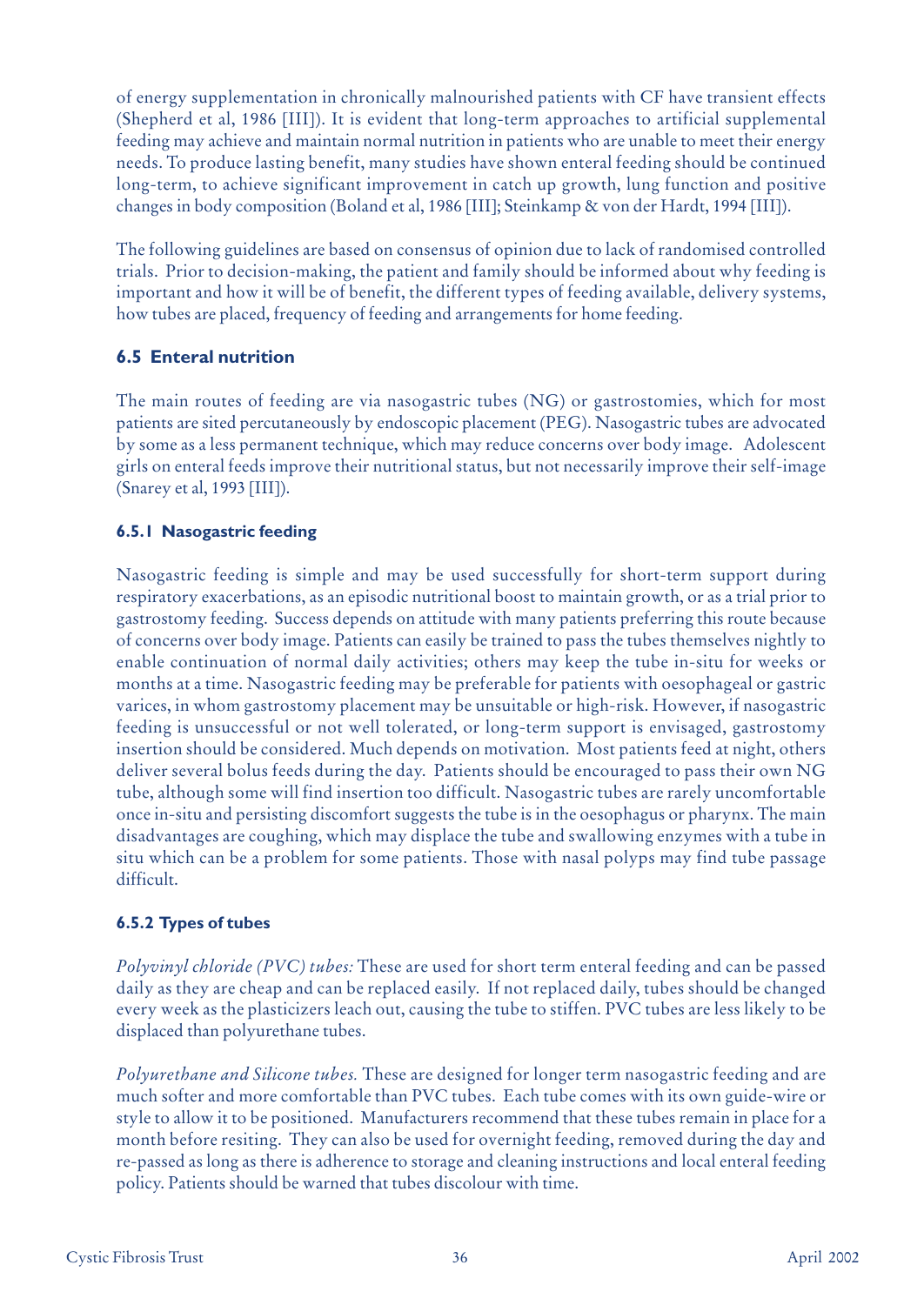## **6.5.3 Size of tubes**

The use of tubes should conform to local hospital policy. Six French gauge paediatric incubator tubes and 8 French gauge fine bore feeding tubes are suitable for most feeds delivered by pump. Manufacturers advise maximum flow rates.

| <b>Complications</b>     | <b>Suggestions for Prevention</b>                                                                                                                                                                                                              |
|--------------------------|------------------------------------------------------------------------------------------------------------------------------------------------------------------------------------------------------------------------------------------------|
| Nasal discomfort         | Use both nostrils.<br>Keep nostrils clean and dry.                                                                                                                                                                                             |
| <b>Blocked</b> tube      | a) Flush with 20 ml warm water.<br>b) Flush with 20 ml of Cola drink.<br>c) Flush with $\frac{1}{4}$ teasp. bicarbonate of soda in<br>20 mls water.<br>d) Flush with $\frac{1}{4}$ teasp. pancreatic enzyme<br>powder mixed with 20 mls water. |
| Aspiration               | Feed in an upright position.<br>Check tube position before feeding.<br>Note: some feeds may be of low pH and produce<br>errors on testing gastric aspirate.                                                                                    |
| Nausea/bloating/vomiting | Manipulate rate/time of feeding.<br>Consider use of anti-emetic drugs and pro-kinetics<br>such as erythromycin or domperidone.<br>Consider different type of feed.                                                                             |

## **6.5.4 Complications of tube feeding** *(see also A Pocket Guide to Clinical Nutrition from the Parenteral and Enteral Nutrition Group of the British Dietetic Association)*

*Note: many of these problems also relate to gastrostomy feeding.*

## **6.6 Gastrostomy feeding**

**6.6.1** Gastrostomy feeding is preferential for long-term nutritional support. Overnight feeding may be more comfortable via a gastrostomy, particularly during respiratory exacerbations. Additional bolus feeds can also be given during the day. Tubes are usually sited endoscopically under sedation although a general anaesthetic may be preferable for children. Operative placement may be considered in patients with a history of previous abdominal surgery. Pre-gastrostomy, if being placed under anaesthetic, patients should be admitted to treat any chest symptoms prior to anaesthesia. It is usual to stay for several days to learn the technique and for the home feeding system to be arranged. Patients have the option of a traditional gastrostomy 'G' tube or Button. As gastro-oesophageal reflux may be increased by gastrostomy placement, ambulatory pH measurements or contrast studies should be considered prior to performing the gastrostomy.

**6.6.2** Percutaneous gastrostomy tubes (PEGs) have a life-expectancy up to and beyond 2 years, after which time they can be replaced endoscopically. Newer style balloon buttons can be inserted into a ready-formed tract and changed by pulling out the existing PEG and simply inserting the button. No sedation or pain relief is usually necessary. It is usual to establish a tract by prior PEG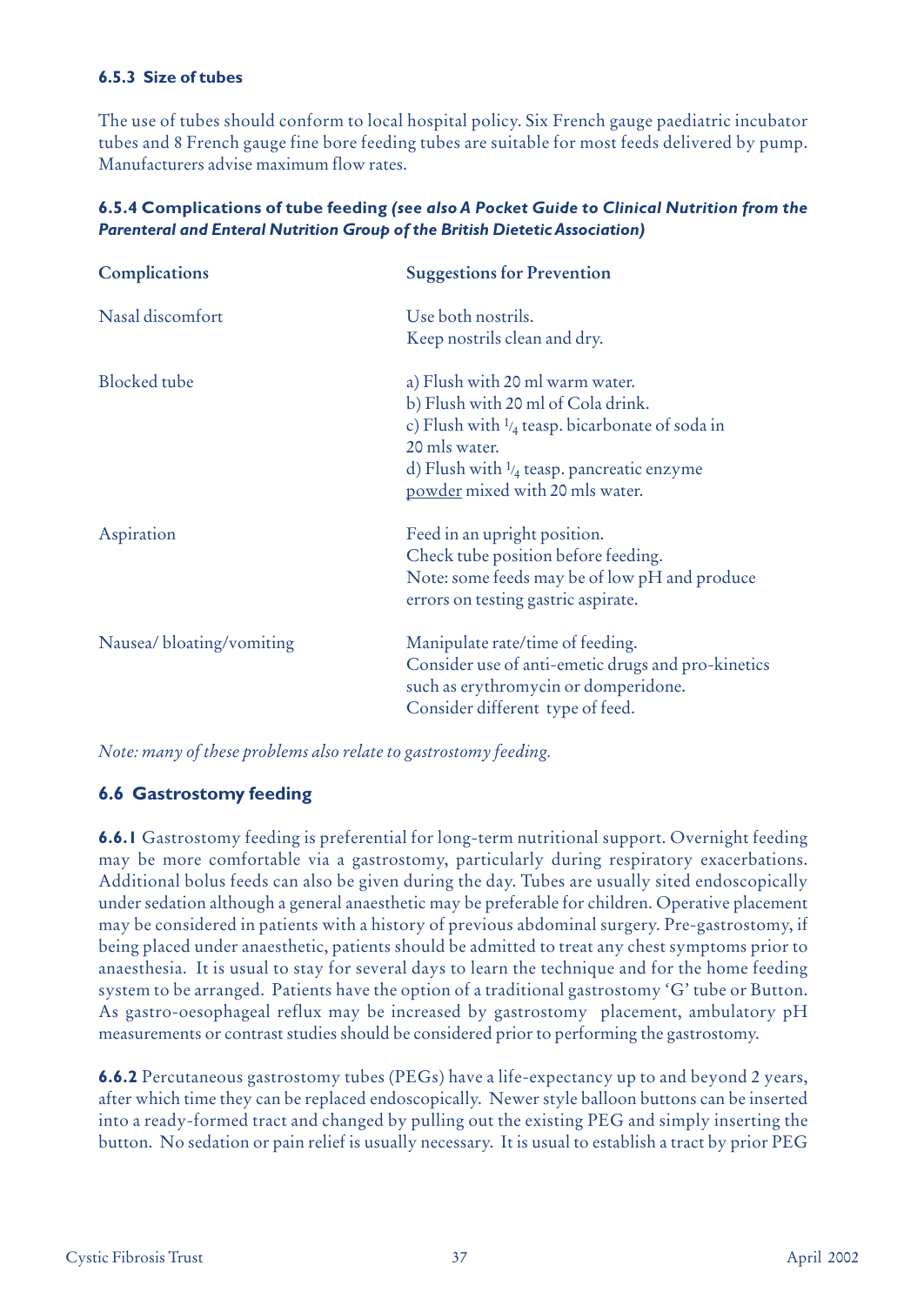placement for up to 6 months before button insertion. However, recent papers suggest a button can be inserted as a primary procedure, which may reduce the potential morbidity of a second procedure in this high-risk group of patients. Two small studies (7 and 17 patients) showed no mortality and only minor morbidity (Griffiths, 1996 [III]) but concluded that more experience is needed before recommending placement as the initial procedure in infants and children (Treem et al, 1993 [III]).

## **6.6.3 Balloon button**

These buttons have a limited lifespan in patients with CF, but ease of replacement counteracts this disadvantage. They are available in various sizes. The button balloon contains up to 10 mls water. If the balloon bursts the patient cannot aspirate any water; this indicates need for replacement. Enteral feeding is carried out in accordance with the hospital enteral feeding policy.

## **6.6.4 Complications of gastrostomy placement**

Patients with CF may experience pain following insertion. This is perhaps due to their stronger abdominal muscles toned as a consequence of daily physiotherapy and coughing. In the first few days following PEG placement, pain relief may be required during physiotherapy.

An increased cough and fall in lung function may follow anaesthesia, prolonging hospital stay and necessitating intravenous antibiotics. Peritonitis is a more serious but relatively uncommon complication of PEG placement, the reported incidence being 1 - 8 % (Haws et al, 1966 [III]; Gauderer, 1991 [III]; Treem et al, 1993 [III]; Davidson et al, 1995 [III]; Corwin et al; 1996 [III]).

## **6.6.5 Care of gastrostomy tubes**

Following placement of a gastrostomy, it is important to keep the site clean, dry and open to the air. The tube should be rotated as laid out in manufacturers' guidelines and flushed with water prior to and following each feed. Sticky PEG sites should be swabbed for bacterial and fungal culture and topical antimicrobial therapy prescribed. Antibiotic and steroid combinations (e.g Sofradex, containing dexamethasone, framycetin and gramicidin) may be effective where antibiotics alone have failed. The use of steroid aerosols (Budesonide MDI - 200 µg twice/day) sprayed around the PEG site may also improve difficult cases.

## **6.7 How to commence a feed**

In the case of uncomplicated PEG placement, feeding usually is commenced within 24 hours or immediately following confirmation of correct nasogastric tube placement and gradually increased to reach the desired intake.

## **6.8 Types of feed 6.8.1 Examples of some available enteral formulae**

| <b>POLYMERIC</b>                                                                                 | ELEMENTAL/SEMI-ELEMENTAL                          |
|--------------------------------------------------------------------------------------------------|---------------------------------------------------|
| <b>Ensure Plus</b><br>Fresubin HP Energy<br><b>Nutrison Energy</b><br>Sondalis 1.5<br>Two Cal HN | Emsogen<br>Nutrison Pepti<br>Peptamen<br>Perative |

**ADULT**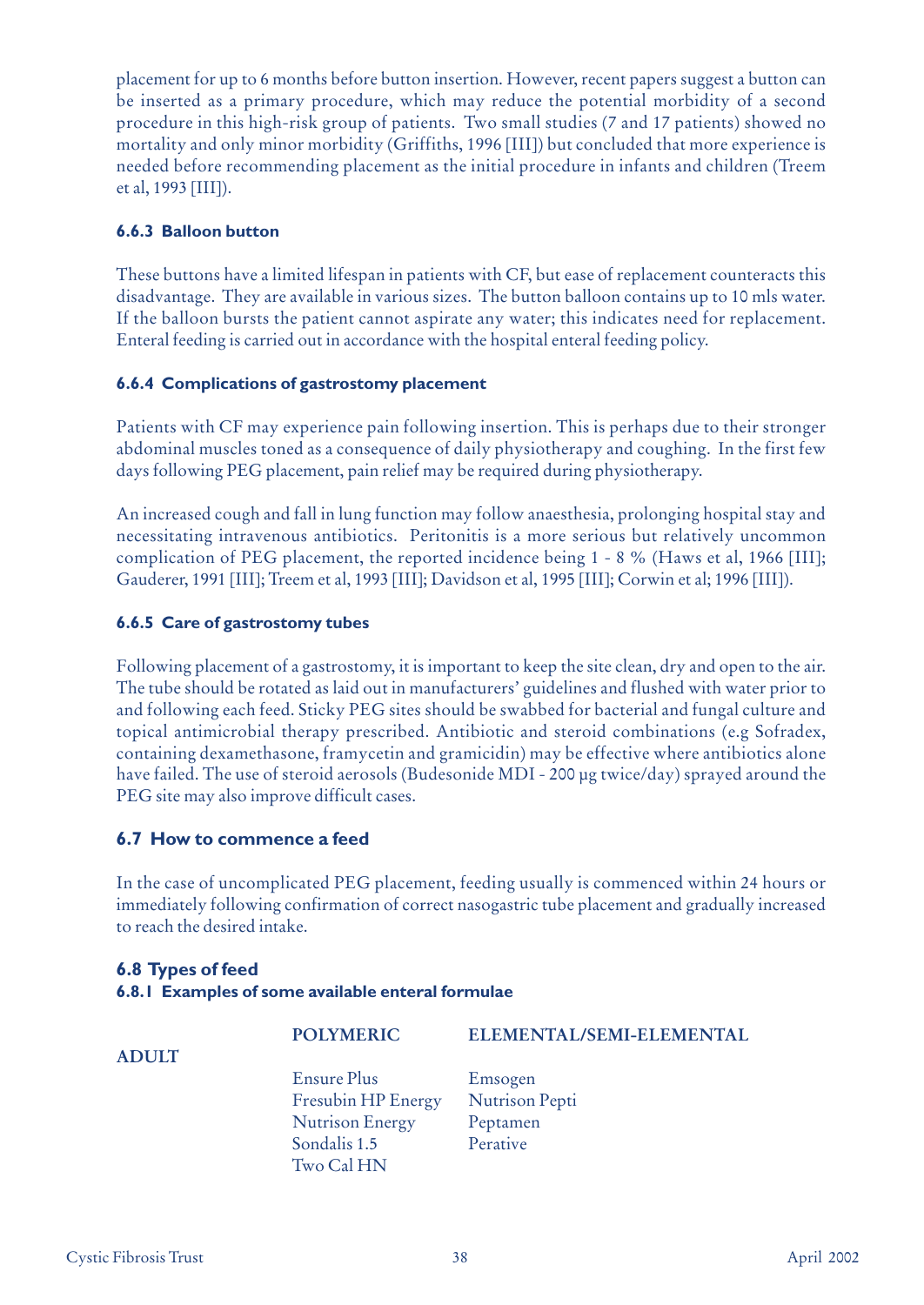## **POLYMERIC ELEMENTAL/SEMI-ELEMENTAL**

#### **PAEDIATRIC**

Nutrini Paediasure

Fortini MCT Pepdite/MCT Pepdite 1+ Novasource Junior Pepdite/ Pepdite 1+

## **A complete list of products can be seen in** *Section 6.15 Nutritional Supplements.*

#### **6.8.2 Elemental vs.polymeric feeds**

Elemental feeds are generally lower in fat and contain a mixture of medium and long chain triglycerides, have high osmolality and lower calorie density. More concentrated feeds may be tolerated by some patients. Although there is little work comparing the efficacy of elemental vs. polymeric feeds, one study demonstrated steatorrhoea was no greater using polymeric formulae in combination with enzymes than an elemental feed (Kane et al, 1990 [IIb]).

## **6.9 Enzymes with feeding**

There is insufficient evidence to advise whether pancreatic enzymes are necessary with elemental feeds. The following are guidelines based on a consensus opinion.

An initial dose based on the number of enzyme capsules taken for a main meal is advised with adjustment according to bowel symptoms and weight gain. Enzyme intake for polymeric feeds is dependent on rate of infusion and choice of feed i.e. calorie and fat content of feed. There is insufficient evidence as to the optimum time for enzymes to be taken with feeds. Patients are mainly advised half the dose pre-feed and the other half mid-feed or post-feed (depending upon whether they wake during the night) (Patchell et al, 1998 [III]). It is not routine practice to wake patients to take enzymes. Enzymes should be taken orally and not put down the tube. More trials are needed to confirm the optimum time for taking enzymes.

For mechanics of feeding (hanging time, bag changes etc.) refer to *A Pocket Guide to Clinical Nutrition from the Parenteral and Enteral Nutrition* Group of the British Dietetic Association or to local hospital policy.

#### **6.10 Specialist feeds**

High fat feeds such as Pulmocare (Abbott) have been advocated in CF for patients with severe lung disease as they result in less carbon dioxide production and lower the respiratory quotient. However, one study compared low, medium and high carbohydrate formula feeds and examined whether the increase in  $VCO<sub>2</sub>$  and ventilatory demands in carbohydrate loading could be detrimental to patients with moderate to severe lung disease. They concluded that despite the highest increase in carbon dioxide after a high carbohydrate formula, patients who were clinically stable were able to increase their minute volume sufficiently to prevent worsening hypoxia or carbon dioxide retention (Kane & Hobbs, 1991 [IIb]).

## **6.11 Timing of feeds**

Timing of feeding is very important and should be adjusted to the patient's lifestyle. Feed times can be adjusted to reduce any risk of affecting daytime appetite. Monitoring for glucose intolerance is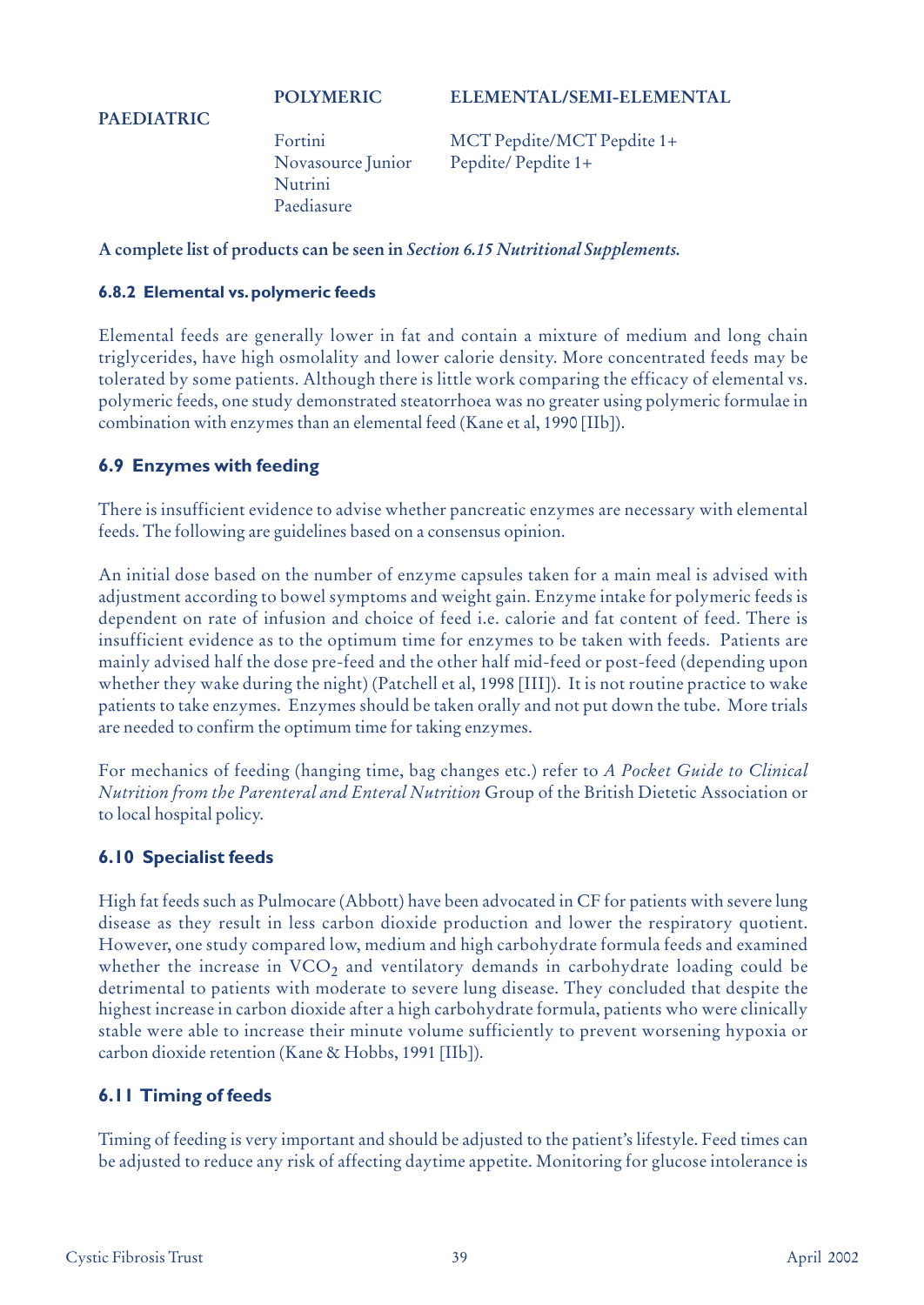also important; patients receiving supplemental feeds who demonstrate repeated blood sugars >11.1 mmol/l during the feed may benefit from the addition of insulin given before the feed. Domperidone can also be used to help reduce gastro-oesophageal reflux or early morning vomiting (Bines et al, 1992 [IIb]).

## **6.12 Nutritional management of ventilated patients**

When patients with CF require ventilation, either due to a sudden deterioration in respiratory function or as a bridge to transplantation, feeding becomes a complex issue. Pancreatic enzyme supplements cannot be taken orally. The feed of choice is therefore an elemental formula. Feeds are better given continuously over 24 hours and enzymes may not be needed. If there is concern over malabsorption, administration of powdered pancreatic enzyme mixed with water may help to improve absorption and should be considered. The addition a proton pump antagonist or an  $H_2$ blocker may also enhance pancreatin function. In the case of nasal ventilation, naso-gastric feeding can continue once an adequate seal has been established between the mask and face.

## **6.13 Parenteral nutrition**

Parenteral nutrition (TPN) is an option for short-term maintenance of nutrition after surgery. Several studies have shown a clinical improvement in nutritional status (and lung function) with supplementary parenteral feeding (Shepherd et al, 1980 [III]; Mansell et al, 1984 [III]; Lester et al, 1986 [III]; Skeie et al, 1987 [III]). Shepherd et al administered parenteral nutrition providing 90-100% of recommended daily allowance and permitted oral food intake, providing over 130% of recommended daily allowance for 3 weeks. The study demonstrated weight gain and improved respiratory function at 6 months. However, the numbers were small and these results have not been confirmed in other studies. Although TPN can be successful as short-term treatment to improve nutrition and lung function e.g. prior to transplant, it has few real benefits over enteral nutrition. The cost, risk of complications and complexity of administering TPN means that it is not a routine therapy for patients with cystic fibrosis.

Parental nutrition requires a sound knowledge and application of the principle of fluid and electrolyte maintenance. Electrolyte disturbance should be corrected before introducing parenteral feeds. Biochemical elevations of aminotransferase values and alkaline phosphatase can occur 1-2 weeks after initiation of TPN and are associated with histologic change within liver cells. Steatosis or fatty liver is the most common hepatic complication of TPN in adults, whereas cholestasis is more prevalent in children. Intrahepatic cholestasis may be observed after 2-6 weeks of TPN therapy and is signalled by a rise in alkaline phosphatase followed by an elevation in bilirubin (Quigley et al, 1993 [III]).

Taurine supplemented in paediatric amino acid solutions or the administration of ursodeoxycholic acid are approaches used to promote bile flow in infants (Hofmann, 1995 [III]). Early enteral feeding is encouraged to reduce the risk and severity of cholestasis (Moss et al, 1993 [III]). In infants with persisting cholestasis, even after the cessation of TPN, the provision of exogenous cholecystokinin may reverse hepatic abnormalities (Rintala et, 1995 [III]; Teitelbaum et al, 1995  $[III]$ ).

Other complications of TPN include hyperglycaemia, hypoglycaemia, essential fatty acid deficiency, hypokalaemia and hyperlipidaemia.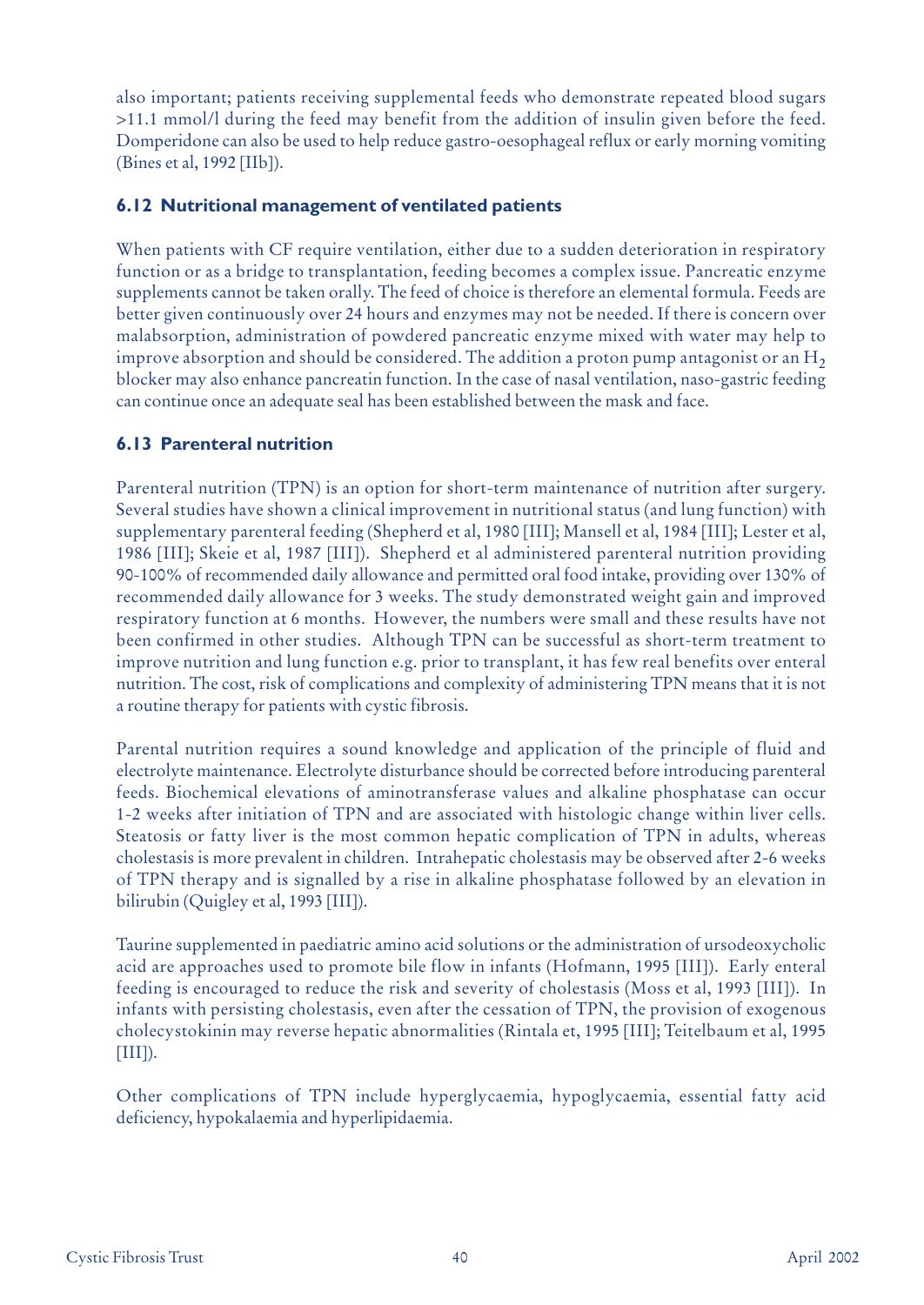## **6.14 Recommendations**

- *Use of enteral and parenteral feeds should always conform to local policies and guidelines [C].*
- *Regular nutritional assessment and, when required, nutritional support should be an integral part of overall care [C].*
- *Invasive nutritional support should be considered when oral methods of maintaining an acceptable nutritional status have failed [B].*
- *Indications for nutritional support include: for children wt/ht <85%, for adults BMI<19, despite intensive use of oral supplements or a poor weight gain during pregnancy [C].*

## **6.15 Nutritional supplements (excluding desserts)**

This list is correct at the time of printing. Name changes and new products occur frequently. Full details of Advisory Committee Borderline Substances (ACBS) listings for prescribable nutritional products can be found in the current edition of the British National Formulary (BNF) or MIMS. Age specific products and indications for use should be checked. Non-prescribable supplements are also available.

## **Energy supplements** *Carbohydrate Fat and carbohydrate* Caloreen Duocal Calsip *Fat* Maxijul Calogen Polycal Liquigen Polycose MCT oil Vitajoule **Polymeric supplements** *Ready to feed Mix with milk* Clinutren 1.5 Calshake Clinutren Fruit Scandishake Clinutren Iso Enlive Enrich Plus Ensure Ensure Plus *Miscellaneous* Entera Pro-cal Fortifresh Quickcal Fortijuice Fortimel Fortisip Fortisip Multifibre Fresubin Energy Drink Fresubin Energy Fibre Drink Fresubin Original Drink Provide Xtra Resource Protein Extra Resource Shake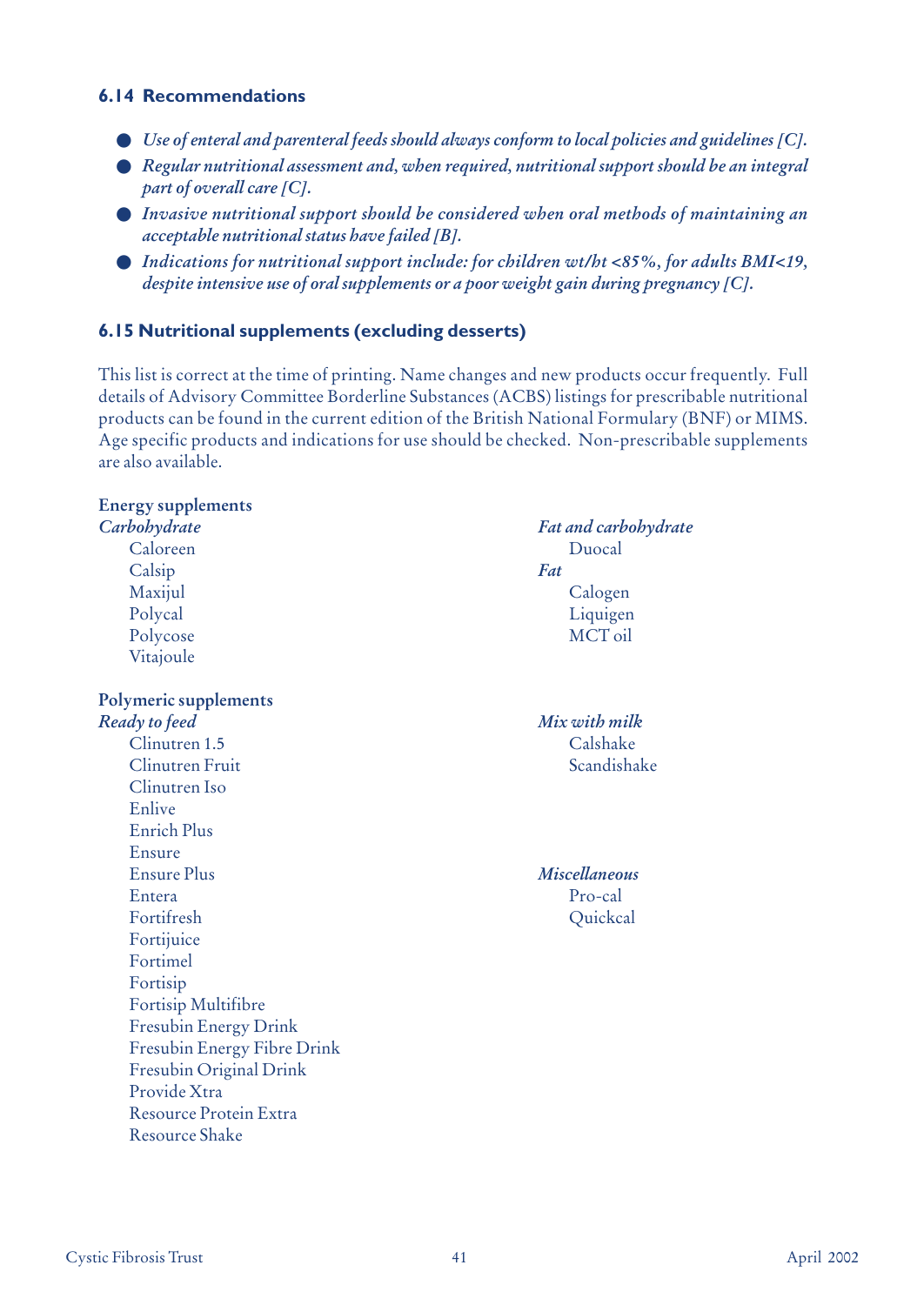**Polymeric feeds**

**1.0 kcal/ml 1.2 - 1.5 kcal/ml** Enrich Enrich Plus Ensure Ensure Plus Fresubin Original Fresubin Energy Fibre Fresubin Original Fibre Fresubin HP Energy Fresubin 1000 Complete Jevity Plus Isosource Fibre Novasource Forte Isosourse Standard Nutrison Energy Nutrison Standard Osmolite Plus Nutrison Standard Fibre Sondalis 1.5 **Osmolite** Pro-cal Sondalis Fibre Sondalis Iso

Jevity Nutrison Energy Multifibre

#### **Semi-elemental and elemental products**

Elemental 028 Elemental 028 Extra Emsogen MCT Pepdite MCT Pepdite 1+ Novasource Peptide Nutrison Pepti Nutrison Pepti MCT Pepdite Pepdite 1+ Peptamen Peptisorb Perative Survimed OPD

## **Specialist feeds (this list is not exhaustive)**

Alitraq (semi-elemental plus glutamine) Generaid (for use in liver disease) Impact (n-3 fatty acids, RNA and aginine) Isosource Energy (1.6 kcal/ml) Nutrison Concentrated (2 kcal/ml) Oxepa (EFA and antioxidants) Pulmocare (1.5 kcal/ml, low carbohydrate for respiratory disease) Two Cal HN (2 kcal/ml, high protein feed)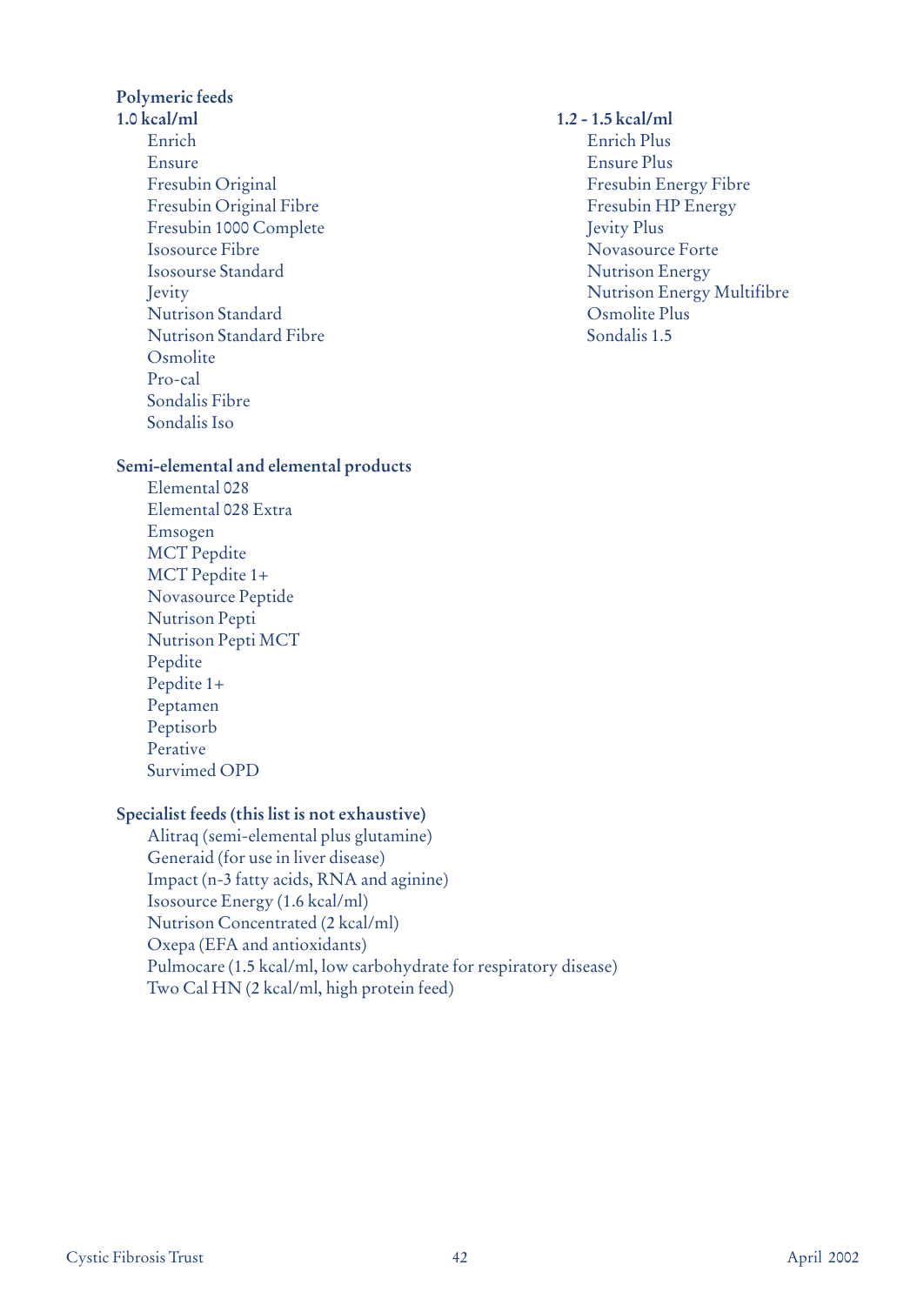**Paediatric polymeric feeds** - these are formulated for infants or 1+ age.

(See also elemental/semi-elemental products.)

| $1.0$ kcal/ml            | $>1.0$ kcal/ml     |
|--------------------------|--------------------|
| Frebini Original         | Fortini            |
| Infatrini                | Fortini Multifibre |
| Isosource Junior         | Novasource Junior  |
| Paediasure               | Nutrini            |
| Paediasure with Fibre    | Nutrini Extra      |
| Sondalis Junior (powder) | Paediasure Plus    |

Nutritional products should not be used in children unless checked for suitability by a paediatric dietitian.

## **6.16 References**

Bines JE, Quinlan JE, Treves S, Kleinman RE, Winter HS. Efficacy of domperidone in infants and children with gastroesophageal reflux. J Pediatr Gastroenterol Nutr 1992; 14:400-405.

Boland MP, Stocki DS, McDonald NE, Saucy P, Patrick J. Chronic jejunostomy feeding with a non-elemental formula in undernourished cystic fibrosis patients. Lancet 1986; ii:232-234.

British Dietetic Association. A pocket guide to clinical nutrition. 2nd Edition editors Todorovic VE, Micklewright A, on behalf of the Parenteral and Enteral Nutrition Group of the British Dietetic Association.

Corwin DS, Isaacs JS, Georgeson KE, Craig CB. Weight and length increases in children after gastrostomy placement. J Am Diet Assoc 1996; 96:874-879.

Davidson PM, Catto-Smith AG, Beasley SW. Technique and complications of percutaneous endoscopic gastrostomy in children. Aust N Z J Surg 1995; 65:194-196.

Gauderer MWL. Percutaneous endoscopic gastrostomy: Technique in detail. Paediatr Surg Int 1991; 6:128-129.

Griffiths M. Single Stage Percutaneous Gastrostomy button insertion: A leap forward. J Parenteral Enteral Nutr 1996; 20:237-239.

Haws E, Sieber W, Kiesewtter W. Complications of tube gastrostomies in infants and children: 15 year review of 240 cases. Ann Surg 1966; 164:284-290.

Hofmann AF. Defective biliary secretion during total parenteral nutrition: probable mechanisms and possible solutions. J Pediatr Gastroenterol Nutr 1995; 20:376-390.

Kane RE, Hobbs PJ, Black P. Comparison of low, medium and high carbohydrate formulas for night-time enteral feedings in cystic fibrosis patients. J Parenteral Enteral Nutr 1990; 14:47-52.

Kane RE, Hobbs P. Energy and respiratory metabolism in cystic fibrosis. The influence of carbohydrate content of nutritional supplements. J Pediatr Gastroenterol Nutr 1991; 12:217-223.

Lester LA, Rothberg RM, Dawson G, Lopez AL, Corpuz Z. Supplemental parenteral nutrition in cystic fibrosis. J Parenteral Enteral Nutr 1986; 10:280-295.

Levy LD, Durie PR, Pencharz PB. Effects of long-term nutritional rehabilitation on body composition and clinical status in malnourished children and adolescents with cystic fibrosis. J Pediatr 1985; 107:225-230.

Levy L, Durie P, Pencharz P, Corey M. Prognostic factors associated with patient survival during nutritional rehabilitation in malnourished children and adolescents with cystic fibrosis. J Pediatr Gastroenterol Nutr 1986; 5:97-102.

Mansell AL, Anderson JC, Muttart CR, Ores CN, Loeff DS, Levy JS et al. Short-term pulmonary effects of total parenteral nutrition in children with cystic fibrosis. J Pediatr 1984; 104:700-705.

Moss RL, Das JB, Raffensperger JG. Total parenteral nutrition associated cholestasis: Clinical and histopathological correlation. J Pediatr Surg 1993; 28:1270-1274.

Patchell C, MacDonald A, Weller PW. Pancreatic enzymes with enteral feeds - How should we give them? European CF Conference. Berlin. 1998:104.

Quigley EMM, March MN, Shaffer JL, Martin, RS. Hepatobiliary complications of TPN. Gastroenterology 1993; 104:286-301.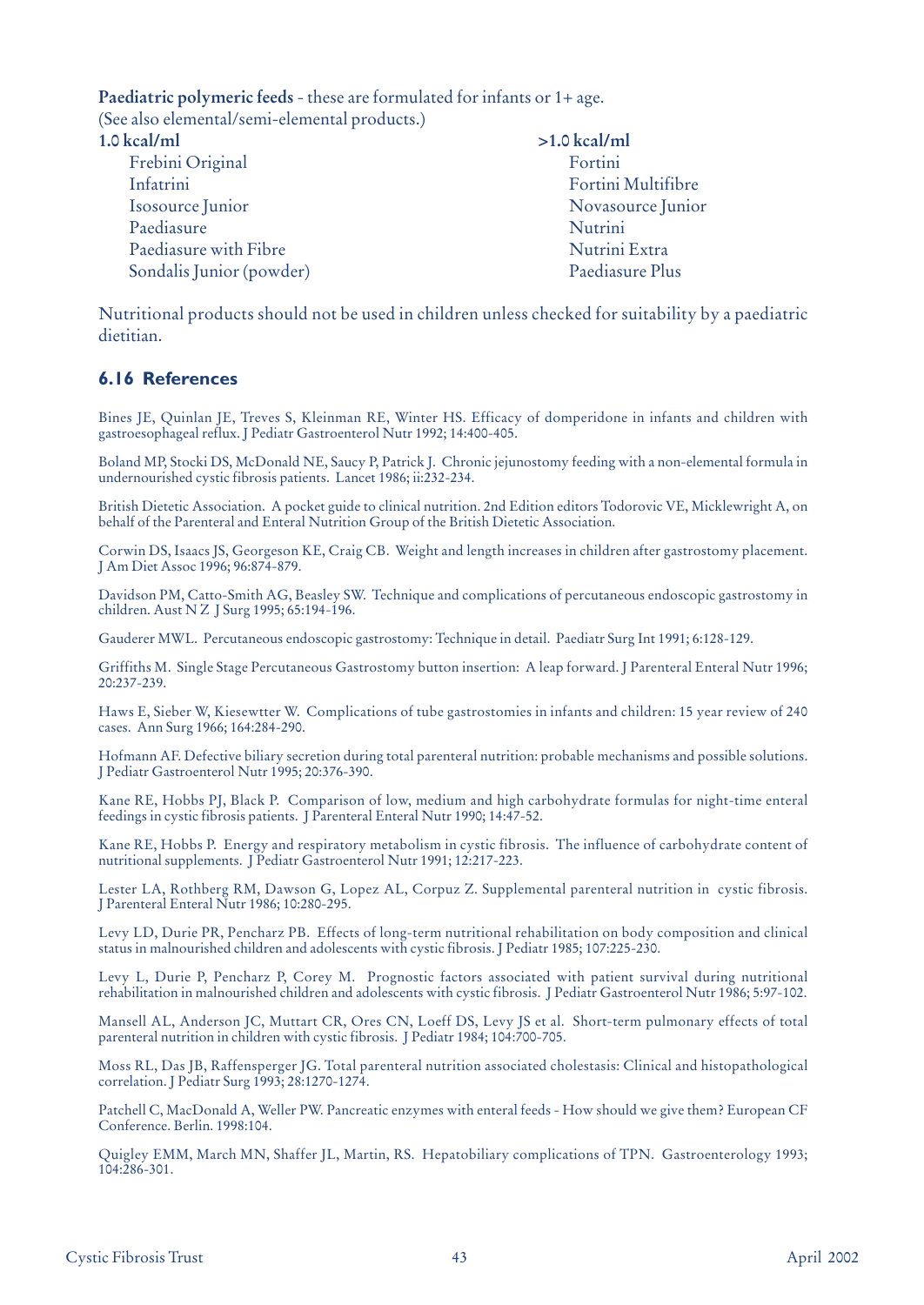Rintala RJ, Lindahl H, Pohjaruori M. TPN-associated cholestasis in surgical neonates may be reversed by I.V. cholecystokinin: a preliminary report. J Pediatr Surg 1995; 30:827-830.

Shepherd R, Cooksley WGE, Cooke WDD. Improved growth and clinical nutritional and respiratory changes in response to nutritional therapy in cystic fibrosis. J Pediatr 1980; 97:351-357.

Shepherd RW, Holt TL, Thomas BJ, Kay L, Isles A, Francis PJ et al. Nutritional rehabilitation in cystic fibrosis. Controlled studies of the effects on nutritional growth retardation, body protein turnover and cause of pulmonary disease. J Pediatr 1986; 109:788-794.

Skeie B, Askanazi J, Rothkopf MM, Rosenbaum SH, Kvetan V, Ross E. Improved exercise tolerance with long-term parenteral nutrition in cystic fibrosis. Crit Care Med 1987; 15:960-962.

Snarey C, MacDonald A, Harris G, Weller PH. The effect of nutritional status on self-concept and body image of adolescents with Cystic Fibrosis. In: Escobar H, Bacquero F, Suarez L, editors. Clinical Ecology of Cystic Fibrosis. International Congress Series 1034. Amsterdam: Excerpta Medica, 1993; 253-259.

Steinkamp G, von der Hardt H. Improvement of nutritional status and lung function after long term nocturnal gastrostomy feeding in cystic fibrosis. J Pediatr 1994; 124:244-249.

Teitelbaum DH, Han-Markey T, Schumacher RE. Treatment of parenteral nutrition associated cholestasis with cholecystokinin - octapeptide. J Pediatr Surg 1995; 30:1082-1085.

Treem WR, Etienne NL, Hyams JS. Percutaneous endoscopic placement of the "Button" gastrostomy tube as the initial procedure in infants and children. J Pediatr Gastroenterol Nutr 1993; 17:382-386.

Vaisman N, Pencharz PB, Corey M, Canny GJ, Hahn E. Energy expenditure of patients with cystic fibrosis. J Pediatr 1987; 111:496-500.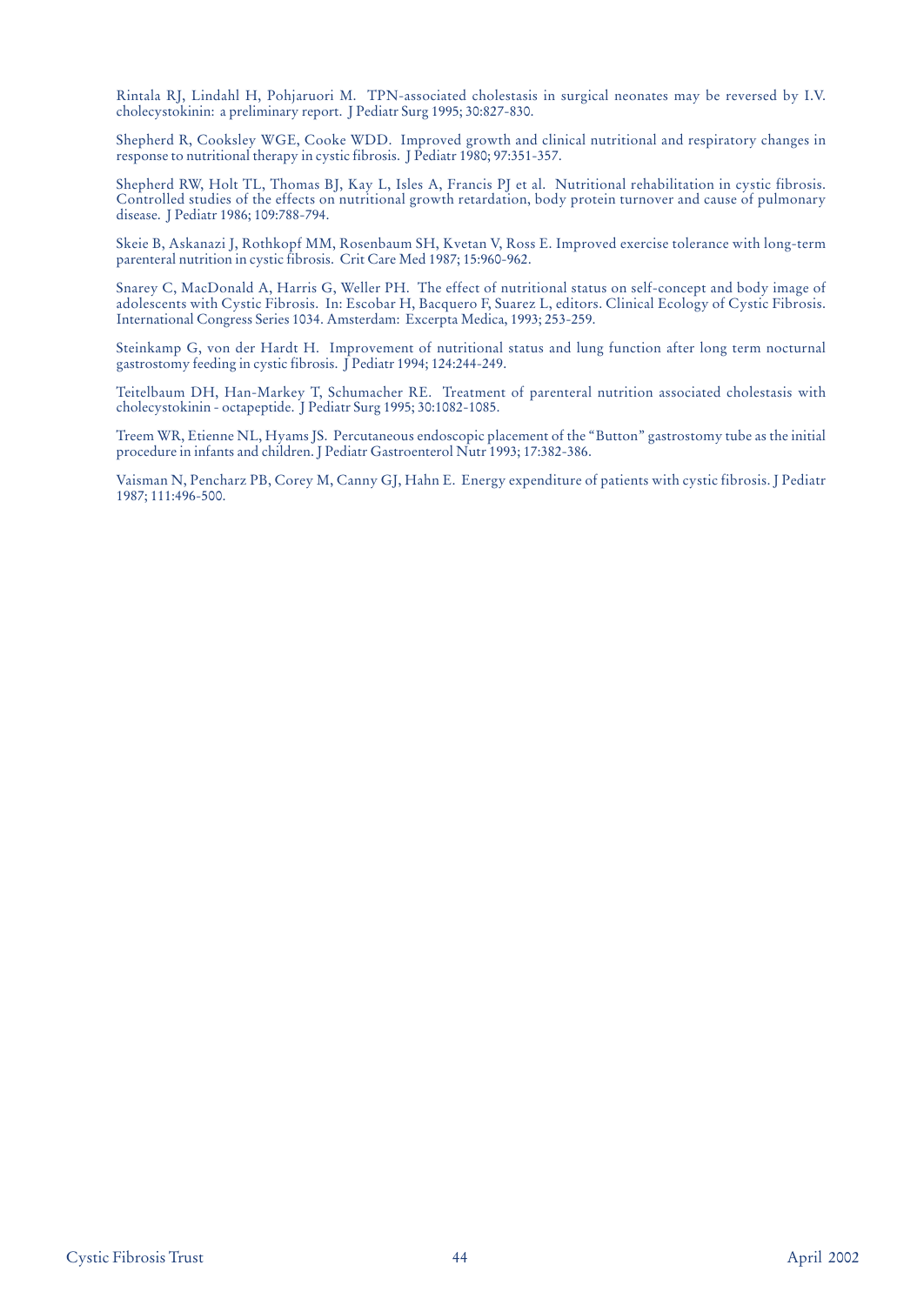## **7. NUTRITIONAL COMPLICATIONS**

## **7.1 Distal intestinal obstruction syndrome**

**7.1.1** Distal intestinal obstruction syndrome (DIOS), previously known as meconium ileus equivalent, is a common complication of cystic fibrosis. It is characterised by recurrent attacks of abdominal pain resulting from complete or partial intestinal obstruction and is reported to occur in between 10 to 47 percent of patients (Rosenstein & Longbaum, 1983 [III]) being more common in those over 15 years of age (Andersen et al, 1990 [III]). The syndrome is associated with faecal material and mucus gathering in the distal ileum and first part of the large intestine. The condition may present acutely as intestinal obstruction or sub-acutely with intermittent abdominal pain and constipation. There is commonly a mass palpable in the lower right abdomen. Symptoms usually respond to medical treatment; surgical treatment should be avoided if at all possible.

A number of studies have suggested that DIOS is more common in patients taking low doses of pancreatic enzyme replacement (Andersen et al, 1990 [III]). However, DIOS has also been reported in patients who are apparently pancreatic sufficient (Millar-Jones & Goodchild, 1995 [IV]). The patho-physiology is different from meconium ileus of the newborn and is incompletely understood. A number of factors may predispose to DIOS including inadequate dose of pancreatic enzymes either from inadequate prescription or poor adherence, a too rapid increase in the dose of pancreatic enzymes, dehydration as may occur in diabetes mellitus (Hodson et al, 1976 [IV]), anticholinergic drugs, and even addiction to opioids (Koletzko et al, 1989 [IV]). Also the intestinal abnormalities of ion secretion and motility related to abnormal cystic fibrosis transmembrane regulator (CFTR) expression are likely to be relevant (Taylor & Baxter, 1987 [IV]).

#### **7.1.2 Differential diagnosis**

The following should be considered in patients with CF presenting with abdominal pain: constipation with colonic overloading (Rubinstein et al, 1986 [IV]), acute intussusception (Holmes et al, 1991 [IV]), chronic intussuception (Webb & Khan, 1989 [IV]), appendicitis (Shields et al, 1990 [IV]; Coughlin et al, 1990 [IV]), fibrosing colonopathy (Smyth et al, 1994 [IV]; Littlewood, 1999 [IV]), pancreatitis (Shwachman et al, 1975 [IV]), biliary and gall bladder disease, inflammatory bowel disease (Lloyd-Still, 1990 [IV]) and complications of previous surgery (Littlewood, 1992 [IV]). It essential that other causes of abdominal pain are considered (Baxter et al, 1988 [IV]; Dalzell et al, 1990 [IV]; Littlewood, 1995 [IV]) even if the patient is known to have had previous attacks of DIOS. Patients who are having significant recurrent abdominal symptoms should have full investigation including gastrointestinal contrast studies.

## **7.2 References**

Andersen HO, Hjelt K, Waever E, Overgaard K. The age-related incidence of meconium ileus equivalent in a cystic fibrosis population: the impact of high-energy intake. J Pediatr Gastroenterol Nutr 1990; 11:356-360.

Baxter PS, Dickson JAS, Variend S, Taylor CJ. Intestinal disease in cystic fibrosis. Arch Dis Child 1988; 63:1496-497.

Coughlin JP, Gauderer MW, Stern RC, Doershuk CF, Izant RJ, Zollinger RM. The spectrum of appendiceal disease in cystic fibrosis. J Pediatr Surg 1990; 25:835-839.

Dalzell AM, Heaf DP, Carty H. Pathology mimicking distal intestinal obstruction syndrome in cystic fibrosis. Arch Dis Child 1990; 65:540-541.

Hodson ME, Mearns MB, Batten JC. Meconium ileus equivalent in adults with cystic fibrosis. BMJ 1976; ii:790-791.

Holmes M, Murphy V, Taylor M, Denham B. Intussusception in cystic fibrosis. Arch Dis Child 1991; 66:726-727.

Koletzko S, Stringer DA, Cleghorn GJ, Durie PR. Lavage treatment of distal intestinal obstruction syndrome in children with cystic fibrosis. Pediatrics 1989; 83:727-733.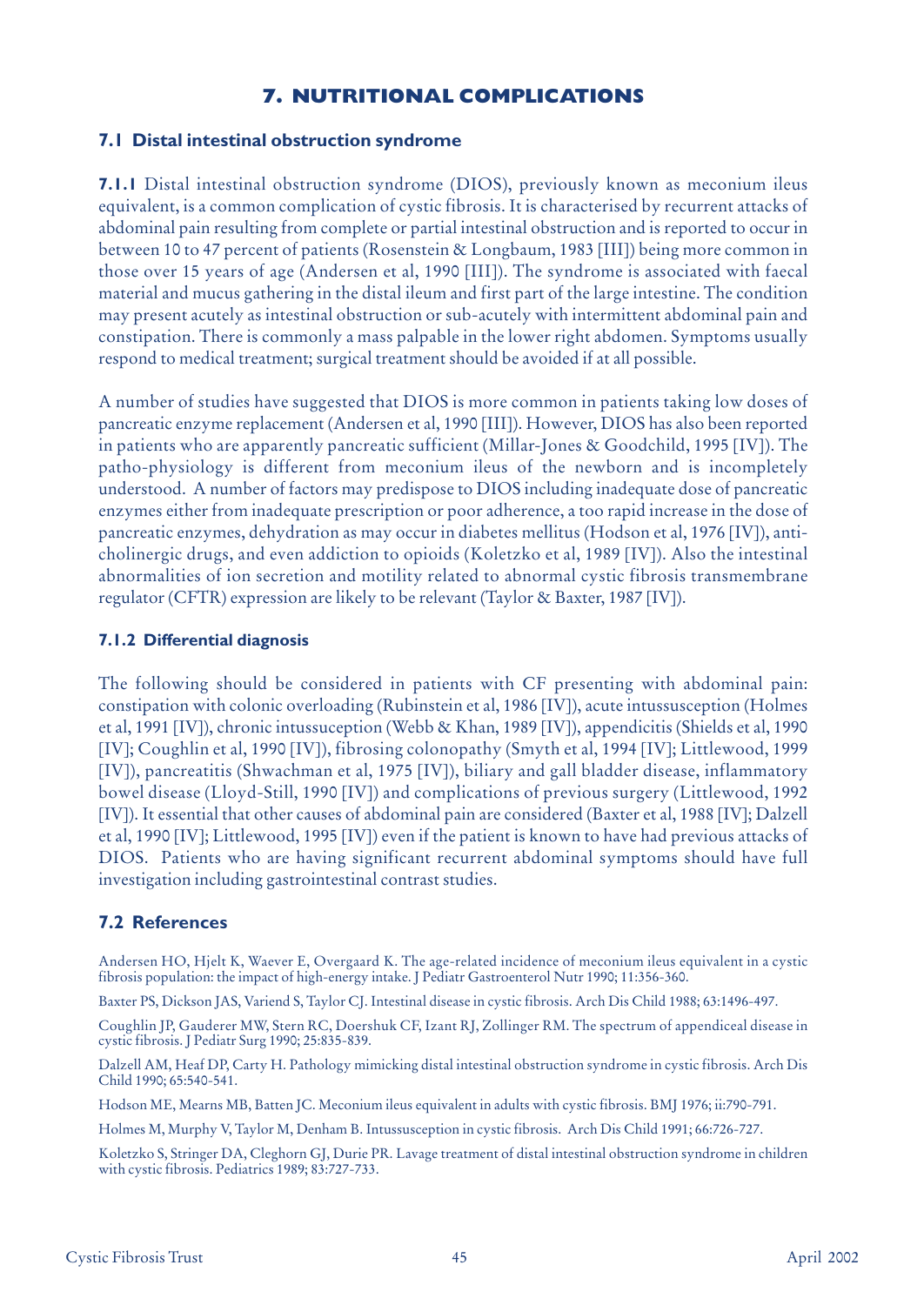Littlewood JM. Abdominal complications of cystic fibrosis. J R Soc Med 1992; 85 (Suppl 11); 13-19.

Littlewood JM. Abdominal pain in cystic fibrosis. J R Soc Med 1995; 88 (Suppl 25):9-17.

Littlewood JM. Update on intestinal strictures. J R Soc Med 1999; 92 (Suppl 37):41-49.

Lloyd-Still JD. Cystic fibrosis, Crohn's disease, biliary abnormalities and cancer. J Pediatr Nutr Gastroenterol 1990; 11:434-437.

Millar-Jones L, Goodchild MC. Cystic fibrosis, pancreatic sufficiency and distal intestinal obstruction syndrome: a report of four cases. Acta Paediatr 1995; 84:577-578.

Rubinstein S, Moss R, Lewiston N. Constipation and meconium ileus equivalent in patients with cystic fibrosis. Pediatrics 1986; 78:473-479.

Rosenstein BJ, Longbaum TS. Incidence of distal intestinal obstruction syndrome in cystic fibrosis. J Pediatr Gastroenterol Nutr 1983; 2:299-301.

Shields MD, Levison H, Reisman JJ, Durie PR, Canny GJ. Appendicitis in cystic fibrosis. Arch Dis Child 1990; 65:307- 310.

Shwachman H, Lebenthal E, Khaw KT. Recurrent acute pancreatitis in patients with cystic fibrosis with normal pancreatic enzymes. Pediatrics 1975; 55:86-95.

Smyth RL, van Velzen D, Smyth AR, Lloyd DA, Heaf DP. Strictures of the ascending colon in cystic fibrosis with high strength pancreatic enzymes. Lancet 1994; 343:85-86.

Taylor CJ, Baxter PS, Hardcastle J, Hardcastle PT. Absence of secretory response in jejunal biopsy samples from children with cystic fibrosis. Lancet 1987; ii:107-108.

Webb AK, Kahn A. Chronic intussusception in a young adult with cystic fibrosis. J R Soc Med 1989; 82 (Suppl 16):353- 355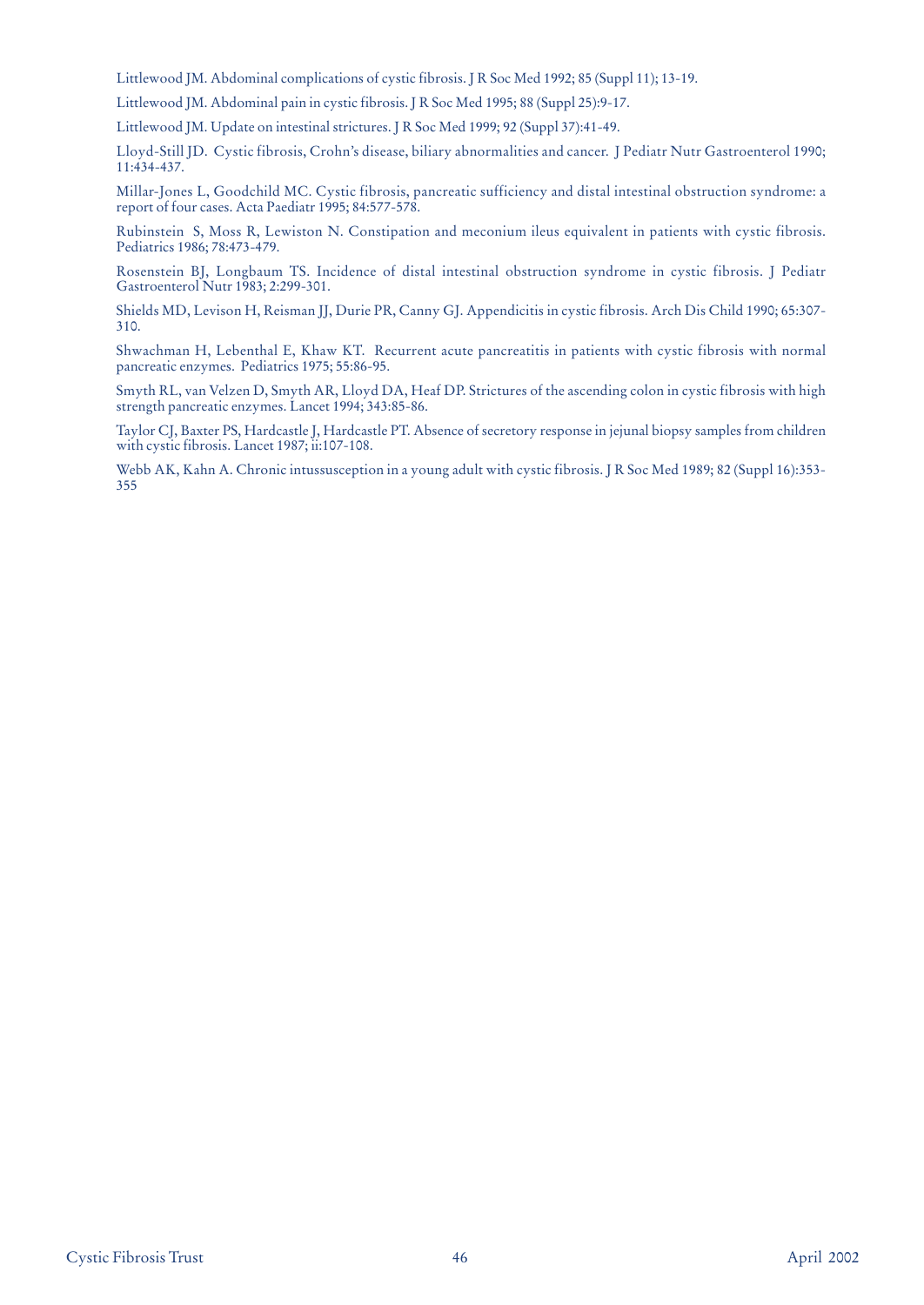## **7.3 Cystic fibrosis related diabetes mellitus**

**7.3.1** Cystic fibrosis related diabetes mellitus (CFRD) is becoming increasingly common as the median age of survival of patients with cystic fibrosis (CF) continues to rise (Hunkert et al, 1999 [III]; Lanng et al, 1991 [III]; Lanng et al, 1995 [III]). Cystic fibrosis related diabetes mellitus can be precipitated by steroid therapy or respiratory exacerbation in patients who are glucose intolerant; insulin treatment may be necessary for a short period of time.

**7.3.2** The primary aim is to maintain normal nutritional status (Moran, 1998 [III]; Wilson et al, 2000 [III]). This requires a multi-disciplinary approach, with liaison between the diabetes and CF team members. Education is vital to help both patients with CF and carers cope with a second chronic illness. Hypoglycaemia should be avoided, but control sufficient to prevent hyperglycaemia is also necessary. Dietary planning should be flexible, to meet with individual lifestyles.

|                       | <b>Non-CF Related Diabetes</b><br>Mellitus (DNSG, 2000 [IV]) | <b>CF Related Diabetes</b><br><b>Mellitus</b>                                         |
|-----------------------|--------------------------------------------------------------|---------------------------------------------------------------------------------------|
| <b>Energy</b>         | 100% of normal<br>if the BMI (18.5 - 25).                    | Individualised<br>120 - 150% of normal.                                               |
| Fat                   | 25 - 35% of total energy.                                    | 40% of total energy.                                                                  |
| <b>Refined Sugars</b> | Up to 10% of total energy.                                   | Allow liberally throughout<br>the day.                                                |
| Carbohydrate          | 45 - 60% of total energy.                                    | 45 - 50% of total energy.                                                             |
| <b>Dietary Fibre</b>  | Encouraged.                                                  | Encouraged in well-nourished<br>but in poorly nourished<br>compromises energy intake. |
| Protein               | 10 - 20% of total energy.                                    | 200% of Reference Nutrient<br>Intake (RNI).                                           |
| Salt                  | Low intake.                                                  | Increased requirement.                                                                |
| <b>Snacks</b>         | Scheduled meal plan<br>including some snacks.                | Ad-lib.                                                                               |

## **7.3.3 Differences in the dietary management of non-CF related Diabetes Mellitus (DM) and CF Related Diabetes Mellitus (CFRD)**

**(Adapted from Ashworth et al, 1999 [IV].)**

Conflicts between dietary therapy of CF and diabetes mellitus (DM) should always be resolved in favour of the CF diet. The energy intake should be sufficient to support normal growth in children and adolescents with CFRD, and to maintain a normal body mass index (19-25 kg/m<sup>2</sup>) in adults. Patients should be advised to eat regular meals and snacks with complex carbohydrates taken at each meal e.g. bread, potatoes, pasta, cereals, in order to maintain stable blood sugars. Refined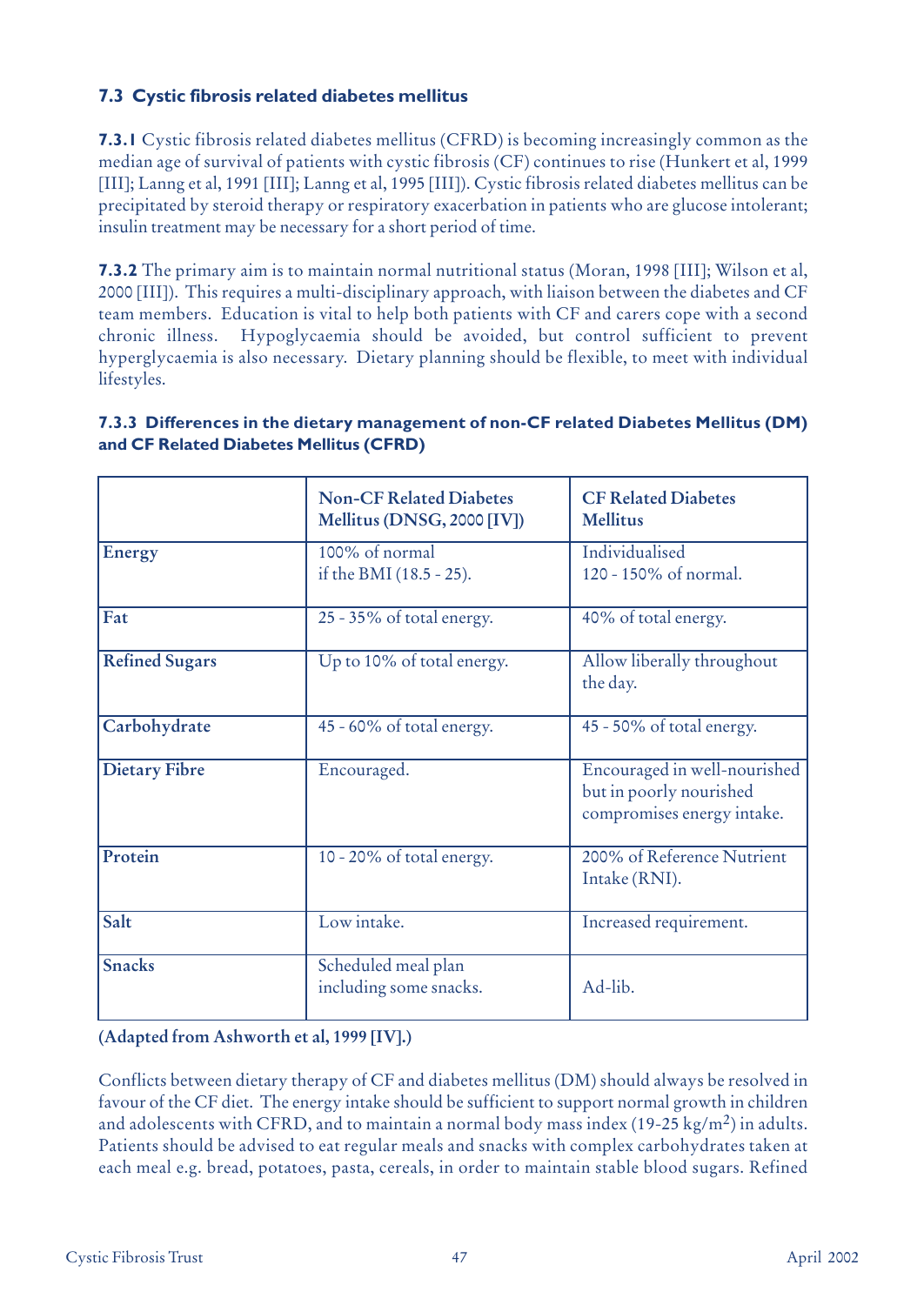carbohydrate, e.g. sugary drinks, which can cause a rapid rise in blood sugar if taken on their own, are best taken as part of a meal. Due to the effect of insulin deficiency on protein metabolism, protein intake should not be limited, even in patients with mild to moderate diabetic nephropathy. Consistency in timing of intake should be encouraged, and meal planning individualised to account for lifestyle, activity level, and food preference.

#### **7.3.4 Conclusions.**

Nutritional management is relatively straightforward for many patients with CFRD, combining the high-energy diet of CF with modifications from the DM diet. Nutritional management becomes more complicated during acute illness, hypoglycaemic episodes, or during enteral and parenteral feeding. Specialised nutritional management is best provided in a Specialist CF Centre, where a multidisciplinary CF team can work with a diabetic team that will ensure adequate attention is given to the important practical details of diabetic management.

#### **7.3.5 Recommendations for routine dietary therapy of CFRD**

- *Combine the elements of the cystic fibrosis and diabetes mellitus diet [C].*
- *Any dietary conflict should be resolved in favour of CF diet [C]*.

(Cystic Fibrosis Related Diabetes Mellitus will be the subject of a future Cystic Fibrosis Trust Working Group consensus publication).

## **7.4 References**

Ashworth FA, Bramwell EC, Yung B, Hodson ME. The Management of Cystic Fibrosis Related Diabetes. British Journal of Homecare 1999; 1:136-140.

Hunkert F, Lietz A, Stach B, Kiess W. Potential Impact of HbA1c determination on clinical decision making in patients with cystic fibrosis related diabetes. Diabetes Care 1999; 22: 1008-1009.

Lanng S, Thorsteinsson F, Erichsen G, Nerup J, Koch C. Glucose tolerance in cystic fibrosis. Arch Dis Child 1991; 66:612-616.

Lanng S, Hansen A, Thorsteinsson B, Nerup J Koch C. Glucose tolerance in patients with cystic fibrosis: five year prospective study. BMJ 1995; 311:655-659.

Moran A, Doherty L, Wang X, Thomas W. Abnormal glucose metabolism in cystic fibrosis. J Pediatr 1998; 133:10-17.

The Diabetes and Nutrition Study Group (DNSG) of the European Association of the Study of Diabetes (EASD), 1999. Recommendations for the nutritional management of patients with diabetes mellitus. Eur J Clin Nutr 2000; 54:353-355.

Wilson D C, Kalnins D, Stewart C, Hamilton N, Hanna AK, Durie PR et al. Challenges in the dietary treatment of cystic fibrosis related diabetes mellitus. Clin Nutr 2000; 19:87-93.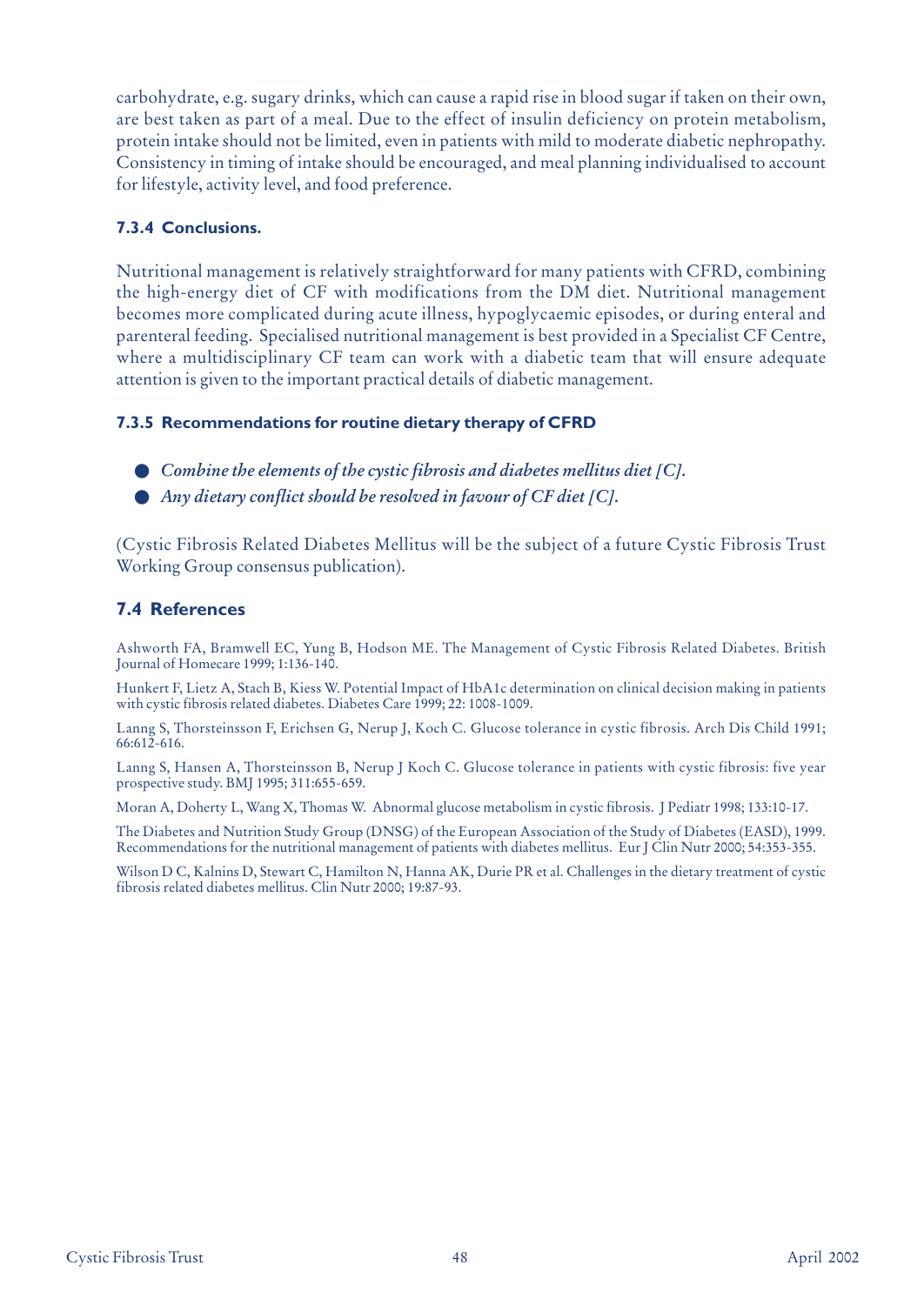## **7.5 Fibrosing colonopathy**

In January 1994 the first report appeared of strictures in the proximal colon in children with cystic fibrosis (CF) (Smyth et al, 1994 [III]). Later, a case controlled study reported an association with high doses of pancreatic extract and the relatively new high strength pancreatin preparations (Smyth et al, 1995 [III]). This new disease "fibrosing colonopathy" was subsequently reported from several centres (Littlewood, 1999 [IV]).

As the problem appears dose-related, the Committee on the Safety of Medicines (CSM, 1995) recommended -

*"Pancrease HL, and Nutrizym 22 will no longer be indicated for children aged 15 years and under with cystic fibrosis, and it would be prudent for patients with cystic fibrosis not to exceed a daily dose of enzymes equivalent to 10,000 IU lipase/kg/day, regardless which preparation is used".* 

For some patients following this advice may lead to unacceptable steatorrhoea; in such cases longterm acid blockade with a proton pump antagonist or even reducing the fat intake may prove helpful (Heijerman, 1992 [IIb]).

While there is no generally agreed evidence linking fibrosing colonopathy with particular enzyme preparations, concern remains over the use of Eudragit containing preparations in children. A recent review of the data concerning fibrosing colonopathy is available (Littlewood, 1999 [IV]).

A list of non-Eudragit containing pancreatin preparations, available in the UK, is given in table 3.12.

## **7.6 References**

Fibrosing colonopathy associated with pancreatic enzymes. MCA/CSM Current Problems in Pharmacovigilance 1995; 21:11.

Heijerman HGM. New modalities in the treatment of exocrine pancreatic insufficiencies in cystic fibrosis. Netherlands J Med 1992; 41:105-109

Littlewood JM. Update on intestinal strictures. J R Soc Med 1999; 92 (Suppl 37):41-49.

Smyth RL, van Velsen D, Smyth DA, Lloyd DA, Heaf DP. Strictures of ascending colon in cystic fibrosis and highstrength pancreatic enzymes. Lancet 1994; 343:85-86.

Smyth RL, Ashby D, O'Hea U, Burrows E, Lewis P, van Velzen D et al. Fibrosing colonopathy in cystic fibrosis: results of a case-controlled study. Lancet 1995; 346:1247-1251.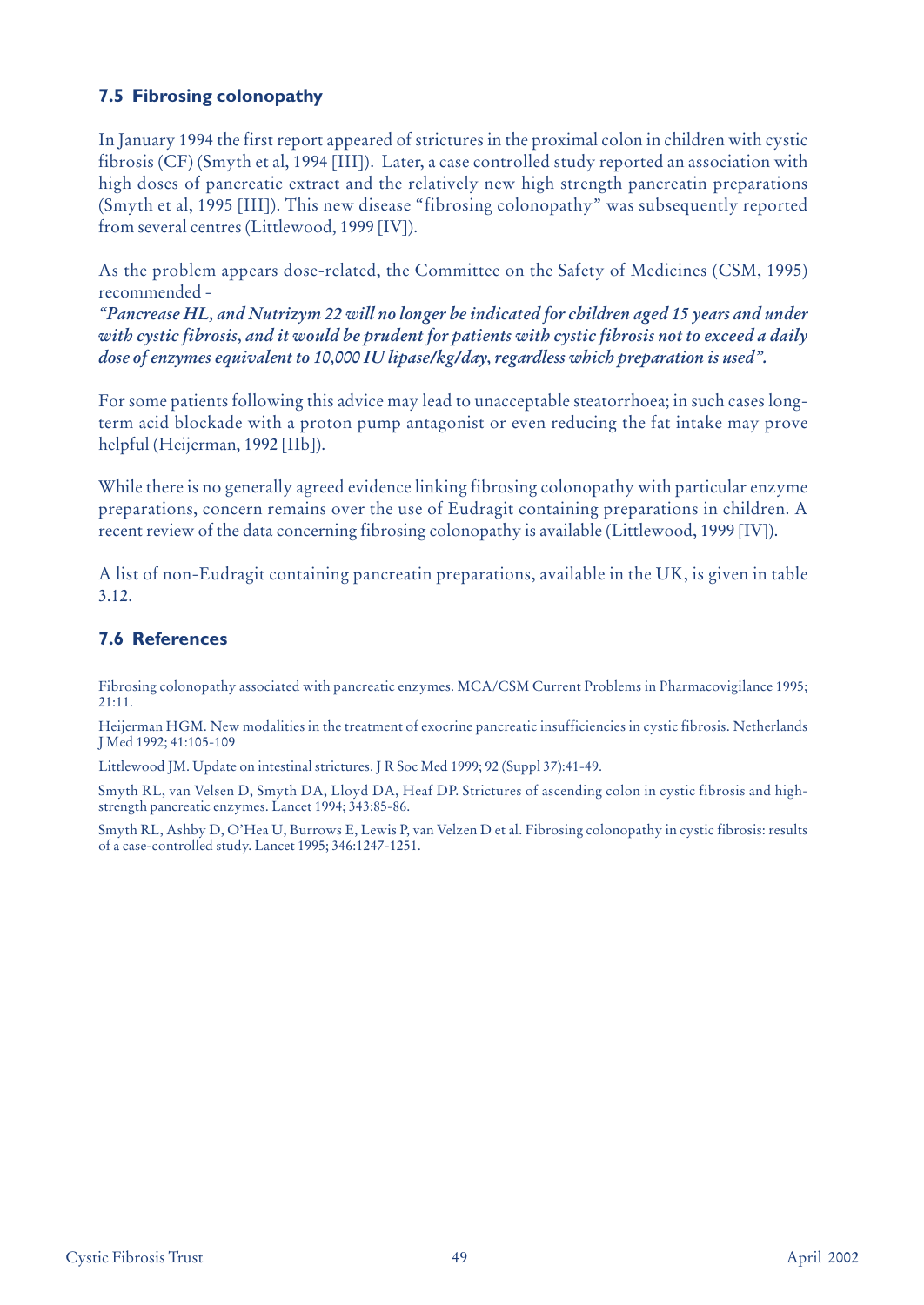## **7.7 Other associated disorders**

Patients with enzyme requirements in excess of 10,000 IU lipase/kg/day or persisting gastrointestinal symptoms should be investigated to exclude an associated cause of malabsorption and other gastrointestinal disorders (Littlewood, 1992 [III}; Littlewood, 1995 [III]). Possible disorders include cows' milk allergy and lactose intolerance (Hill et al, 1989 [IV]), coeliac disease (Valetta & Mastella, 1989 [II]), Crohn's disease (Baxter et al, 1988 [IV], Dalzell et al, 1990 [IV]) and *C. difficile* infection (Binkowitz et al, 1999 [III]).

## **7.8 References**

Baxter PS, Dickson JAS, Variend S, Taylor CJ. Intestinal disease in cystic fibrosis. Arch Dis Child 1988; 63:1496-1497.

Binkovitz LA, Allen E, Bloom D, Long F, Hammond S, Buonomo C et al. Atypical presentation of *Clostridium difficile* colitis in patients with cystic fibrosis. Am J Roentgenol 1999; 2:517-521.

Dalzell AM, Heaf DP, Carty H. Pathology mimicking distal intestinal obstruction syndrome in cystic fibrosis. Arch Dis Child 1990; 65:540-541.

Hill S, Phillips A, Mearns M, Walker-Smith J A. Cows' milk sensitive enteropathy in cystic fibrosis. Arch Dis Child 1989; 64:1251-1255.

Littlewood JM. Abdominal complications of cystic fibrosis. J R Soc Med 1992; 85 (Suppl 11):13-19.

Littlewood JM. Abdominal pain in cystic fibrosis. J R Soc Med 1995; 88 (Suppl 25):9-17.

Valetta EA, Mastella G. Incidence of coeliac disease in a cystic fibrosis population. Acta Paediatr Scand 1989; 78:784-785.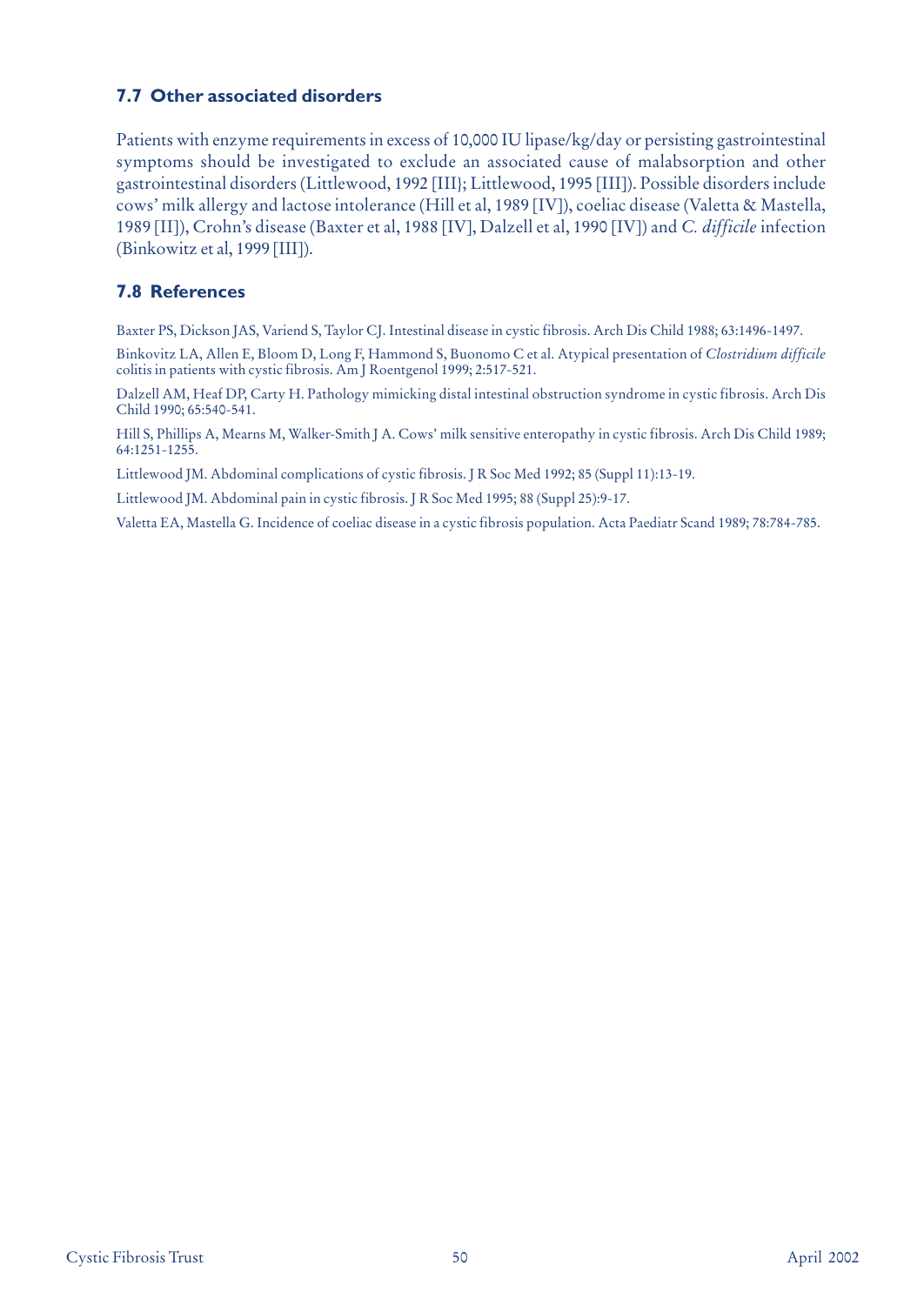# **Notes**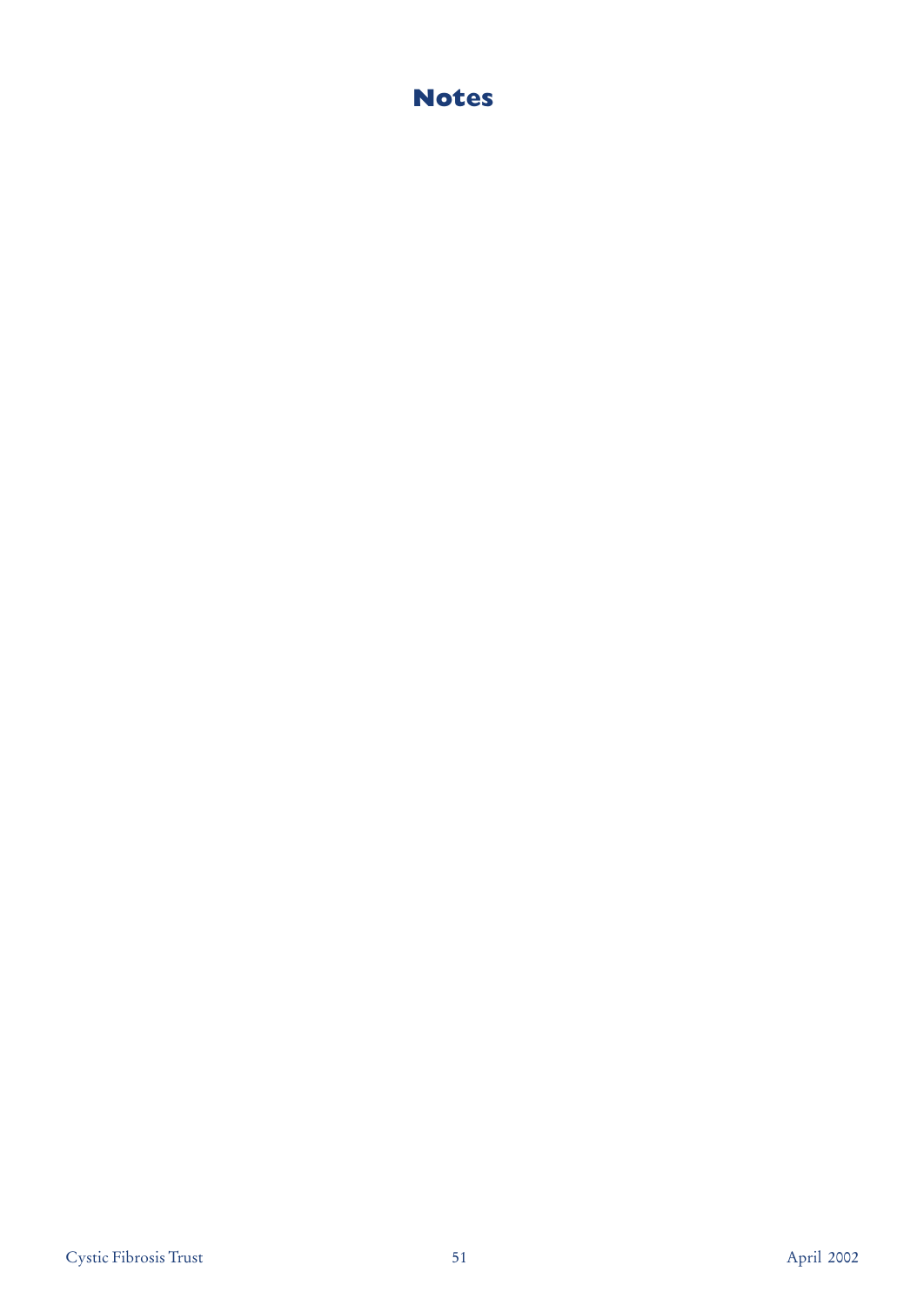# **Notes**